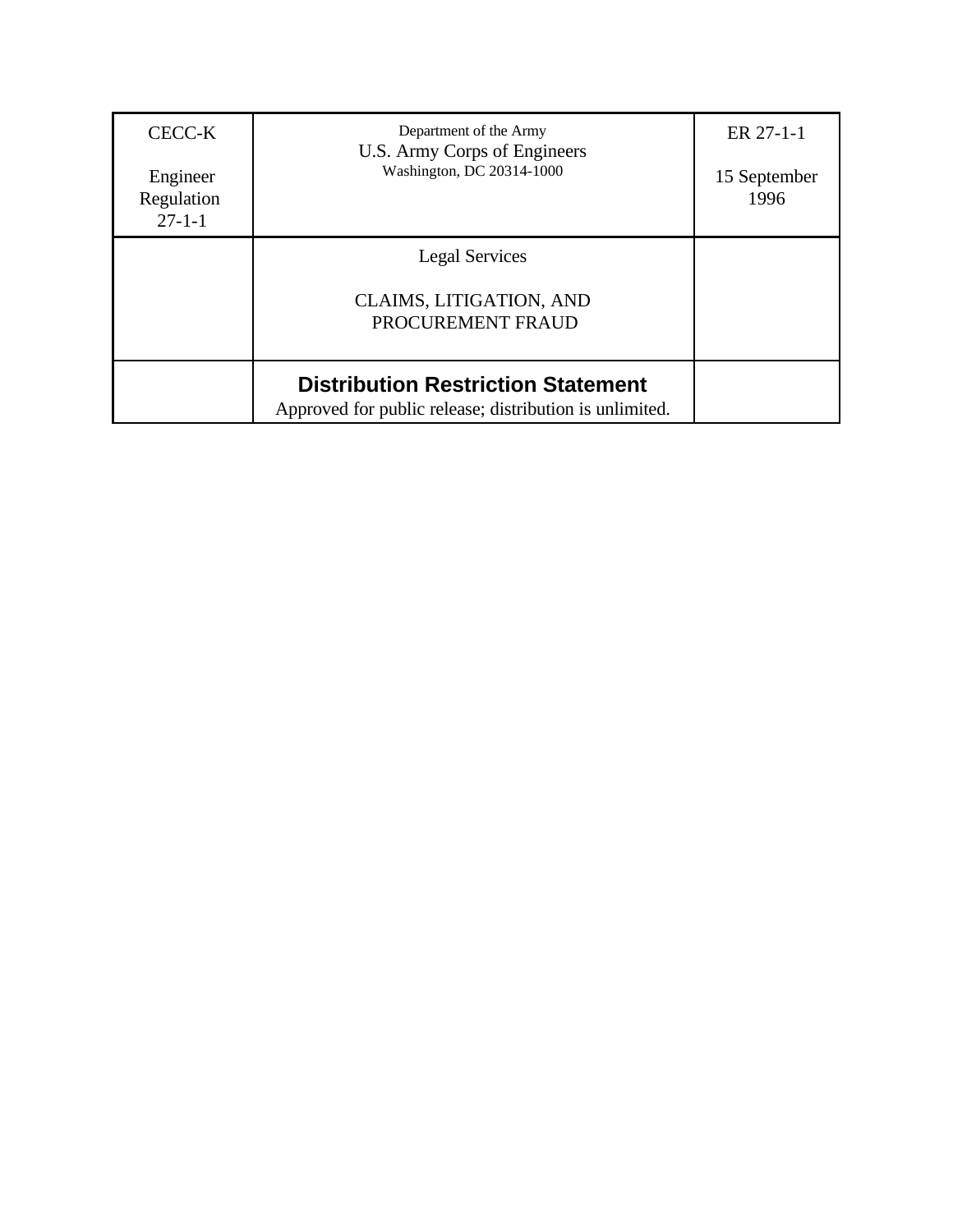# DEPARTMENT OF THE ARMY ER 27-1-1 U.S. Army Corps of Engineers CECC-K Washington, D.C. 20314-1000

Regulation

No. 27-1-1 15 September 1996

# Legal Services **CLAIMS, LITIGATION, AND PROCUREMENT FRAUD**

Limited supplementation of this regulation is permitted but is not required. If supplements are issued, Division Commanders and Commanders of separate FOAs will furnish one copy of each to HQDA (CECC-K) Washington, D. C. 20314-1000, and District Commanders will furnish required copies to Divisions.

Paragraph Page

#### CHAPTER 1. GENERAL

\_\_\_\_\_\_\_\_\_\_\_\_\_\_\_\_\_\_\_\_\_\_\_

## CHAPTER 2. CLAIMS AGAINST THE UNITED STATES

| Assistance to the Army Claims Service |  |
|---------------------------------------|--|
|                                       |  |
|                                       |  |
|                                       |  |
|                                       |  |

This regulation supersedes ER 27-1-1 dated 28 Jan 85.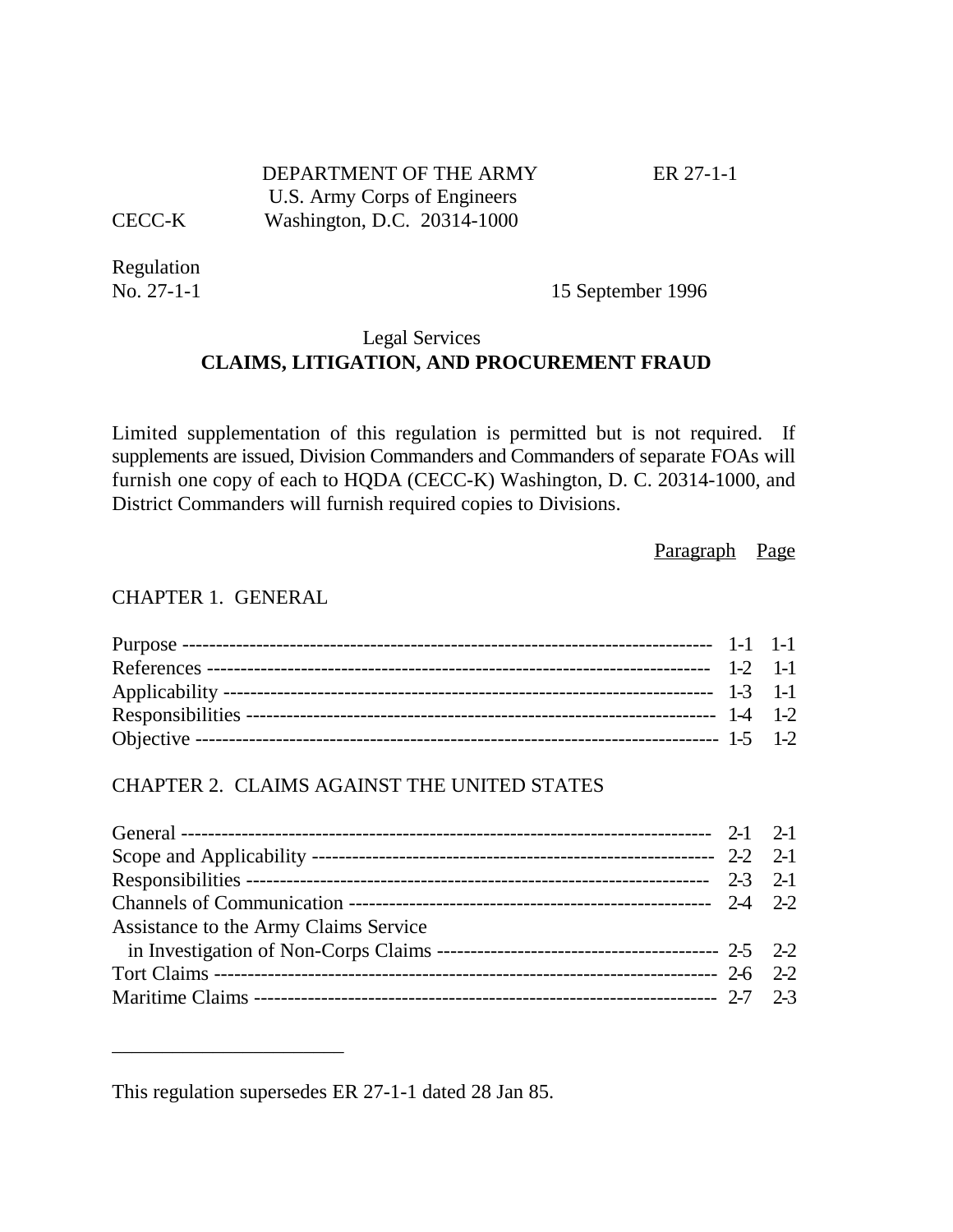# CHAPTER 3. CLAIMS IN FAVOR OF THE UNITED STATES

|  | $3-1$ $3-1$ |
|--|-------------|
|  | $3-2$ $3-1$ |
|  | $3-3$ $3-1$ |
|  | $3-4$ $3-2$ |

# CHAPTER 4. LITIGATION

|                                                                     | $4-1$   | $4-1$   |
|---------------------------------------------------------------------|---------|---------|
| Litigation in the U.S. Court of Federal Claims and                  |         |         |
| the Court of Appeals for the Federal Circuit----------------------- | $4 - 2$ | $4 - 3$ |
| Suits Against Government Employees in                               |         |         |
|                                                                     | $4 - 3$ | $4 - 3$ |
|                                                                     | $4 - 4$ | $4-4$   |
| <b>Suits Against Government Employees</b>                           |         |         |
|                                                                     | $4 - 5$ |         |
| Prosecution for Violations of                                       |         |         |
|                                                                     | $4-6$   | $4-6$   |
|                                                                     | $4 - 7$ | $4 - 8$ |
|                                                                     | 4-8     | $4-9$   |
|                                                                     |         |         |

# CHAPTER 5. ADMINISTRATIVE MATTERS

| $5-1$ $5-1$ |         |
|-------------|---------|
| $5-2$ $5-1$ |         |
| $5-3$       | $5 - 1$ |
| $5-4$       | $5 - 1$ |

# CHAPTER 6. LITIGATION OF COST REIMBURSABLE CONTRACTS

| $6-1$ | 6-L   |
|-------|-------|
| $6-2$ | $6-3$ |
| $6-3$ | $6-4$ |
| $6-4$ | $6-5$ |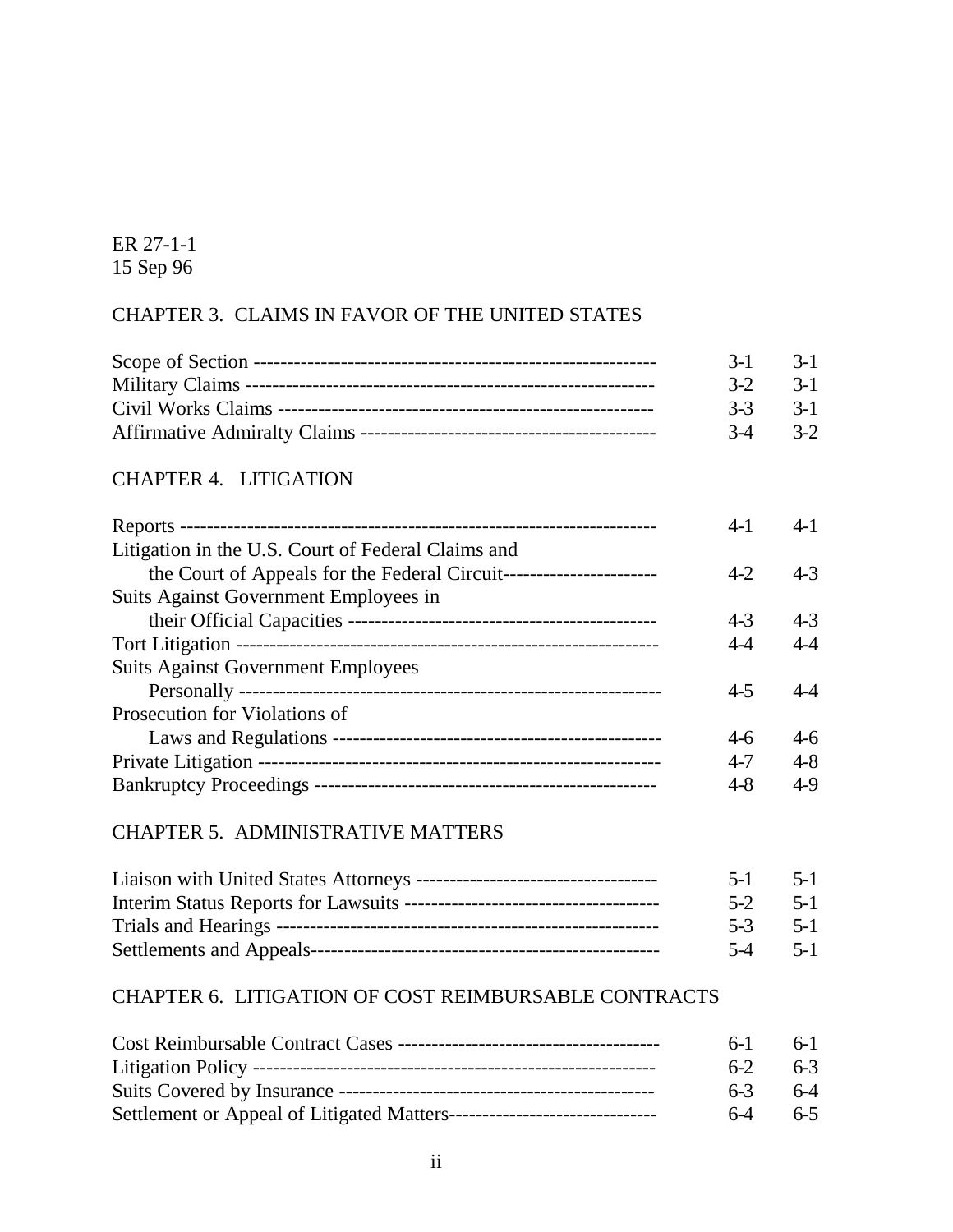|                                        |         | ER 27-1-1<br>15 Sep 96 |
|----------------------------------------|---------|------------------------|
| Reimbursement of Expenses Arising      | $6-5$   | $6-5$                  |
| Certificate of Contracting Officer Re- |         |                        |
| lating to Reimbursement for Settle-    |         |                        |
|                                        | 6-6     | 6-6                    |
|                                        | $6 - 7$ | $6-7$                  |

# CHAPTER 7. PROCUREMENT FRAUD AND IRREGULARITIES PROGRAM

| 7-1 7-1     |         |
|-------------|---------|
| $7-2$ $7-1$ |         |
| $7-3$ 7-1   |         |
| $7-4$ $7-2$ |         |
| $7-5$ 7-3   |         |
| $7-6$       | $7 - 4$ |

# CHAPTER 8. RELEASE OF INFORMATION AND APPEARANCE OF WITNESSES

|                                                                       | $8 - 1$  | $8 - 1$ |
|-----------------------------------------------------------------------|----------|---------|
|                                                                       | $8-2$    | $8-1$   |
|                                                                       | $8-3$    | $8-1$   |
|                                                                       | $8-4$    | $8 - 1$ |
|                                                                       | $8 - 5$  | $8-2$   |
|                                                                       | $8-6$    | $8-2$   |
|                                                                       | $8 - 7$  | $8-2$   |
|                                                                       | $8 - 8$  | $8-3$   |
|                                                                       | $8-9$    | $8-3$   |
| Records for Use in Miller Act Cases, 40 U.S.C. 270a-e --------------- | $8 - 10$ | $8-3$   |
|                                                                       | $8 - 11$ | $8-4$   |
|                                                                       |          | $A-1$   |
| APPENDIX B - Claims Collection Litigation Report------------------    |          | $B-1$   |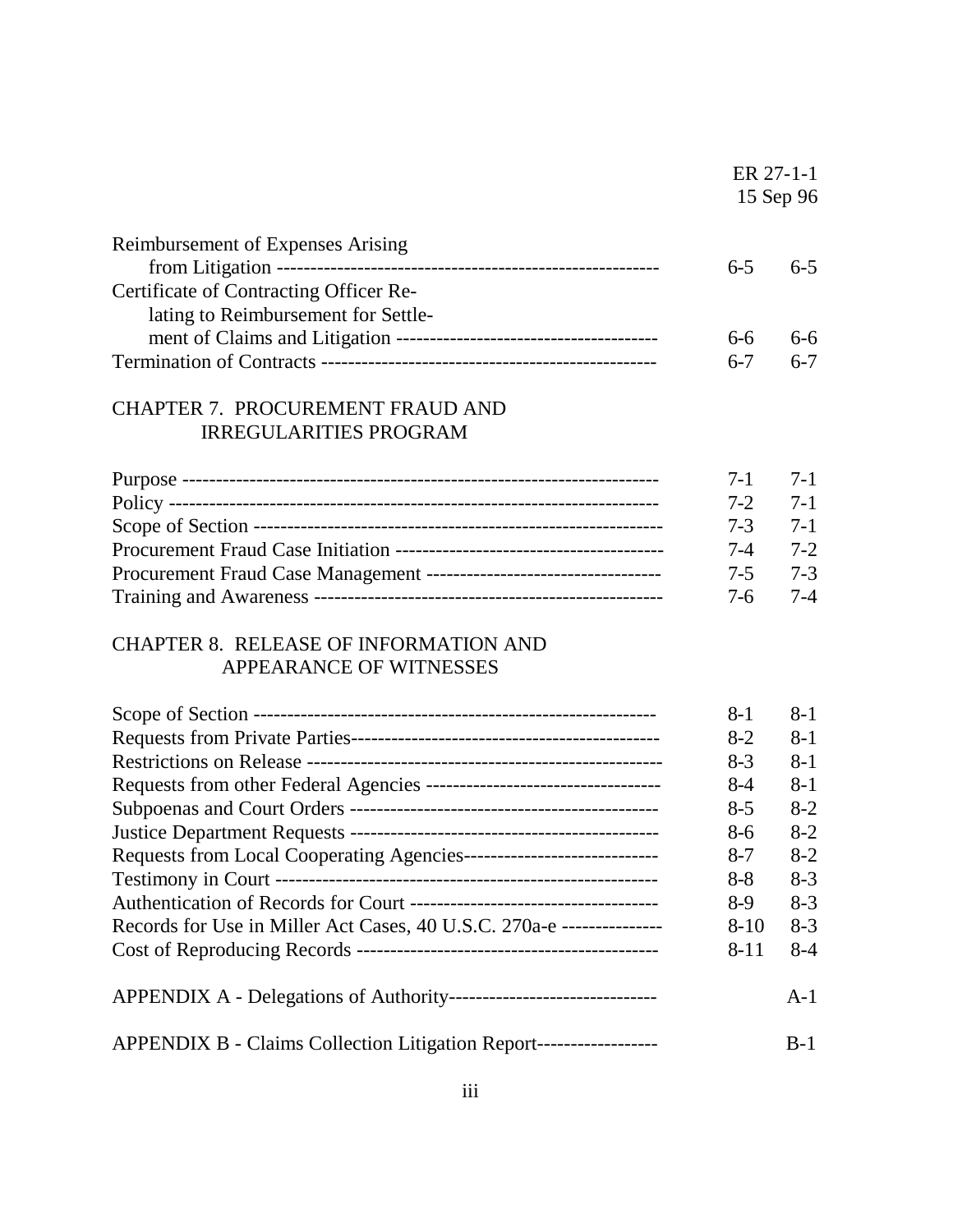#### CHAPTER 1

#### **GENERAL**

1-1. Purpose. This regulation establishes policy, responsibility, and guidance for processing claims and litigation involving the U.S. Army Corps of Engineers.

1-2. References.

 a. 32 C.F.R. 286 b. 32 C.F.R. 505 c. 32 C.F.R. 518 d. 33 C.F.R. Part 209 e. 33 C.F.R. Part 326 f. 36 C.F.R. Part 327 g. DoD Directive 5400.7R h. DoD Directive 7050.5 i. DFARS 209.406-3(a) j AR 25-55 k. AR 27-20 l. AR 27-40 m. AR 37-60 n. AR 37-103 o. AR 55-19 p. AR 340-21 q. AR 405-15 r. AR 735-5 s. Engineer Federal Acquisition Regulation Supplement (EFARS)

1-3. Applicability. This regulation is applicable to all Corps of Engineers Offices of Counsel.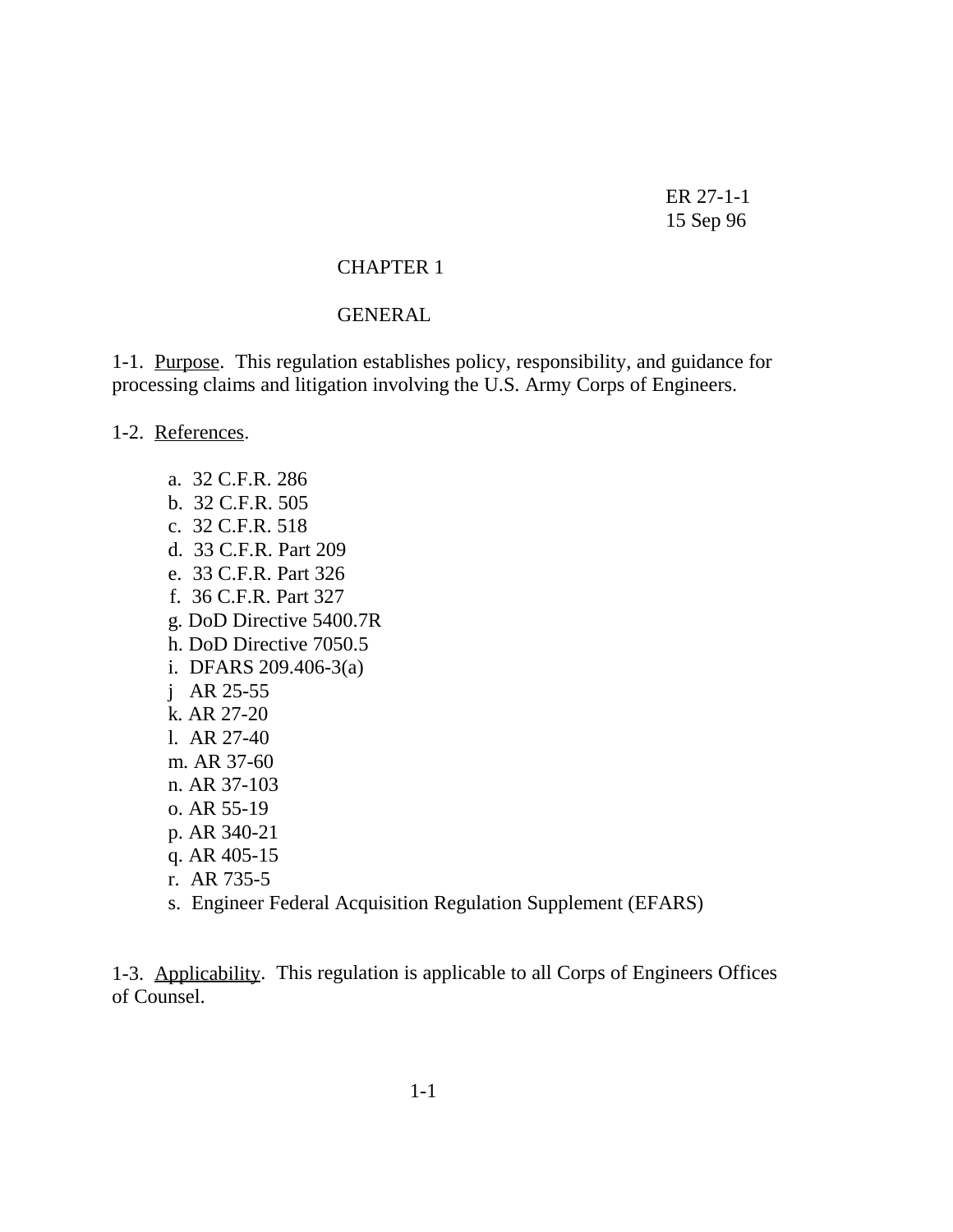1-4. Responsibilities.

a. District Counsels and Counsels of Laboratories and FOA's are responsible for the timely preparation of claims reports, litigation reports, and interim status reports. They are also responsible for ensuring that applicable claim and case data is entered promptly on the Case Management Information System (CMIS-II, or its successor), or, if applicable, on the U.S. Army Claims Service's automated claims data base. Additionally, they shall coordinate actions with the United States Attorneys and Division Counsels, and will forward recommendations as necessary through channels regarding prosecution, defense, or appeal strategies.

b. Division Counsels are responsible for monitoring and guiding the District Counsels' performance of the functions stated in paragraph *a*. Division Counsels are also responsible for reviewing the District's reports and recommendations, and including the Division position on a particular issue where appropriate. The Division Counsel has the overall command and control responsibility for the management of all claims for incidents occurring in his or her Division, its Districts, and in Laboratories or FOA's located within the geographical limits of his or her Division.

c. The Office of Chief Counsel is responsible for establishing legal policy and ensuring that claims and litigation are handled in conformity with that policy. The Office of Chief Counsel is responsible for maintaining liaison with the Justice Department, other DoD components, and the federal executive departments.

1-5. Objective. The purpose of this regulation is to provide standard policy and guidance concerning the handling of claims and litigation.

1-2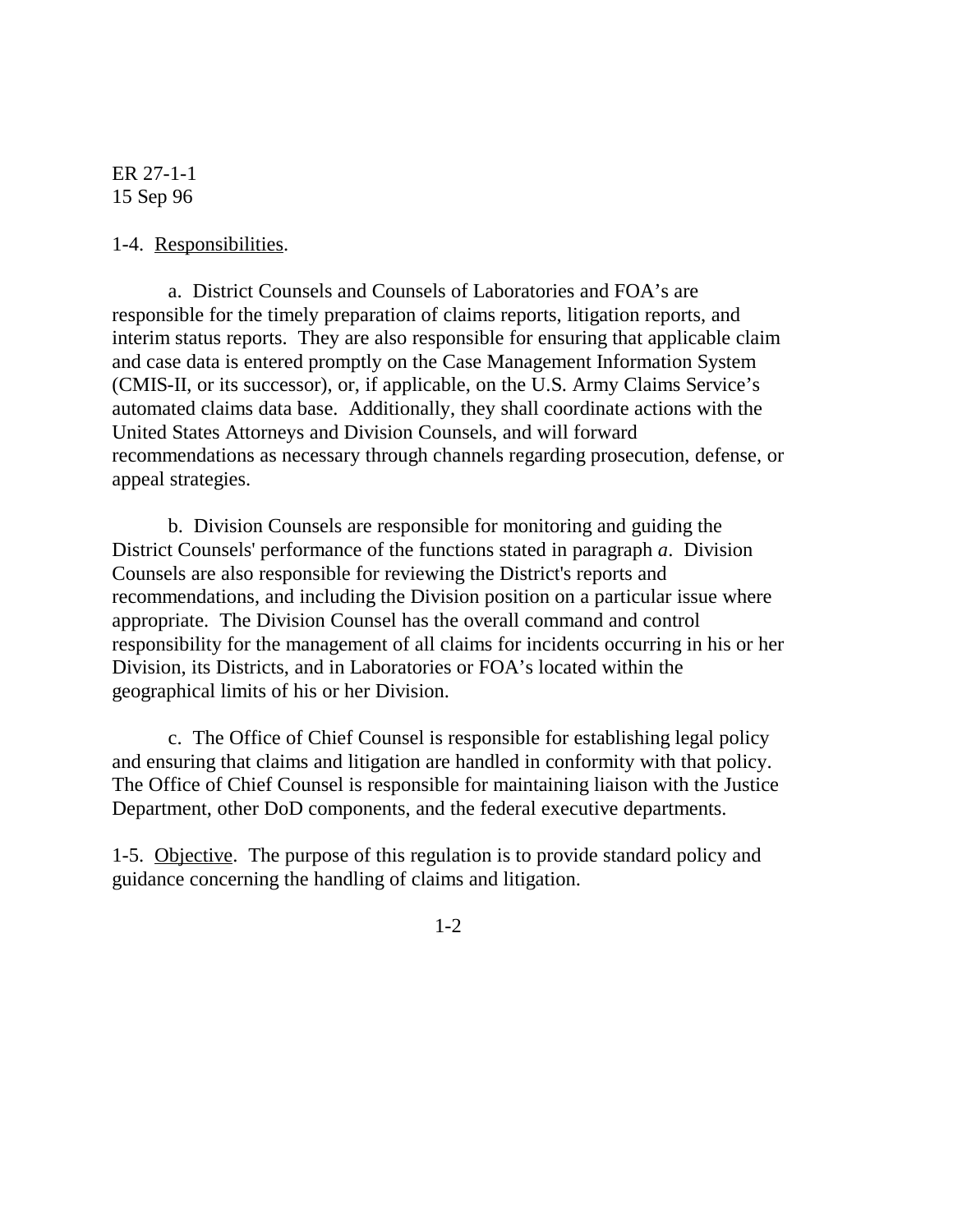#### CHAPTER 2

#### CLAIMS AGAINST THE UNITED STATES

2-1. General. This part implements and supplements AR 27-20 relating to the investigation, processing and settlement of non-contractual claims.

2-2. Scope and Applicability. The provisions of AR 27-20, as implemented and supplemented by this regulation, apply to incidents arising from all activities of the Corps of Engineers which may give rise to non-contractual claims. This regulation does not apply to any real estate takings claim, which should be handled under AR 405-15.

#### 2-3. Responsibilities.

a. Division and District Counsels. The Division and District Counsels have responsibilities equivalent to those of an area claims authority as defined in paragraphs 1-5*d*(3) and 1-8*b* of AR 27-20.

b. Claims Attorney Appointment. The Chief Counsel has authority to designate claims attorneys, pursuant to paragraph 1-6*a* of AR 27-20. Each Division and District Office of Counsel shall have a designated Claims Attorney. Requests for the designation of claims attorneys will be submitted through CECC-K to the Chief Counsel. A claims attorney shall be a civilian employee of the Army, in the Grade of GS-11 or above, a member of the bar of a state, territory, or the District of Columbia, and be performing primary duties as a legal advisor. This designation is personal and nondelegable.

c. Claims Officers have the responsibilities prescribed in paragraph 2-4*b* of AR 27-20. Each Division and District Commander and each Commander of a separate Corps of Engineers installation or activity will appoint, in writing, a commissioned officer or civilian who, by reason of experience or education, is qualified to conduct claims investigations. Claims officers will work under the immediate direction of the Division, District, Laboratory or FOA Counsel.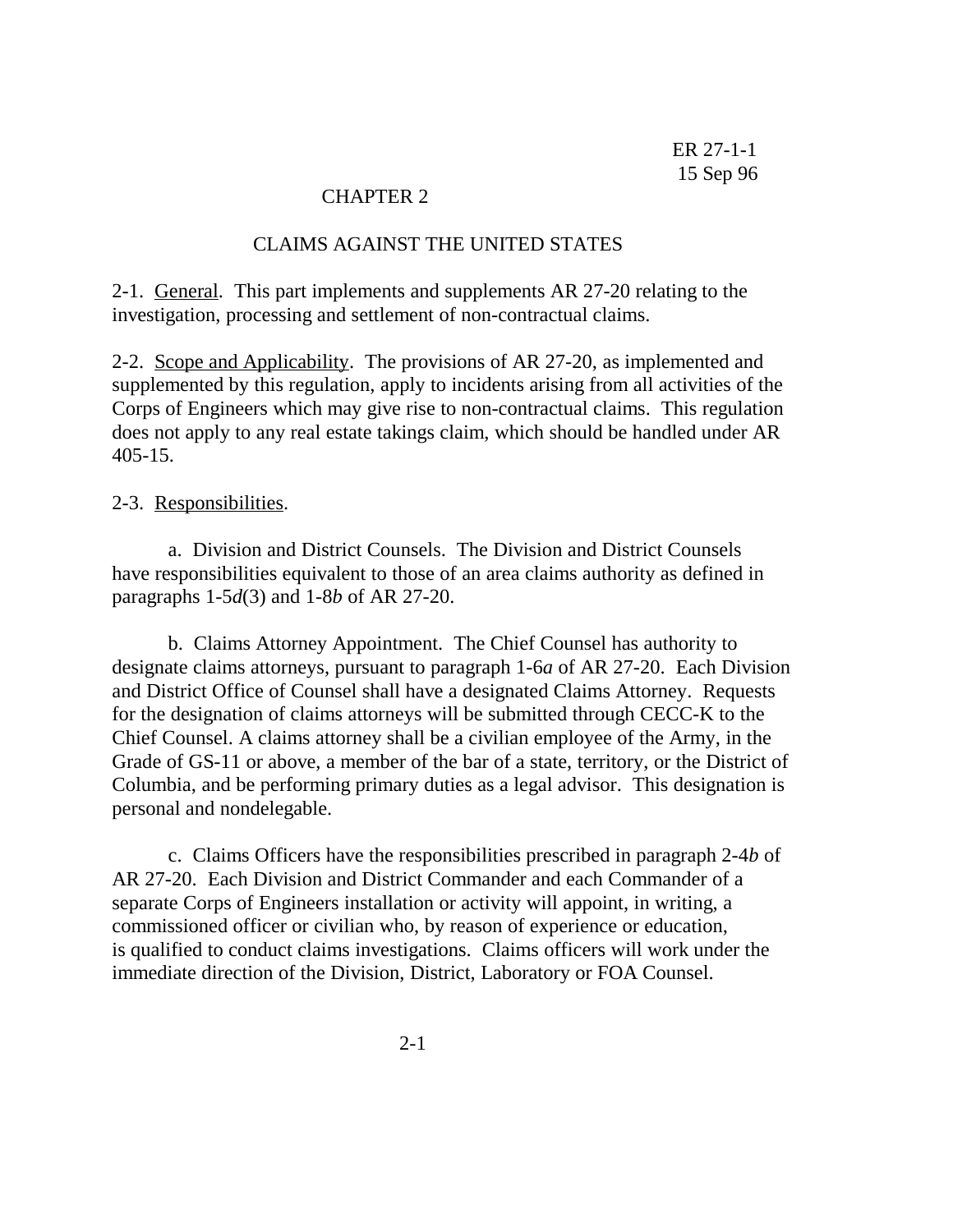#### 2-4. Channels of Communication.

a. For claims resulting from civil works and military activities, normal communication will be directly with U.S. Army Claims Service (USARCS), Ft. Meade, MD 20755. Military Personnel and Civilian Employees Claims Act claims are to be forwarded directly to the nearest active military base for processing.

b. As soon as a claim against the United States is received which involves serious injury, death, or property damage in excess of \$25,000, USARCS will be notified in accordance with paragraph 2-5*a* of AR 27-20. All other claims and files will be sent to USARCS and will include copies (not originals) of all relevant documents.

2-5. Assistance to the Army Claims Service in Investigation of Non-Corps Claims. The Claims Service occasionally requests Corps Districts to assist in investigating and processing claims which do not involve Corps activities. Such assistance shall be provided upon request, although the Claims Service should be notified that it must pay for necessary travel and per diem expenses incurred by the investigating employee(s). Salary expenses are not the proper subject of reimbursement, and should be charged to Departmental Overhead (for Real Estate or other technical element personnel) or General and Administrative Overhead (for Counsel and other administrative personnel.)

#### 2-6. Tort Claims.

a. Under the Federal Tort Claims Act (FTCA), 28 U.S.C. 2675(a), the failure of an agency to adjudicate a claim within six months after it is filed may be deemed a denial of the claim for purposes of that section. Because filing a claim tolls the statute of limitations, prompt investigation and adjudication of claims is imperative. Failure to do so may jeopardize the government's litigating position in any subsequent lawsuit by making evidence and witnesses more difficult to obtain.

b. Pursuant to AR 27-20, paragraph 4-12*a*.2., FTCA claims against the United States may be settled by claims attorneys for amounts of \$25,000 or less.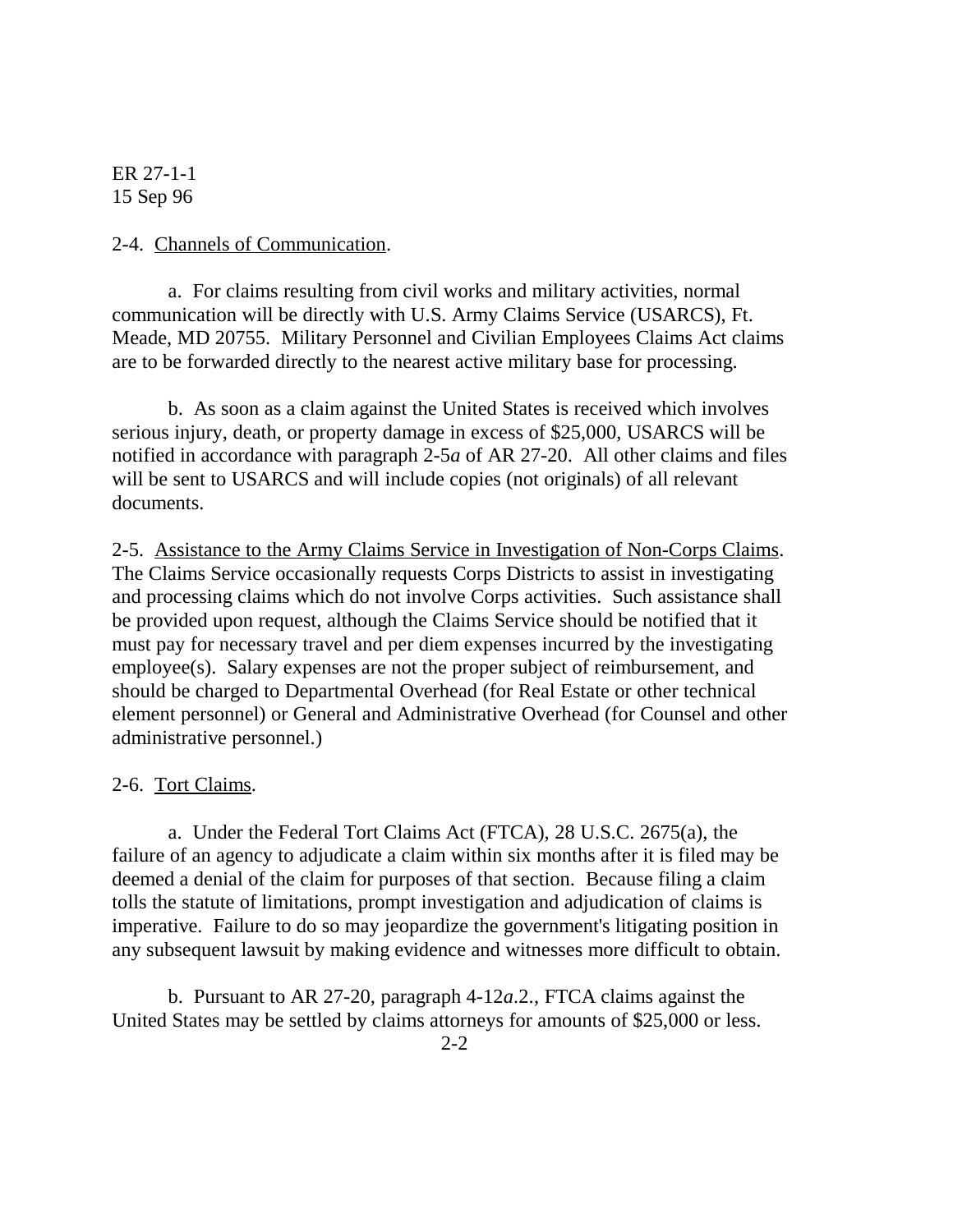c. Claims up to \$2,500 in amount shall be paid out of Corps funds. Claims which are settled in amounts greater than \$2,500 shall be forwarded to GAO for payment in accordance with 28 U.S.C. 2672 and paragraph 4-10*b*, AR 27-20.

#### 2-7. Maritime Claims.

a. AR 27-20 will be used in processing reports covering marine incidents. Since the period for settlement of such claims is limited, a copy of the report (or interim report if the investigation is not completed) for claims greater than \$100,000 will be forwarded within one year from the date of the casualty, or notice of such casualty, to the Chief, USARCS.

b. Investigation of marine incidents will be of a scope commensurate with the extent of the damage. The substantive provisions of AR 55-19 should be used as a guide in investigating and reporting on marine casualties. The report should indicate whether the site of the accident has been determined to be navigable or non-navigable, so that the claim may be properly processed under the applicable admiralty or tort statutes.

c. Claims against the United States for \$100,000 or less may be compromised and paid in accordance with paragraph 8-9*c*, AR 27-20, the Chief Counsel's 20 September 1995 delegation of authority (Appendix A), and any further redelegation by the Division. Payment of maritime claims should be made from civil works funds.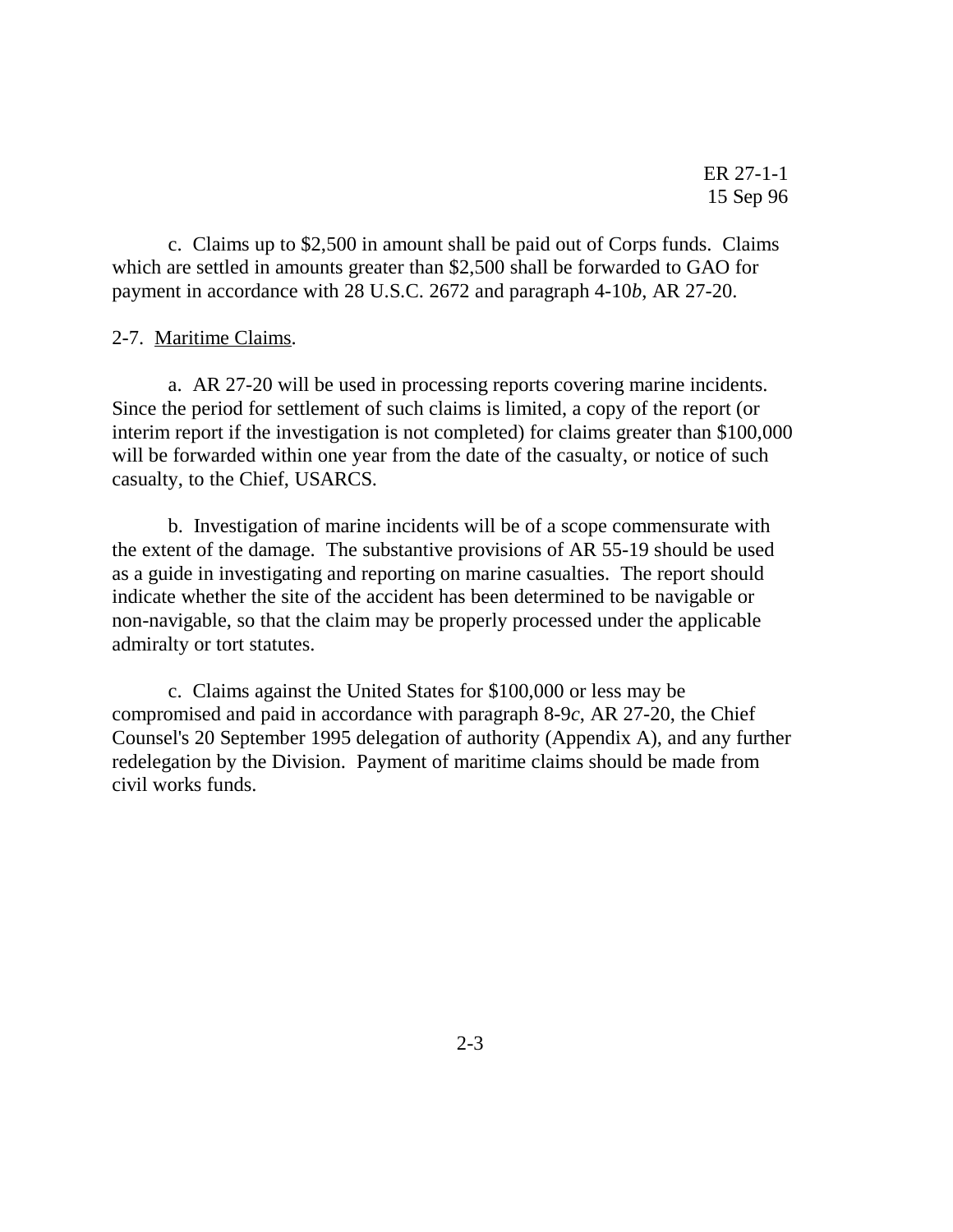#### CHAPTER 3

#### CLAIMS IN FAVOR OF THE UNITED STATES

3-1. Scope of Section. This part implements and supplements AR 27-20 and AR 27-40.

3-2. Military Claims. Claims for damage to or loss or destruction of military property will be processed in accordance with AR 27-20 and AR 27-40. Admiralty claims will be processed in accordance with Chapter 8, AR 27-20, and AR 55-19. Property accounting documents (such as reports of survey) and actions will be handled under AR 735-5.

3-3. Civil Works Claims (Other than Admiralty). Investigations and reports will be conducted and prepared in accordance with AR 27-20. Upon completion of the report, the Division, District, Laboratory or FOA will:

a. Approve or disapprove the report and determine whether there is any legal liability owed to the United States arising out of the incident reported and, if so, the amount of such liability and the party responsible for the debt.

b. Demand for payment. When a determination of liability has been made, a letter demanding payment shall be sent by certified mail, return receipt requested, to the party found liable, unless the claim officer's report is accompanied by payment in full or by a compromise offer supported by tender of payment on which the District Counsel can recommend acceptance. In cases where the amount of liability is not readily determinable, demand will be made based upon the estimated damages. The demand for payment will incorporate a notice of the period within which a reply will be expected (30 days is suggested), and inform the debtor that the interest required under 31 U.S.C. 3717 will accrue if the amount is not promptly paid.

c. Payment. Tender of full payment on a government claim (other than an affirmative admiralty claim in excess of \$100,000) may be accepted by a Division,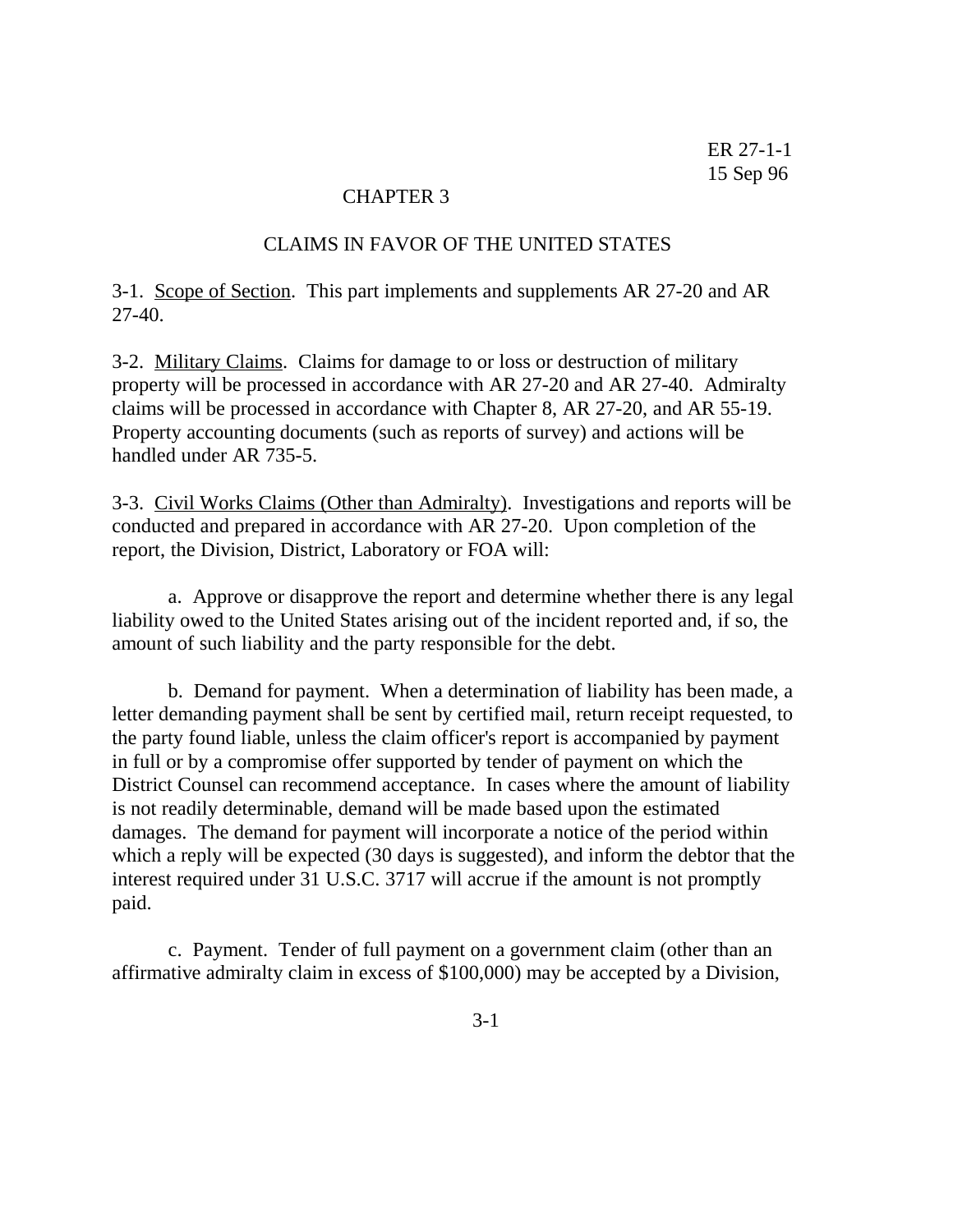District, Laboratory or FOA Counsel, who shall, on request, execute and deliver to the debtor a release or receipt in accordance with paragraph 14-19 of AR 27-20. Funds received in payment of claims shall be transmitted to the appropriate disbursing officer for deposit to the proper account.

d. When litigation is required to enforce collection for non-maritime debts up to \$500,000, a report will be prepared in accordance with the Claims Collection Litigation Report Form (Appendix B.) The report should then be sent directly to the Department of Justice, Central Intake Facility, 1110 Bonifant Street, Suite 220, Silver Spring, MD 20910-3312. Litigation reports for claims in excess of \$500,000 shall be prepared in the format specified in paragraph 4-1 of this regulation and forwarded to CECC-K for referral to the Justice Department.

## 3-4. Affirmative Admiralty Claims.

a. Claims in favor of the United States for damage to a navigation structure are subject to the three-year statute of limitations established by 28 U.S.C. 2415. Claims reports on such incidents will be forwarded to USARCS within one year of the accident, unless repair efforts involve temporary gate removal. In the latter case, the claim report shall be filed within two years of the date of the accident.

b. Administrative jurisdiction for the acceptance and settlement of affirmative admiralty tort claims in excess of \$100,000 is vested in USARCS. Claims below that amount may be settled or compromised in accordance with paragraph 2-7 of this regulation.

c. Claims for wreck removal expenses do not involve damage to government property, and USARCS accordingly does not pursue collection of such debts. Claims for wreck removals will be sent instead to CECC-K for direct referral to the Department of Justice.

 d. Direct referral of affirmative admiralty claims to the U.S. Attorney is not authorized.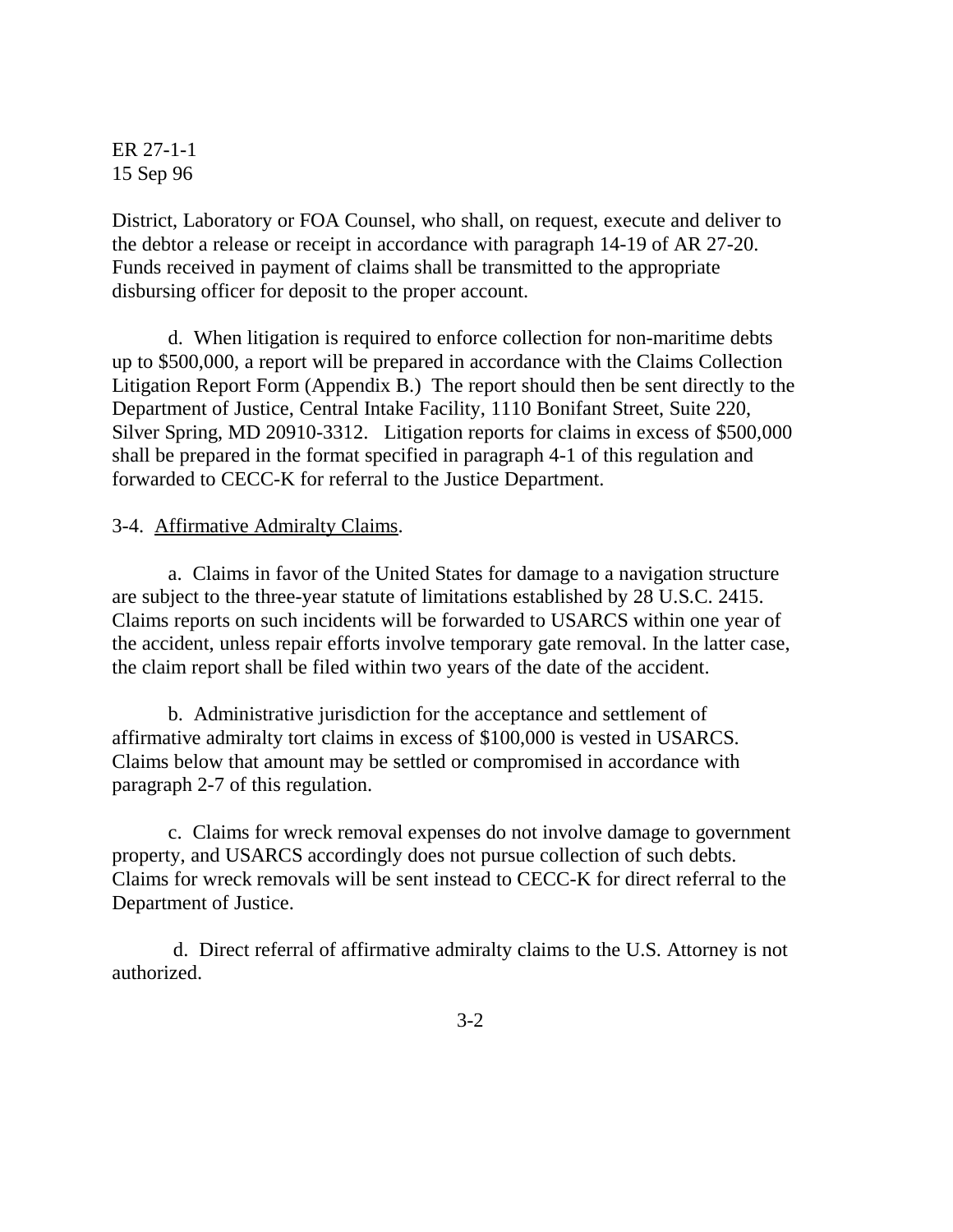## CHAPTER 4

#### LITIGATION

4-1. Reports. Information regarding the filing of all lawsuits in which the Corps is involved shall be entered on CMIS-II (or its successor) within three days of filing or receipt of the complaint. In addition, a complete litigation report is required for all lawsuits arising from Corps of Engineers activities, unless the U.S. Attorney charged with defending or prosecuting the action does not find a report necessary, or has indicated that an abbreviated report or brief factual statement will suffice. The report should be prepared and assembled in the order indicated below, with each copy signed by the Division or District Counsel or his or her designee.

a. For cases involving nationally significant or precedential legal issues, or relief which exceeds the settlement authority of the U.S. Attorney (usually \$500,000), three copies of the report will be forwarded, through channels, to CECC-K for forwarding to the Department of Justice. If the case is one which does not present nationally significant or precedential issues, and is not monitored by the Main Justice Department, only one copy shall be forwarded to the Division if required by the Division. Nationally significant or precedential cases are those which present unusual or complex issues having the potential to impact Corps programs or policies, or those whose disposition may result in a new procedural or legal precedent or standard. Division, District, Laboratory or FOA Offices should strive to comply with the time deadline included in a request for a report, unless dictated otherwise by the U.S. Attorney's office or an impending court filing date. The report should be prepared in the following format, including the elements listed below:

b. Narrative statement of facts. All known facts and circumstances relating to the controversy should be provided. Copies of relevant correspondence and documents will be attached as exhibits ("core information" as required by Executive Order 12778), and references to them noted in the body of the report. If the litigation involves a government contract, one copy of the provisions relevant to the cause of action or defense will be furnished. To prevent unnecessary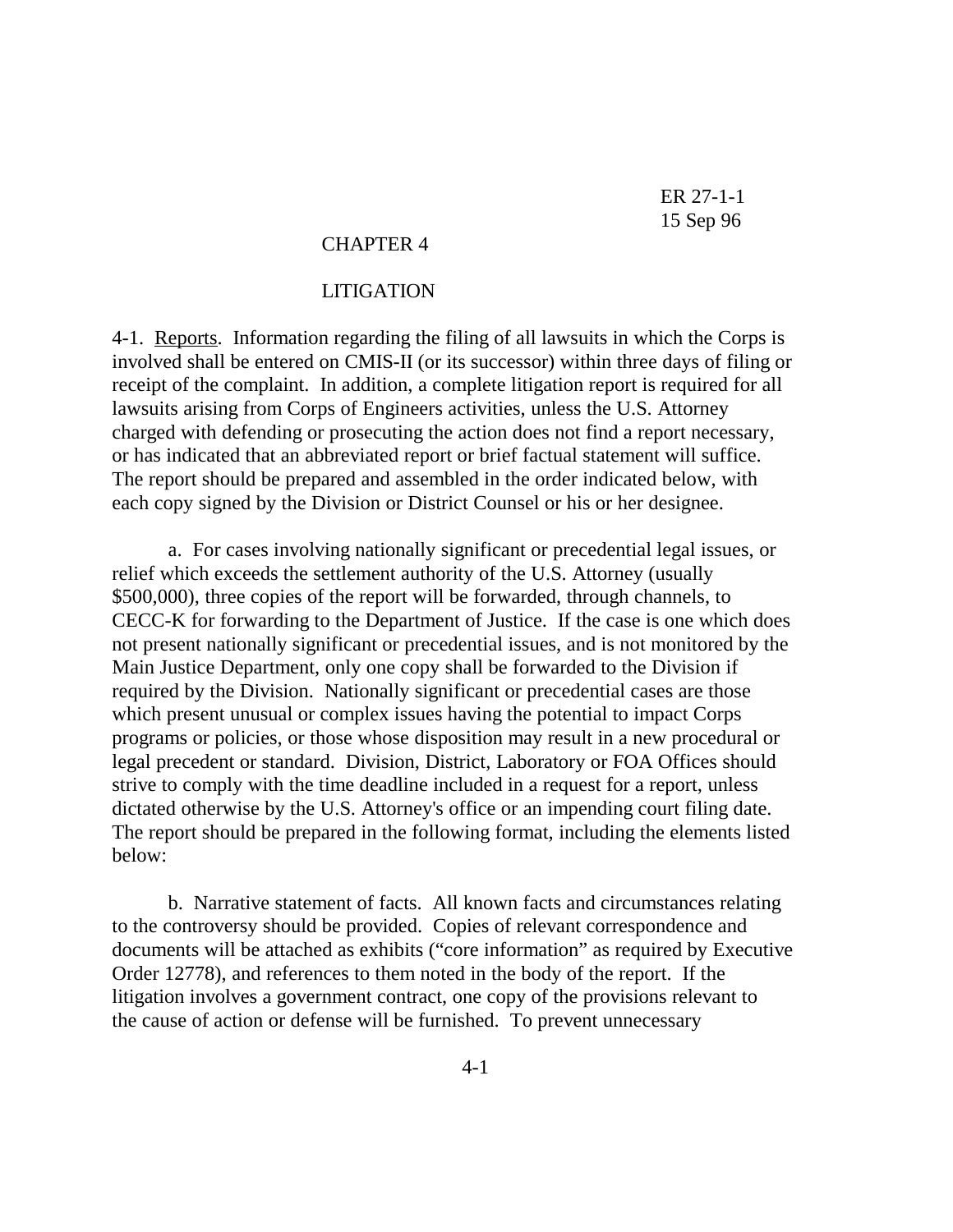duplication and conserve paper, <u>only</u> the relevant contract portions should be included, and not the entire contract unless required by the issues of the case. If an administrative claim, appeal or other action has previously been filed, the report will summarize the results of the proceeding, and include copies of all available evidence, findings, and decisions rendered in the prior proceedings. However, if the case involves review of an administrative record under the Administrative Procedures Act, 5 U.S.C. 557, that record need not be provided in the litigation report.

c. Suggested form of answer. A suggested answer to each and every allegation of a petition or complaint should be furnished, including admissions, denials, or statements that the government lacks sufficient information on which to admit or deny the allegation.

d. List of witnesses. A list of all witnesses is to be furnished, including present or last known addresses. Each fact to which a particular witness will testify should be listed under his or her name. If there are facts which cannot be proven by witnesses, the omission should be noted and any available documentary evidence relevant to that fact stated. Since there may be considerable delay before a case comes to trial, a statement of facts to which each witness will testify should be obtained from him or her. These statements can subsequently be used to refresh the witnesses' memory at trial, and should therefore be obtained as early as possible after the complaint or petition has been filed. Submission of the litigation report shall not be delayed while the statements are being obtained.

e. Legal analysis. The law applicable to the government's claim or defense should be discussed, unless the Department of Justice attorney or Assistant U.S. Attorney assigned to the case decides otherwise. It is imperative that local laws and regulations of other government agencies be cited in full, since sources of both local statutory and case law may be unavailable for use by Division or Headquarters attorneys.

f. Counterclaims and crossclaims. Information should also be supplied concerning any counterclaim, crossclaim, or other cause of action which may be asserted against the plaintiff or other parties by the government. The counterclaim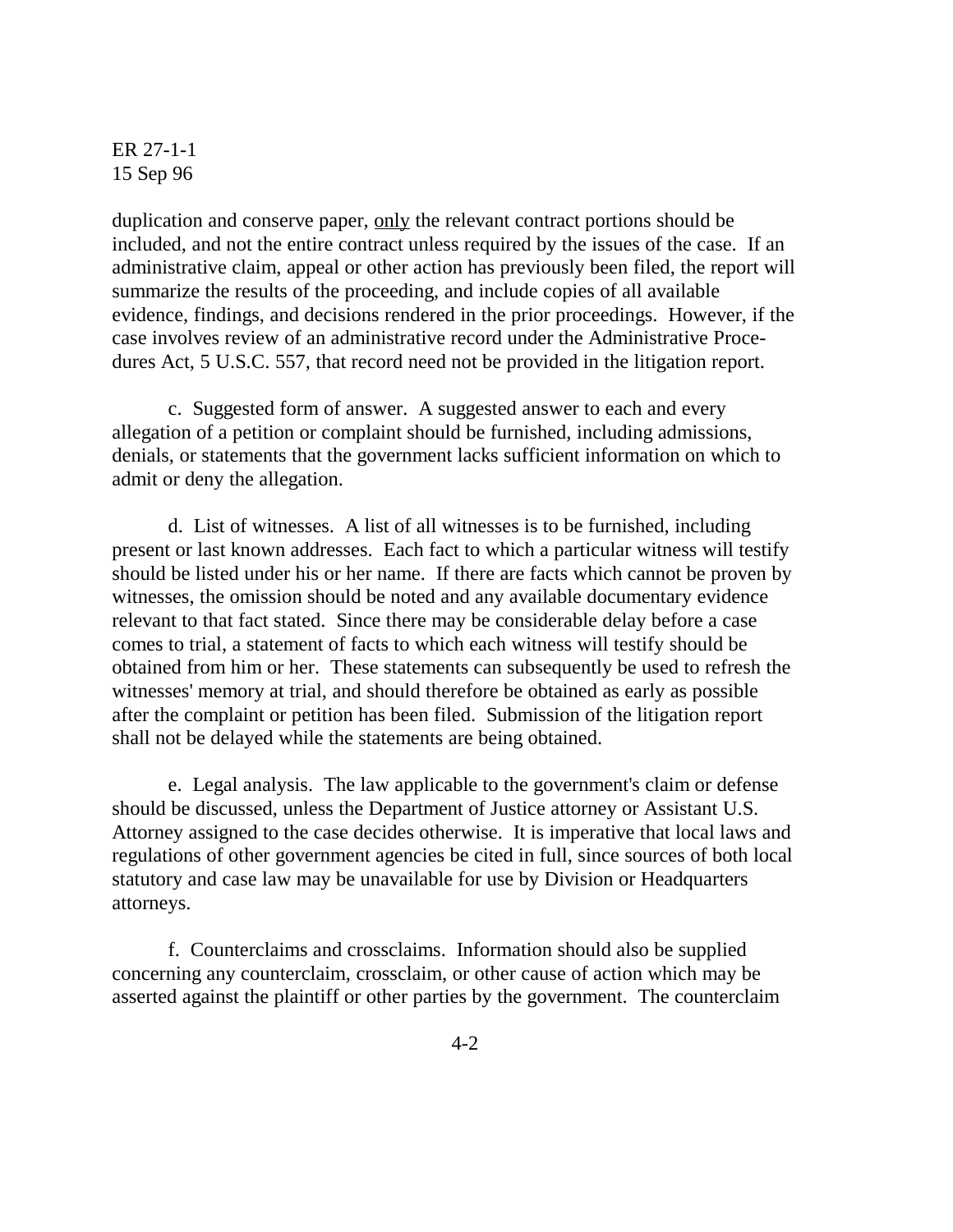or other demand need not always arise out of the matter pleaded in the suit, but may exist because of an entirely separate transaction or incident. In contract litigation, the Department of the Army holdup list should be reviewed for possible set-offs.

# 4-2. Litigation in the United States Court of Federal Claims and the Court of Appeals for the Federal Circuit.

a. A litigation report prepared for cases in these two courts should take special cognizance of the jurisdictional and procedural rules governing the conduct of such lawsuits. In direct appeals to the Court of Federal Claims or cases appealing decisions by boards of contract appeals to the Federal Circuit, the Trial Attorney who handled the matter administratively should assume responsibility for preparation and/or review of the report. The attorney will be clearly identified so that the Department of Justice can readily contact him or her for assistance. However, a litigation report in the format set out in paragraph 4-1 of this regulation is not required for Contract Disputes Act appeals to the Federal Circuit. Instead, Section 71 of the EFARS provides the report format to be used in these cases.

b. In cases where the Federal Circuit remands a case to the Board of Contract Appeals, care should be taken to ensure that actions taken are coordinated with the procurement office.

4-3. Suits Against Government Officers and Employees in Their Official Capacities. Suits may be brought in state or Federal courts seeking declaratory or injunctive relief against government officers or employees in their official capacities. Such suits will be treated as suits against the United States, and litigation reports shall be prepared in accordance with the directions in this chapter. When the case is filed in state court, a twenty-day time limit for removal to Federal court exists, and the U.S. Attorney should promptly be notified. An abbreviated report outlining the facts of the incident will be forwarded directly to CECC-K within ten days following the first notice of the action. A copy of the report will also be sent to the Division Counsel. If such suits are filed in Federal court, the time limit set forth by the complaint or the letter requesting a litigation report will be observed.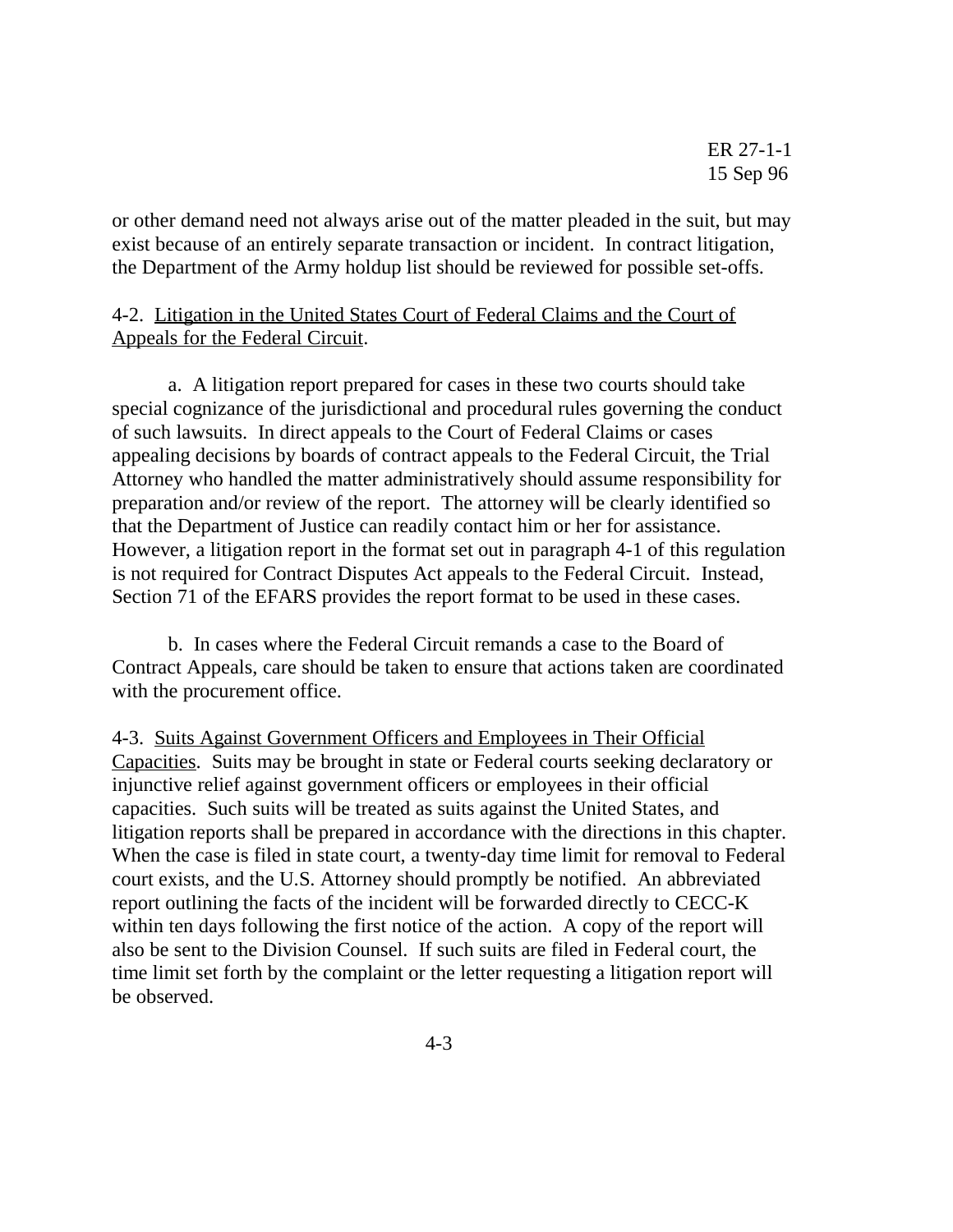4-4. <u>Tort Litigation</u>. Where a litigation report is requested in response to a tort suit against the government, it should first be determined whether the plaintiff has complied with 28 U.S.C. 2401 by first presenting its claim in writing to the appropriate Federal agency. If the requisite administrative claim has not been filed, the U.S. Attorney's office and CECC-K should be notified immediately. In such event, it shall not be necessary to furnish the requested litigation report unless further instructions requiring a report are received. Liability to the plaintiff shall not be admitted in the proposed answer, unless the U.S. Attorney has obtained prior approval to confess liability.

#### 4-5. Tort Suits Brought Against Government Employees Personally.

 a. Common Law Torts. 28 U.S.C. 2679 provides that the Attorney General shall defend all cases arising out of common law torts which are brought against government employees or their estates. All employees should be instructed that any complaint served upon them or their personal representatives in connection with an incident occurring within the scope of their employment should be immediately taken to the District Counsel. Upon receipt of the complaint, the District Counsel should in turn notify the U.S. Attorney's office, so that removal (if necessary) and substitution of the United States as the defendant may be accomplished. In all such cases, a litigation report shall be prepared and sent directly to the U.S. Attorney's office, along with a statement by the employee's supervisor that the employee was acting within the scope of employment at the time the accident or other incident occurred.

b. Constitutional Torts. Occasionally, employees or officers are sued personally for damages in state or Federal courts as a result of actions taken in the performance of their official duties. Government defense counsel will only be furnished where the government has a clear and direct interest in the suit, and the defendant and Attorney General must both consent to the use of government counsel. However, it is Department of Justice policy to furnish such representation if the incident arose out of activities which are within the defendant's scope of employment. The Attorney General has authorized the U.S. Attorneys to immediately enter an appearance as defense counsel upon the informal request of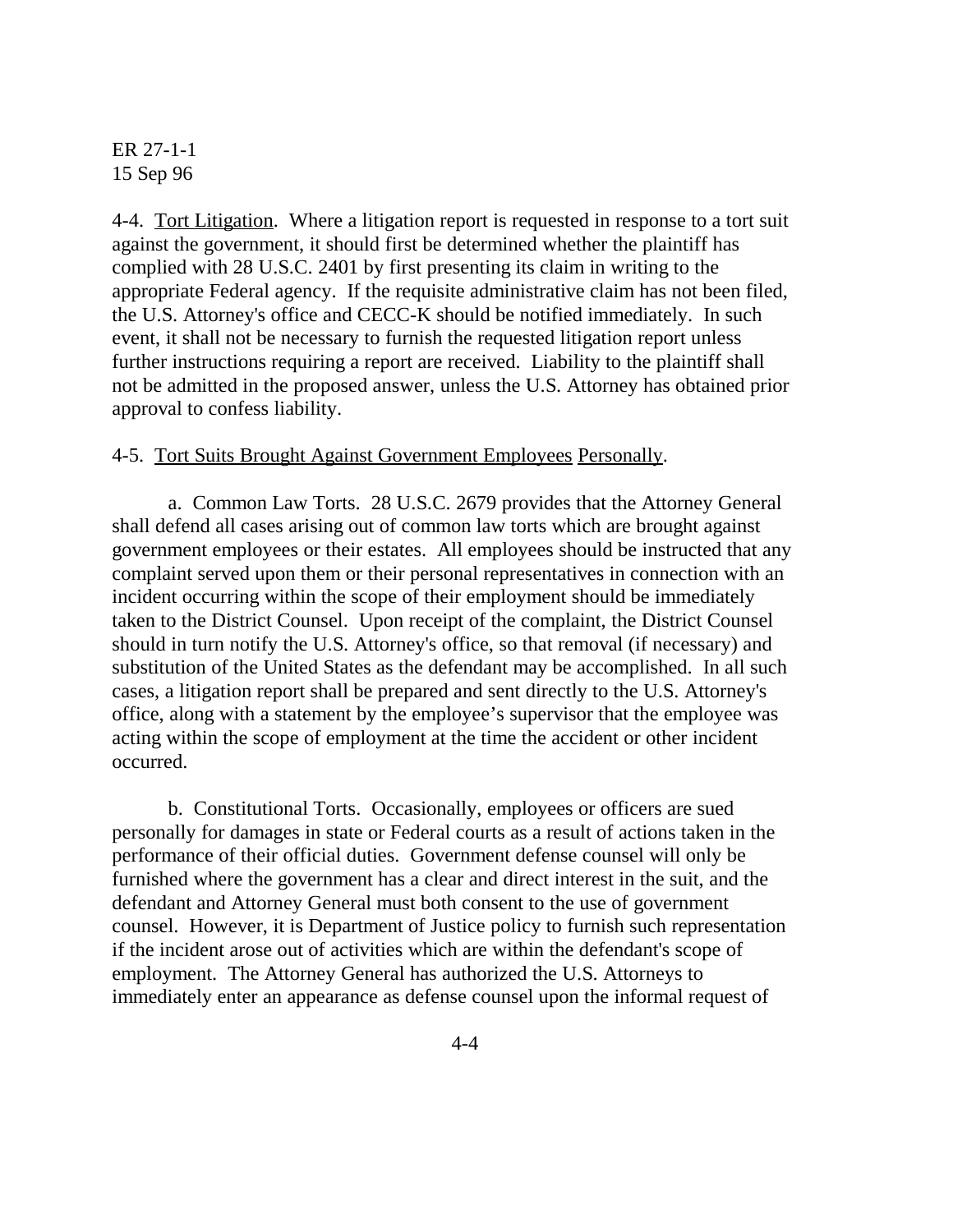Division or District Commanders, without the prior approval of the Attorney General. U.S. Attorneys are permitted to decline association with the case where circumstances permit delay or where only a minor charge is involved. Prompt notice by telephone, electronic mail, or fax is to be given to CECC-K concurrently with the informal request for interim representation by the U.S. Attorney. The notice shall contain all information necessary to determine whether or not the defendant was in fact acting within the scope of employment, so that the Chief Counsel may request the Attorney General to formally authorize Department of Justice representation for the employee. The report shall be accompanied by a written request for representation from the employee to the Chief Counsel, and a statement from the employee's supervisor that the actions complained of were within the scope of his or her official duties.

c. Service of Process. Under Rule 4 of the Federal Rules of Civil Procedure, service of process may be effected by first-class mail upon an individual defendant. If such service is not properly acknowledged by return mail within twenty days of the summons' mailing, the defendant may then be personally served. If this occurs, the defendant may be obligated to pay plaintiff the costs of personal service.

 d. Acknowledgment. Before first-class mail service is acknowledged, the complaint must be analyzed to determine if the court has personal jurisdiction over the defendant. If personal jurisdiction is lacking, the individual should be instructed not to acknowledge service by mail. In any case where an acknowledgment is returned, it should contain a caveat to the effect that the defendant waives no Rule 12(b) defenses, and that these defenses are specifically preserved. The following format may be followed:

"This acknowledgment is returned solely in order to comply with Rule 4 of the Federal Rules of Civil Procedure. In so doing, the defendant does not admit or concede that the form or substance of service of process in this case is proper or sufficient or that the court has personal jurisdiction over the defendant. The defendant does not waive any defenses, including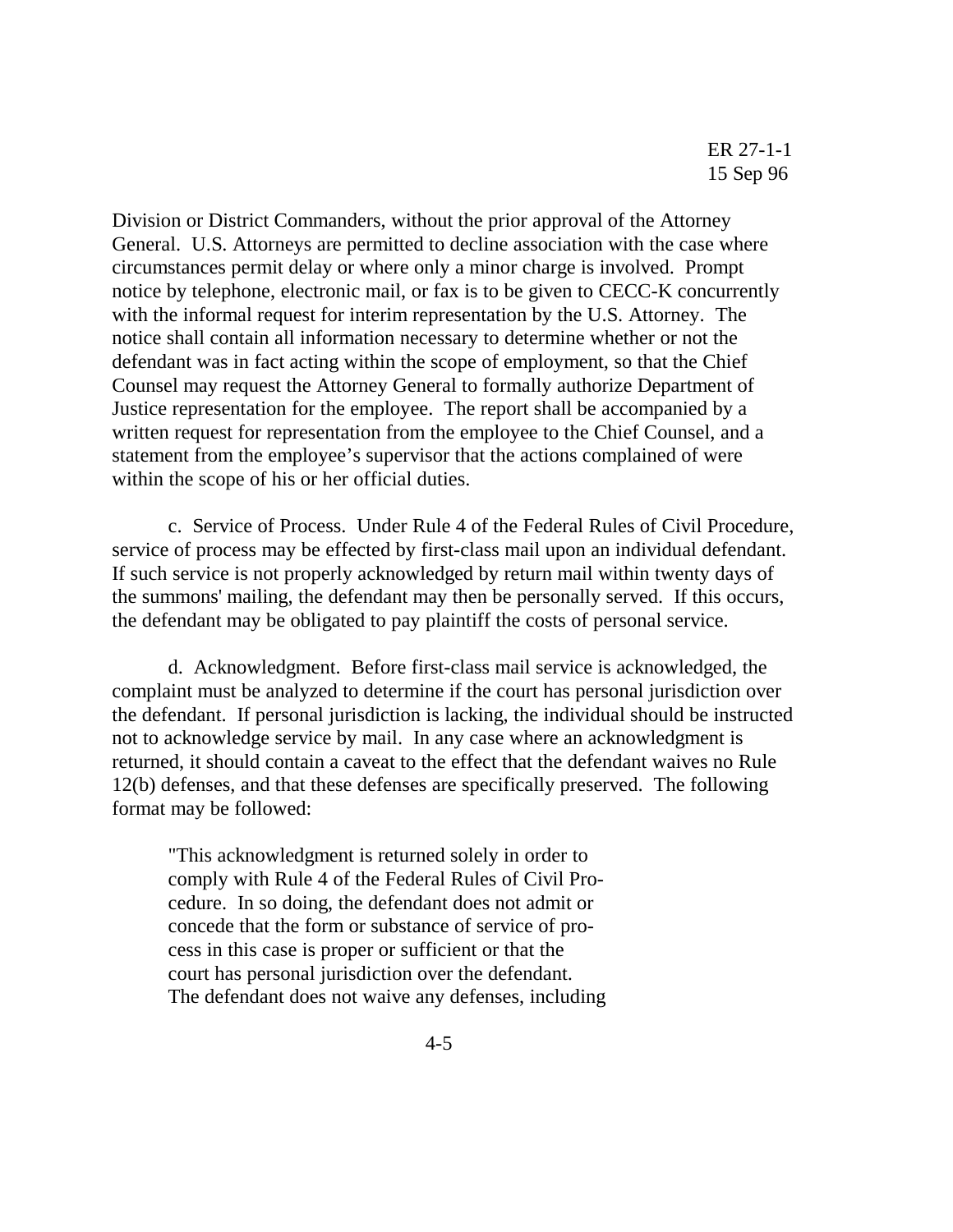those provided by Rule 12 of the Federal Rules of Civil Procedure. Rather, all defenses are specifically preserved."

#### 4-6. Prosecution for Violation of Laws and Regulations.

a. General. Where criminal violations of laws or regulations have occurred, a litigation report will be prepared in the format specified in paragraph 4-1 of this regulation. The report should contain recommendations regarding the advisability of seeking statutory fines or penalties, where applicable. Actions involving the regulatory program will be handled under 33 C.F.R. Part 326.

b. Section 301, Clean Water Act, and Section 12, Rivers & Harbors Act. District Counsels are authorized to refer civil cases arising out of violations of Section 301 of the Clean Water Act and Section 12 of the Rivers and Harbors (R&H) Act directly to the local U.S. Attorney for appropriate legal action. This authority applies to those violations involving unauthorized discharge of dredge or fill material into navigable waters and violations of R&H Act Sections 9, 10, and 13, and excludes those cases involving a significant question of law or fact. For this purpose, a "significant" issue of law or fact shall include all criminal cases involving discharges of dredged or fill material into waters of the United States. These cases shall be referred through Division to CECC-K with a report as specified in paragraph 4-1 of this regulation.

 c. R&H Act and Section 404. In order to facilitate the handling of correspondence and pleadings concerning Rivers and Harbors Act and Section 404 civil cases which are handled under 33 C.F.R. Part 326 and referred directly to the U.S. Attorneys' offices, clearly mark "Direct Referral" on each letter or on the cover sheet of each pleading. In these cases, copies of the referral letter and the narrative statement of facts should be forwarded through Division to CECC-K if nationally significant or precedential issues develop in the case. Proposed settlements involving damages in excess of \$500,000 or which otherwise exceed the U.S. Attorney's authority to settle the case must be forwarded to CECC-K for approval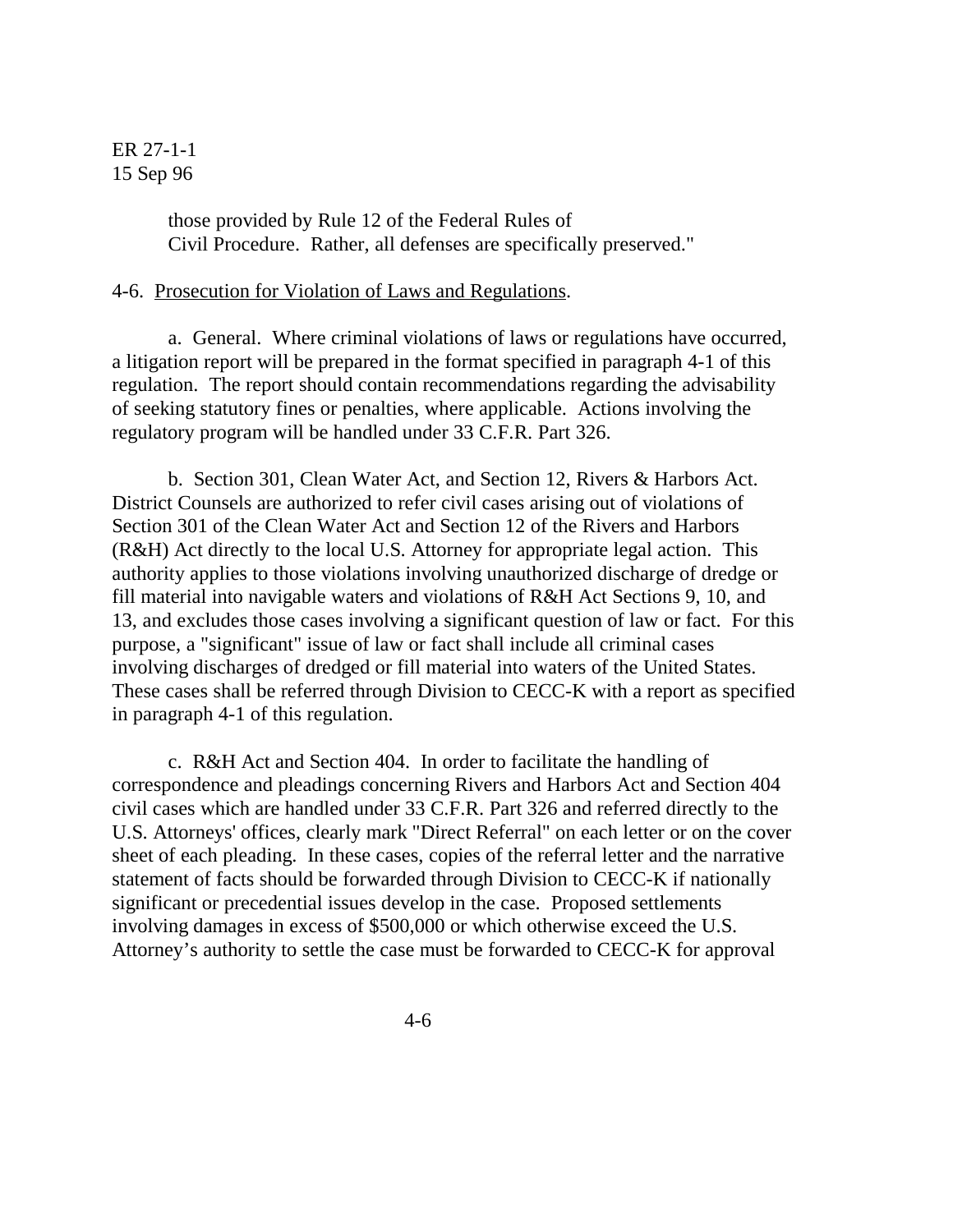prior to settling the case. In addition, a short statement as to the disposition of each case will be entered on CMIS-II (or its successor.)

d. Wreck Removal. The United States is entitled under 33 U.S.C. 408 to recover the costs of wreck removals in navigable waters from the responsible parties, notwithstanding the fact that the owners may have attempted to abandon the vessel. The procedures in paragraph 4-1 of this regulation should be followed in removing a wreck and pursuing a claim for recovery of expenses against the owner or other responsible party. All actions should be preceded by the issuance of a mark and remove letter addressed to the sinking party, as specified under 33 U.S.C. 409. Wreck removal claims are not encompassed within the Army Claims Service's jurisdiction, and reports seeking collection of damages will be forwarded directly to CECC-K for referral to the Justice Department.

 (1) In cases where emergency removal is determined to be necessary under 33 U.S.C. 415, the District Commander should nonetheless make demand for removal upon the owner before proceeding with Corps actions to remove the vessel. Establishment of abandonment is not a prerequisite to emergency removal. After the vessel has been raised or otherwise disposed of, the party responsible for the sinking should be billed for the costs. If the owner refuses to pay, a litigation report in the format specified under paragraph 4-1 of this regulation shall be prepared, and three copies of the report shall be forwarded to CECC-K for direct referral to the Department of Justice.

 (2) In non-emergency removal cases under 33 U.S.C. 414, injunctive relief compelling the owner to remove the vessel should be sought before a determination is made in favor of removal at the Corps' expense. If the responsible party refuses to raise the vessel, or injunctive relief is not feasible, the Corps may remove it after abandonment has been legally established. When the Corps removes a vessel, a monetary claim in the government's favor arises. Upon the owner's failure to make reimbursement, a litigation report will be prepared under paragraph 4-1 of this regulation and three copies forwarded through Division to CECC-K for referral to the Justice Department.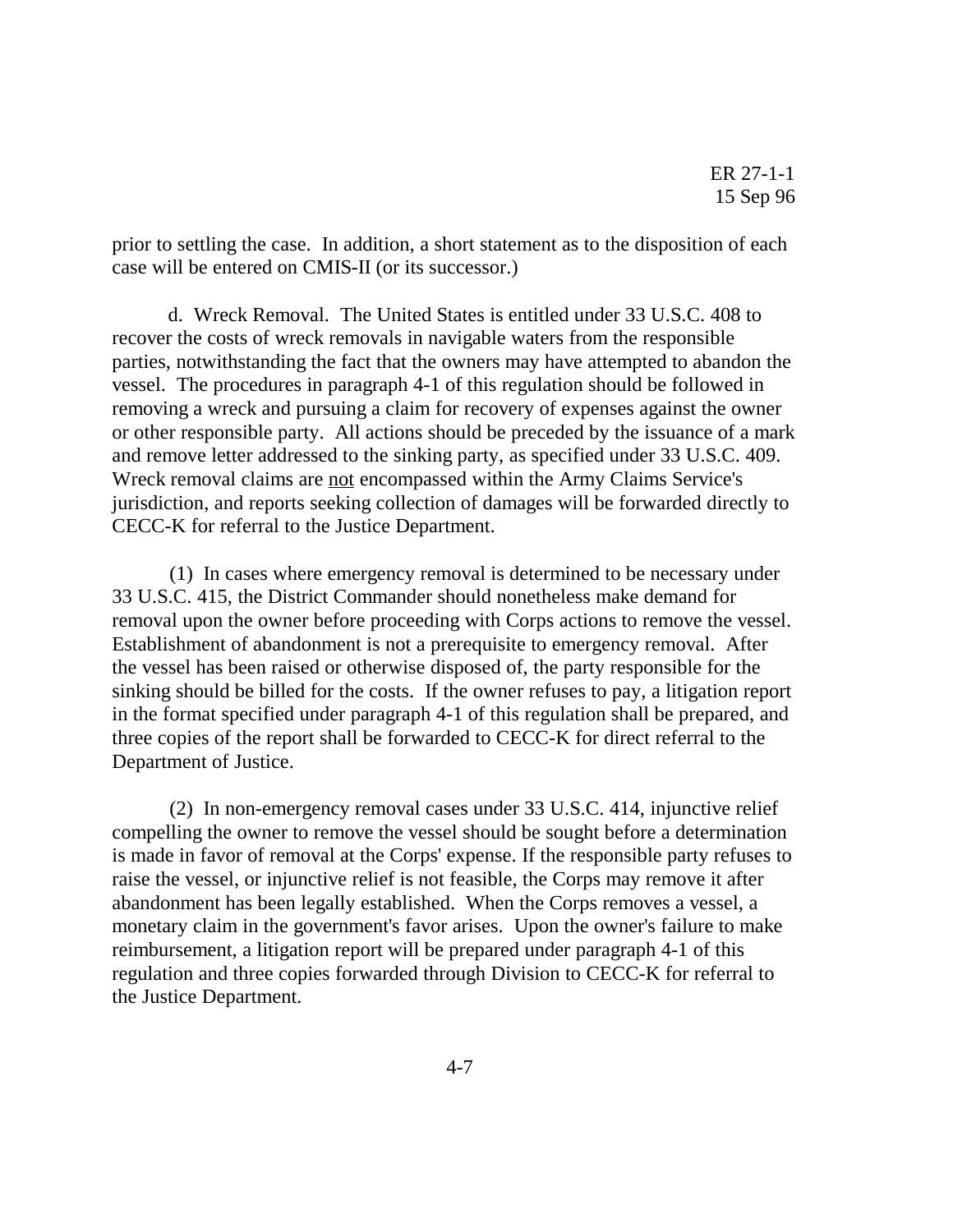e. Marine Accidents. Claims in favor of the government arising from marine casualties, damage to Corps waterway or harbor facilities, or any other matter falling under admiralty jurisdiction, will normally be handled in accordance with Chapter 3 of this regulation. As a general rule, claims in favor of the Corps for damage to government property may be asserted against the prospective defendant regardless of negligence when such damage or destruction is a violation of 33 U.S.C. 403.

 f. Timber Trespass and Encroachments. In cases where timber is removed from federal land administered by the Corps, consideration will be given to whether prosecution under 18 U.S.C. 1852 or under local statutes should be sought in addition to the value of the timber destroyed. Where administrative action is inadequate to protect the interests of the government, a formal litigation report will be prepared in accordance with paragraph 4-1 above, and forwarded directly to the U.S. Attorney. Similarly, routine cases involving encroachments and holdover tenants may be referred directly to the U.S. Attorney after a formal demand has been made on the individual to voluntarily remove the encroachment.

 g. Violation of Regulations Governing Corps Reservoirs. In cases where the regulations contained in 36 C.F.R. Part 327 have been violated, citations are handled by the U.S. Attorney's offices. In such cases, no litigation report will ordinarily be prepared. However, where the violation is serious or continuing in nature, as with encroachments on government boundaries, a litigation report should be prepared and forwarded directly to the U.S. Attorney. In cases where injunctive relief is requested, an information copy of the report shall be furnished to CERE-M. If nationally significant or precedential questions of law or fact are involved in the case, a litigation report should be prepared and two copies forwarded to CECC-K, as provided under paragraph 4-1 above.

#### 4-7. Private Litigation.

a. Many private lawsuits are of interest to the government because of potential or existing collateral litigation, because property rights of the United States are involved, or because government policy is implicated. Such cases include water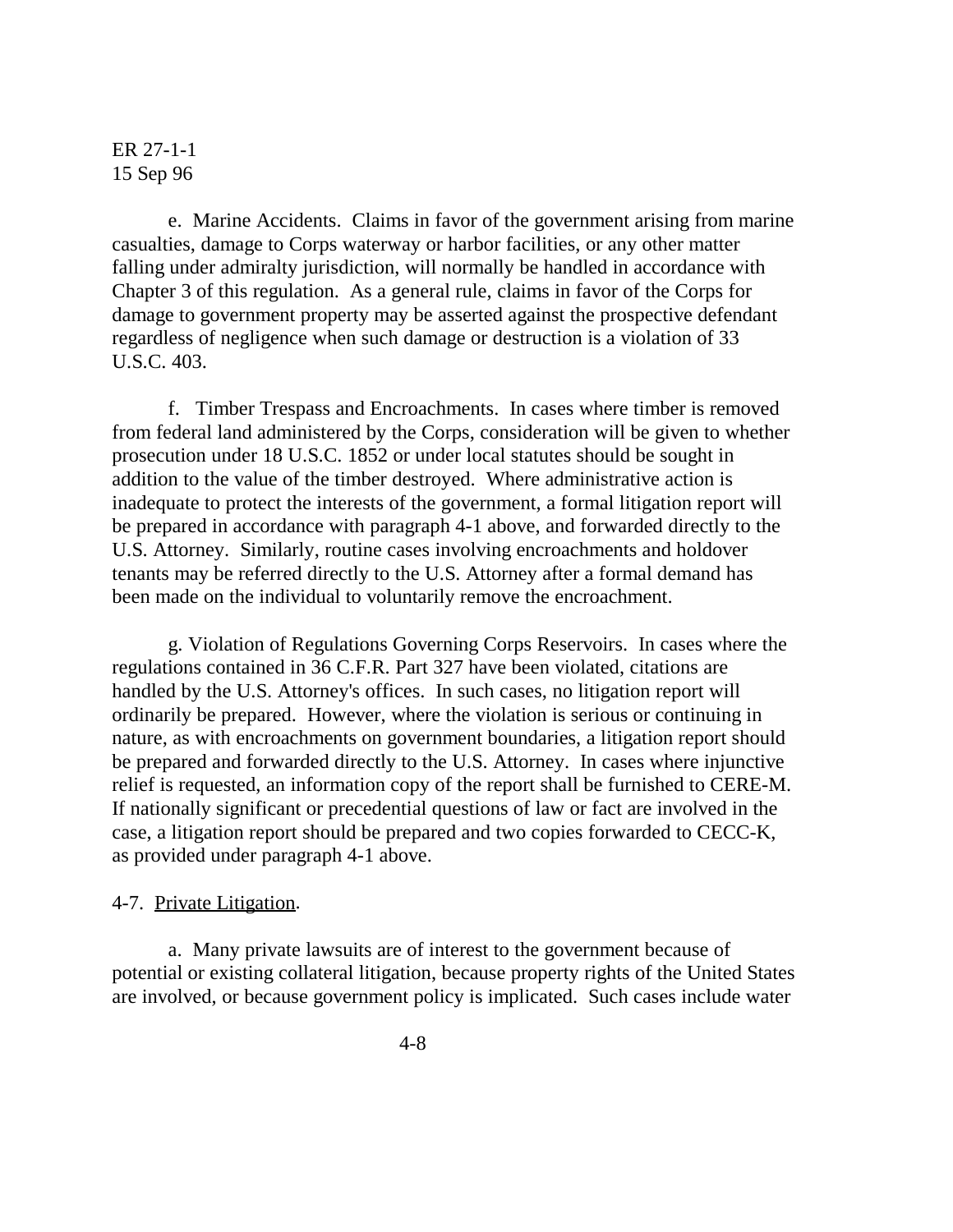rights disputes, suits for patent infringement where the defendant has also manufactured the same item under government contract, suits to quiet title or collect taxes where the result may possibly cloud the government's title to land, and suits to enjoin contractor operations on government property.

b. In such matters, the government may seek to intervene, may assist one of the original litigants, or may merely observe the litigation. An abbreviated report setting out the facts and legal issues involved, plus copies of appropriate pleadings, should be made for these cases. Specific notation regarding the government's interest and recommendations concerning participation in the case should be included in the report, which should then be forwarded through Division to CECC-K.

4-8. Bankruptcy Actions. Upon receiving notification that an individual or corporation which may owe the government money or be in possession of government property has filed for bankruptcy, the procedures set out in Chapter 16 of AR 37-103 shall be followed. Litigation reports will be sent directly to DFAS. In cases involving substantial legal issues, as with bankruptcies affecting multiple contracts, two copies of the narrative statement of facts only should be forwarded concurrently to CECC-K for referral to Office of The Judge Advocate General (OTJAG).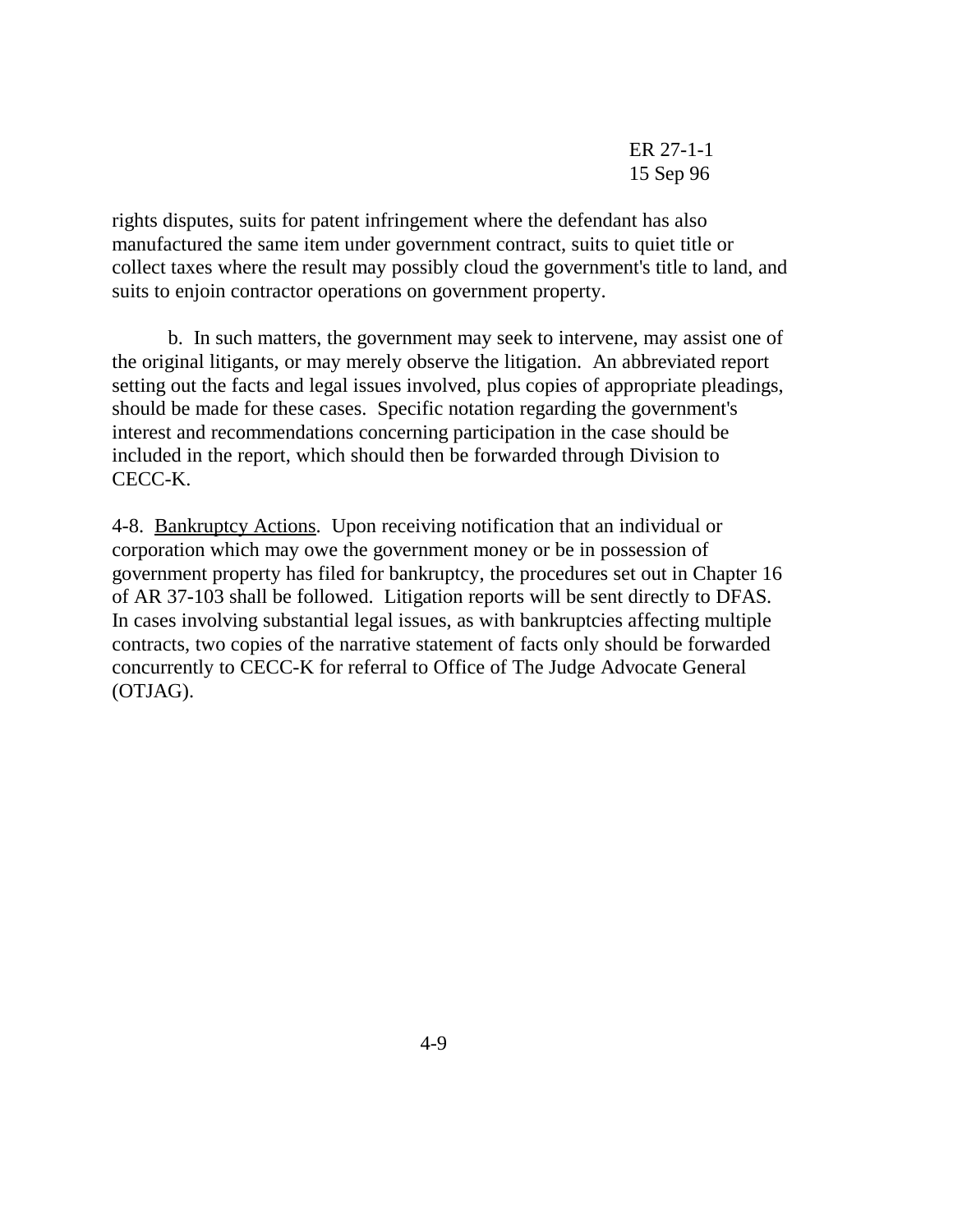# CHAPTER 5

## ADMINISTRATIVE MATTERS

5-1. Liaison with U.S. Attorneys. District and Division Counsels will maintain close coordination with the U.S. Attorneys, and will furnish requested assistance as needed to defend or prosecute cases involving Corps activities. When a litigation report cannot be furnished in sufficient time to meet deadlines for filing answers to complaints, the U.S. Attorney's office should be contacted and an attempt made to provide sufficient information so that obtaining an extension of time for filing the answer will not be necessary.

5-2. Interim Status Reports for Lawsuits. Interim status reports on all significant or material developments in nationally significant or precedential lawsuits must be made through channels to CECC-K, and must also be entered on CMIS-II (or its successor) within three days of notification that an action has occurred. These reports will be made whenever pleadings or motions are filed; whenever trials or hearings are held; whenever judgments or opinions are entered; whenever settlements are proposed; whenever questions regarding rehearing, appeal or certiorari will be considered; whenever a suit is finally concluded; whenever special assistance is requested from the U.S. Attorney's office; and whenever an issue arises which might be of interest to the Chief Counsel in supervising the Corps' participation in the litigation. These interim reports may be brief, and should include a copy of any pertinent pleadings or other papers. One copy of the report shall be forwarded to CECC-K. In all other cases, timely entry of updated material on CMIS-II (or its successor) is sufficient.

5-3. Trials and Hearings. When litigation is of significant interest to the Corps, a representative from the Division, District, Laboratory or FOA Office of Counsel will attend hearings and make prompt status updates on CMIS-II (or its successor).

5-4. Settlements and Appeals. When a settlement exceeds the authority of the U.S. Attorney, or an adverse decision is rendered, a recommendation regarding settlement or appeal shall be forwarded through channels to CECC-K.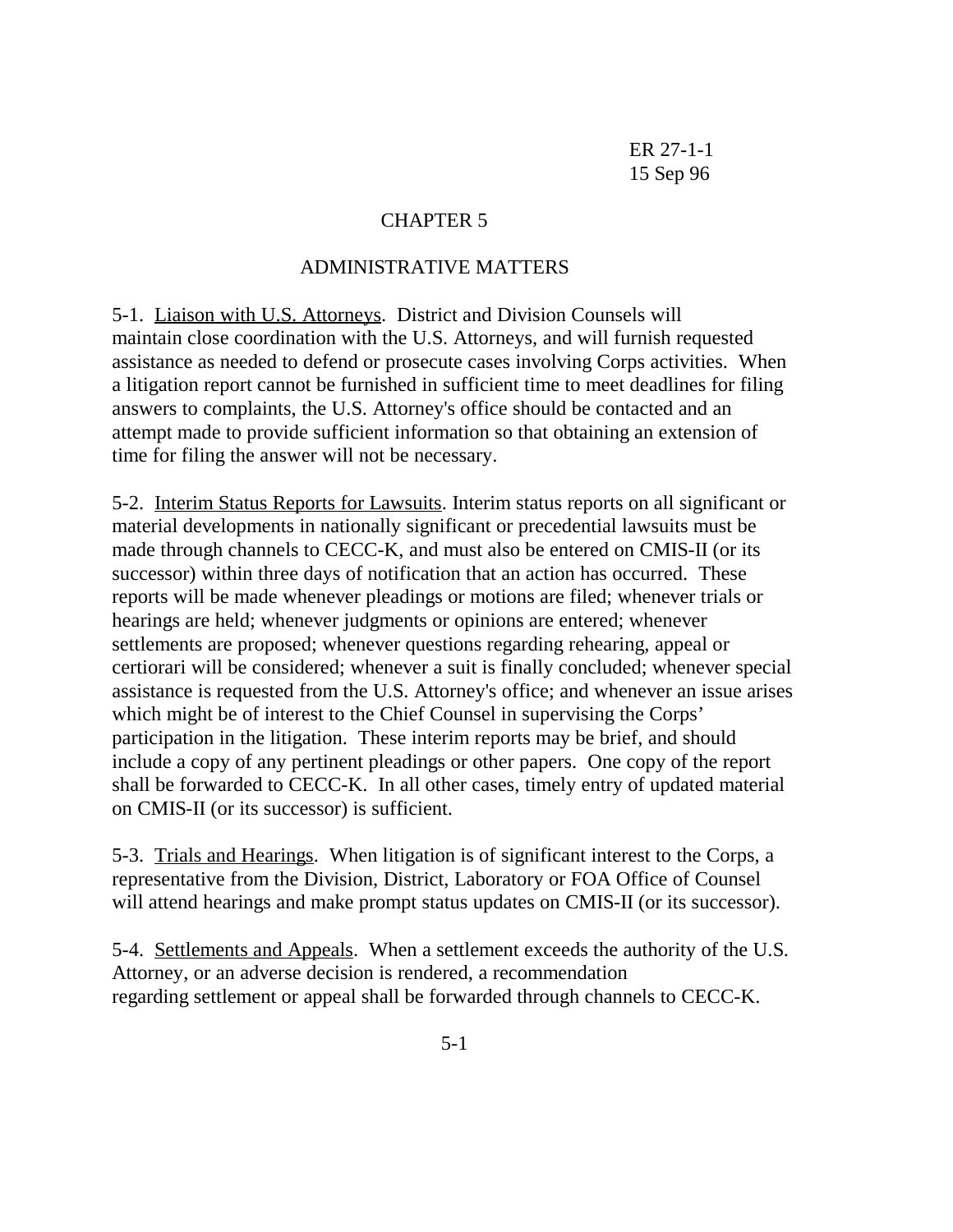The report will include a concise summary of the issues presented and recommendations as to any actions which should be taken by the Chief Counsel. While recommendations regarding settlements which are within the District, Laboratory or FOA Counsel's delegated authority may be sent directly to the U.S. Attorney, in no event will a District or Division recommendation regarding settlement, appeal, rehearing, or certiorari be sent directly to the Justice Department without authorization by the Chief Counsel.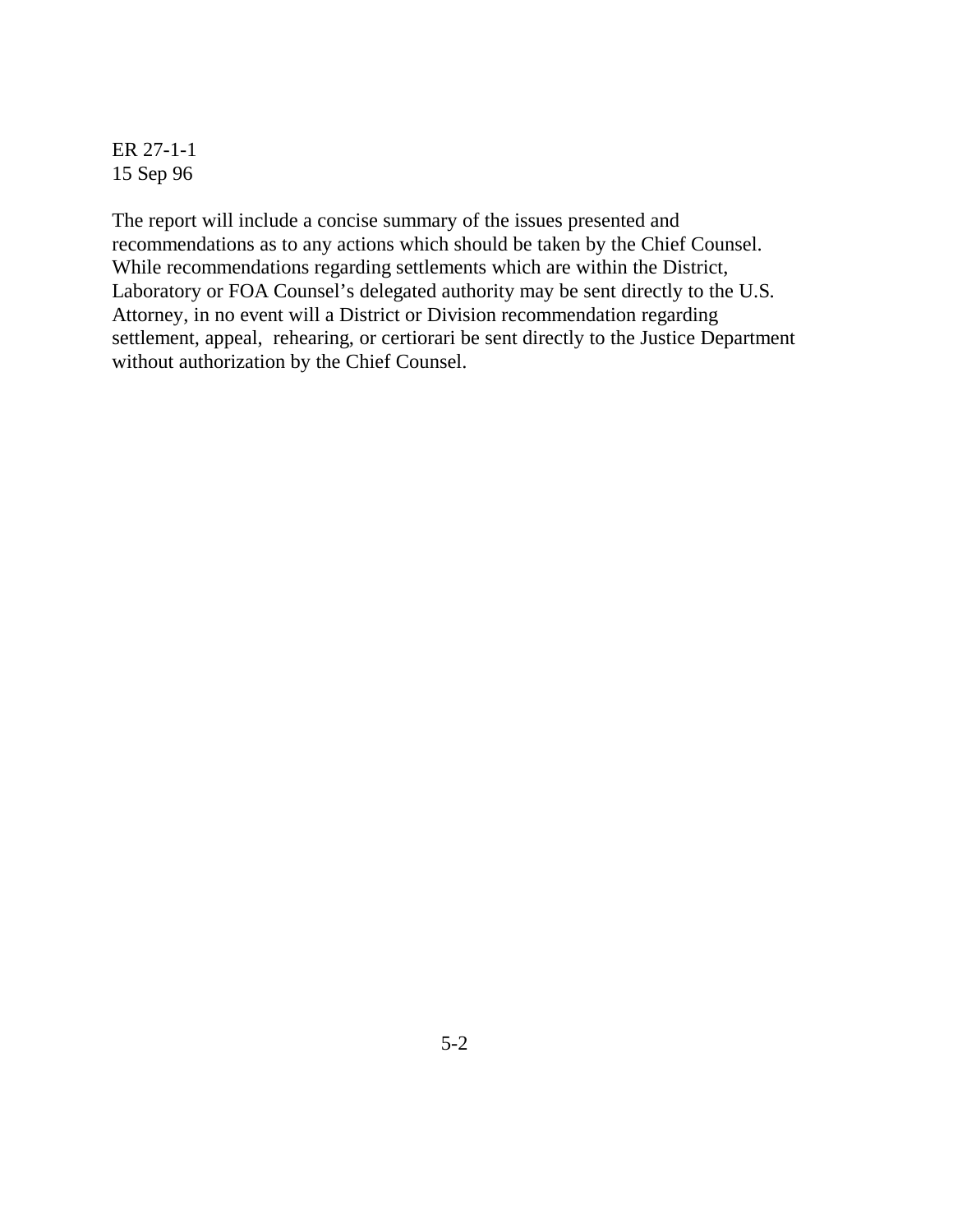#### CHAPTER 6

#### LITIGATION PROCEDURE UNDER COST REIMBURSABLE CONTRACTS

6-1. Litigation under Cost Reimbursable Contracts. In all lawsuits against Cost Reimbursable contractors, the defendant will immediately furnish a copy of all papers filed against it to the contracting officer. Immediate notification should then be given by the contracting officer to the responsible Office of Counsel, in order that a determination may be made as to whether the government will intervene or defend the suit on behalf of the contractor.

 a. The government will not undertake to represent every contractor involved in litigation, but will defend only those cases where the government appears to have an interest in the outcome of the litigation, such as when a judgment entered against the contractor may be a reimbursable item under the contract. Pending a decision regarding what action the government will take with respect to the lawsuit, the contractor will enter an appearance in court and request a continuance of the action, unless there is clearly sufficient time for the local U.S. Attorney to file an answer to the action.

 b. A notice of litigation will be prepared by the District or FOA, and will provide such information as is available concerning the case. It will contain the information required by AR 27-40, as well as an identification of the contract involved and the docket number of the case. The notice of litigation will be faxed directly to CECC-K, in order for the government to have as much time as possible to consider representing the contractor. Such notice will be followed as expeditiously as possible with a full report in the format specified by paragraph 4-1 of this regulation, three copies of which shall be sent to CECC-K. The report will be made regardless of whether the contractor has given the notice required under paragraph d below, or has met the two conditions identified in item (13) below as prerequisite to defense by the U.S. Attorney's office. This report will include the following information, in addition to that described above:

(1) Confirmation of the initial notice that suit was filed.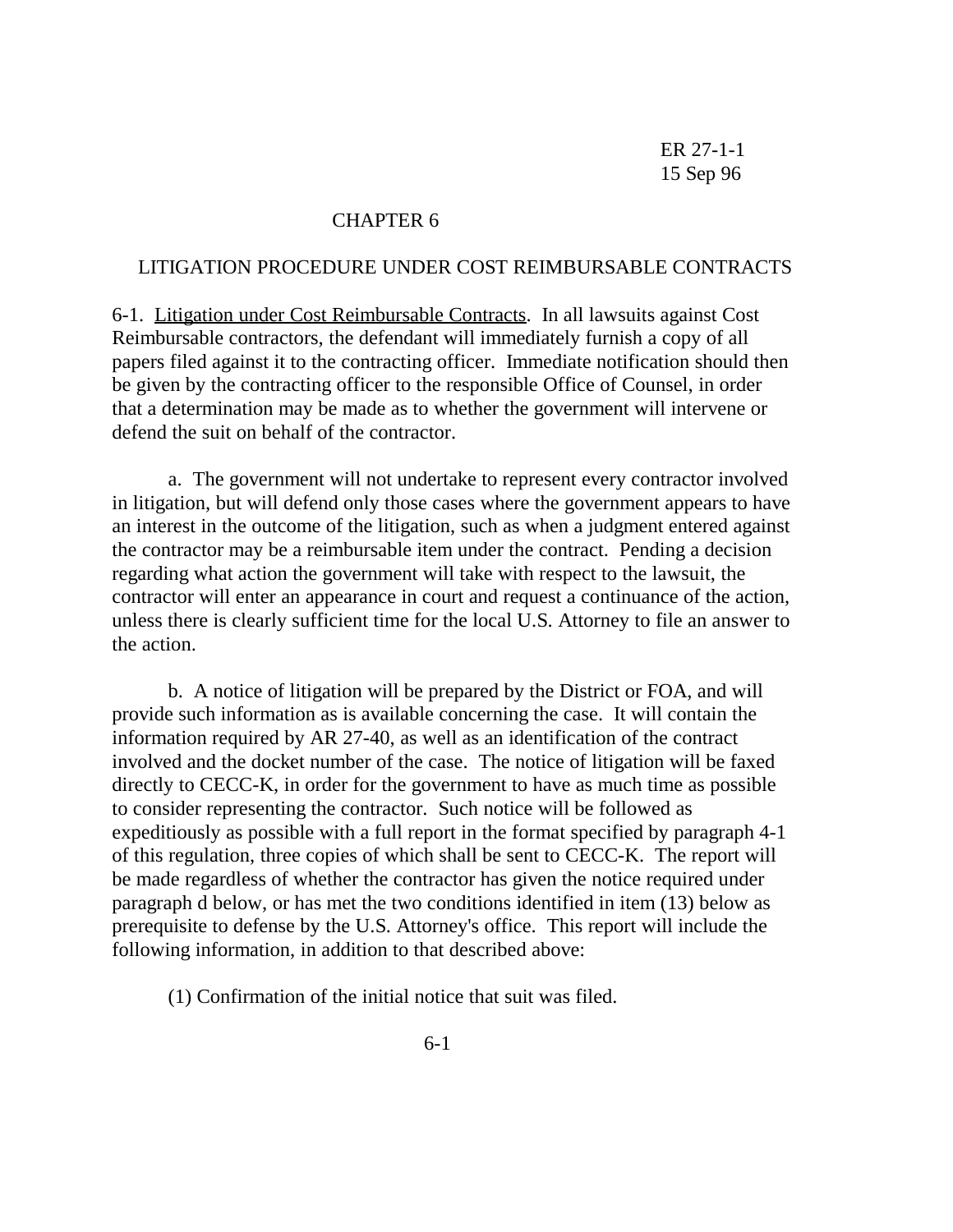(2) The address of the parties involved.

(3) A brief description of the prime contract involved.

 (4) Identification and a brief description of any subcontract, equipment rental agreement or collateral agreement between the parties involved, together with a copy of such agreement.

(5) A complete statement of facts upon which the claim is predicated.

 (6) A complete statement of any facts or circumstances which might affect the liability of the government to the contractor, or which the government might employ in defending the litigation.

(7) A list of the names and addresses of possible witnesses.

 (8) A statement as to the action already taken by the contractor or the contracting officer, if any.

(9) Copies of all pleadings filed in connection with the suit.

 (10) Copies of reports of proceedings and findings by any Board of Inquiry which may have been convened to investigate any phase of the case.

(11) Copies of any agreement for representation (paragraph d below).

(12) In cases involving labor claims, a statement as to what law the plaintiff alleges has been violated.

(13) A statement that the contractor desires or is willing to allow the action to be defended by the U.S. Attorney's office, and that the contractor has executed or agreed to execute an agreement for representation.

c. If the U.S. Attorney is not authorized to represent the contractor, the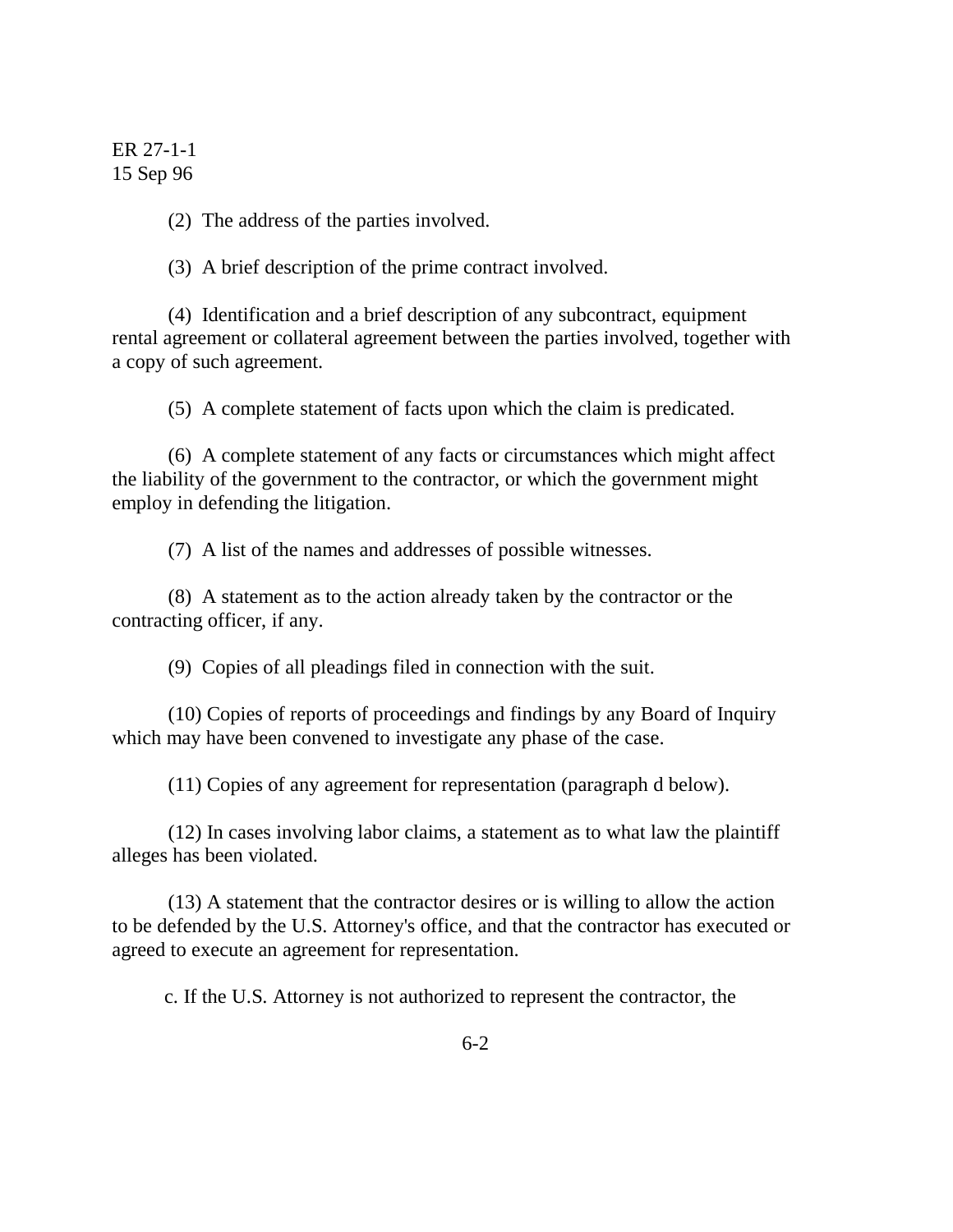contractor should be advised to retain private counsel to defend it in the proceedings. However, upon a determination that the government does have an interest in the lawsuit, the Chief Counsel will request the Justice Department to authorize the U.S. Attorney to represent the contractor, and will advise the contractor of that fact.

d. The contracting officer will advise the contractor to submit an Agreement for Representation, which should then be referred to both the U.S. Attorney and CECC-K. The contractor should be advised that if the agreement is executed before the U.S. Attorney has been authorized to provide representation and defend the case, it will not be binding upon either party until the Attorney General has approved the agreement.

 e. The government will not undertake any defense on behalf of a contractor until the agreement for representation is executed, and a copy thereof received by the U.S. Attorney. The contractor will be advised that the agreement does not require him or her to waive any rights he or she may have under his or her contract with the Corps. One copy of the agreement will be furnished directly to the U.S. Attorney, and three copies will be forwarded to CECC-K.

f. Except where absolutely necessary, the filing of pleadings will await the U.S. Attorney's undertaking the defense of the suit. However, the contractor must assume the responsibility for procuring such extensions of time to answer the complaint as may be necessary to prevent a default judgment from being entered against the contractor.

g. Upon the settlement or conclusion of the lawsuit, a report will be submitted to the Chief Counsel, together with a recommendation regarding whether or not the contractor should be reimbursed, if it has been found liable.

6-2. Litigation Policy. When the U.S. Attorney undertakes the defense of a suit, he or she is in full charge of the case, subject only to coordination with, and approval by, the client agency. The contracting officer and the contractor will promptly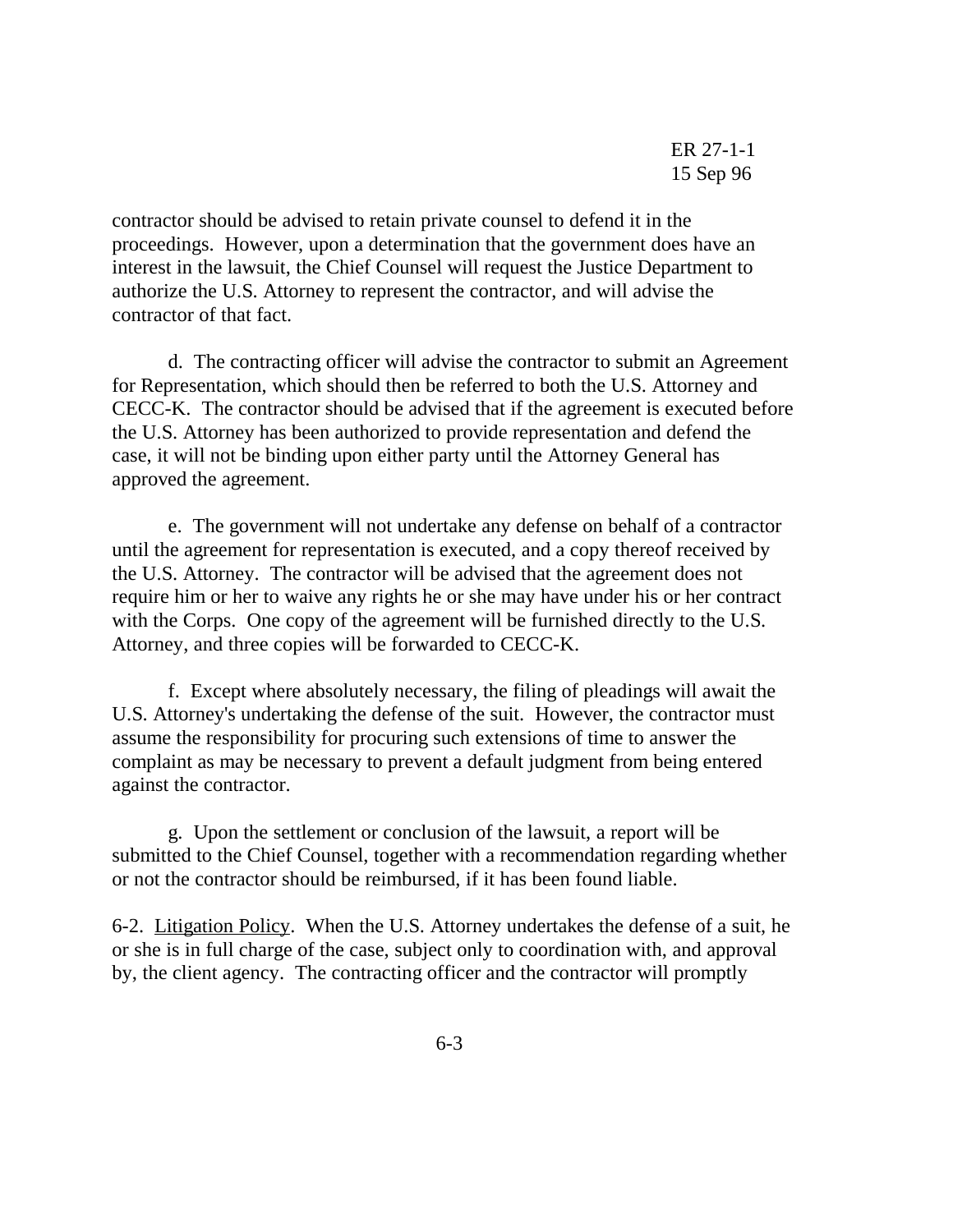consult with the U.S. Attorney after receiving instructions from the Chief Counsel, and will furnish all requested cooperation.

a. If a private attorney, previously retained by the contractor, remains in the case, his or her activity will thereafter be governed by the U.S. Attorney's decisions.

b. Fees of attorneys retained before the government is given an opportunity to defend, or retained by the contractor after the U.S. Attorney has undertaken to defend the case, will not be reimbursable items.

c. Whenever the employment of an attorney at a monthly salary on the contractor's regular payroll is authorized, his or her salary must not be affected by participation in such lawsuits, nor may it be increased by any fee for services in the case insofar as reimbursement is concerned.

d. Attorneys on the staffs of Division or District Commanders may, upon request by the U.S. Attorney, cooperate with the U.S. Attorney's office in obtaining evidence or drafting pleadings and briefs for the defense of a suit.

e. Contracting officers will not communicate with the local U.S. Attorney in connection with a suit filed against the contractor, nor will they advise the contractor to do so, until they have been so authorized in accordance with these instructions.

6-3. Suits Covered by Insurance. Whenever any legal action is fully covered by insurance and the insurance company agrees to accept full responsibility for the defense of the action and for payment of any judgment that may be rendered against the defendant, the following information will be furnished to the Chief Counsel, ATTN: CECC-K:

- a. title of the action,
- b. name of the insurer,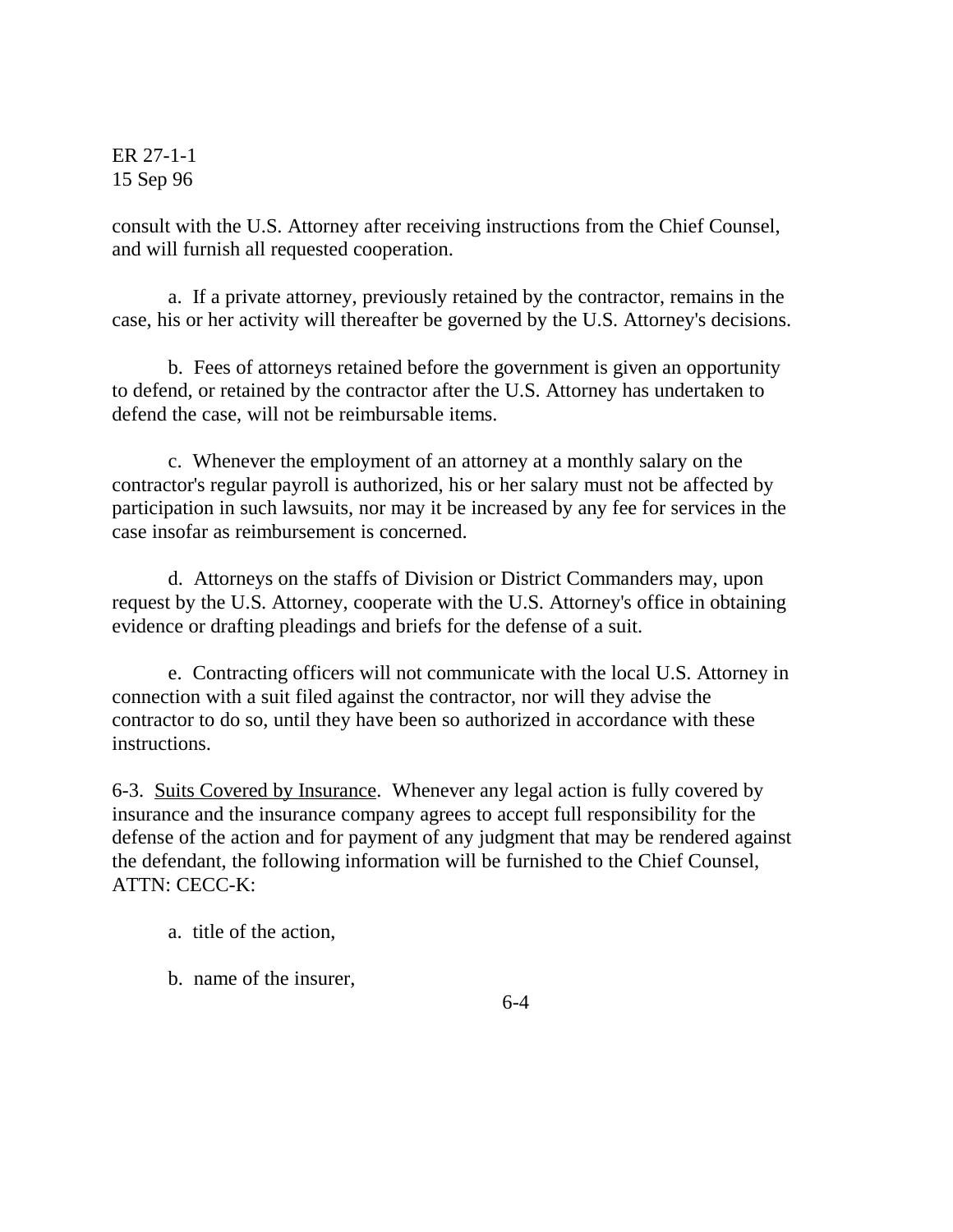- c. the amount sought in the action,
- d. the amount of insurance coverage, and

e. a statement to the effect that the insurer has agreed to accept full responsibility for the defense of the action and the payment of any judgment against the defendant.

In any case where there is doubt as to full insurance coverage, or when for other reasons government counsel may be desirable, a full report as required by paragraph 4-1 above will be made, together with explanations and recommendations of the District or Division Commander concerned.

6-4. Settlement or Appeal of Litigated Matters. In cases where the United States is a party, the U.S. Attorney in charge has the authority to settle the suit in the name of the government. However, as to suits by or against Corps contractors having cost reimbursable contracts, where the U.S. Attorney has been authorized to represent the contractor, the attorney will only transmit offers of settlement to the contractor and act in the role of private counsel, and the Attorney General will not review settlement questions. Accordingly, upon receipt of such offer and recommendation, the contractor will immediately refer the matter to the contracting officer and await instructions. The contracting officer will promptly submit a report and recommendation on the question to the Chief Counsel, ATTN: CECC-K, who will decide on acceptance or rejection of the settlement offer. Whenever an adverse judgment, in whole or in part, is entered in a suit, a special report and recommendation will be made promptly to CECC-K by the contracting officer as to the advisability of appeal. This report will be supported by recommendations of the U.S. Attorney and the contractor, if practicable. Questions of appeal or other review in this type of contract litigation will be considered and decided by the Solicitor General of the United States, upon recommendation of the U.S. Attorney, the Assistant Attorney General, and the Chief Counsel.

6-5. Reimbursement of Expenditures Arising from Litigation. Authorization to settle does not imply that reimbursement of the full amount will be made. In some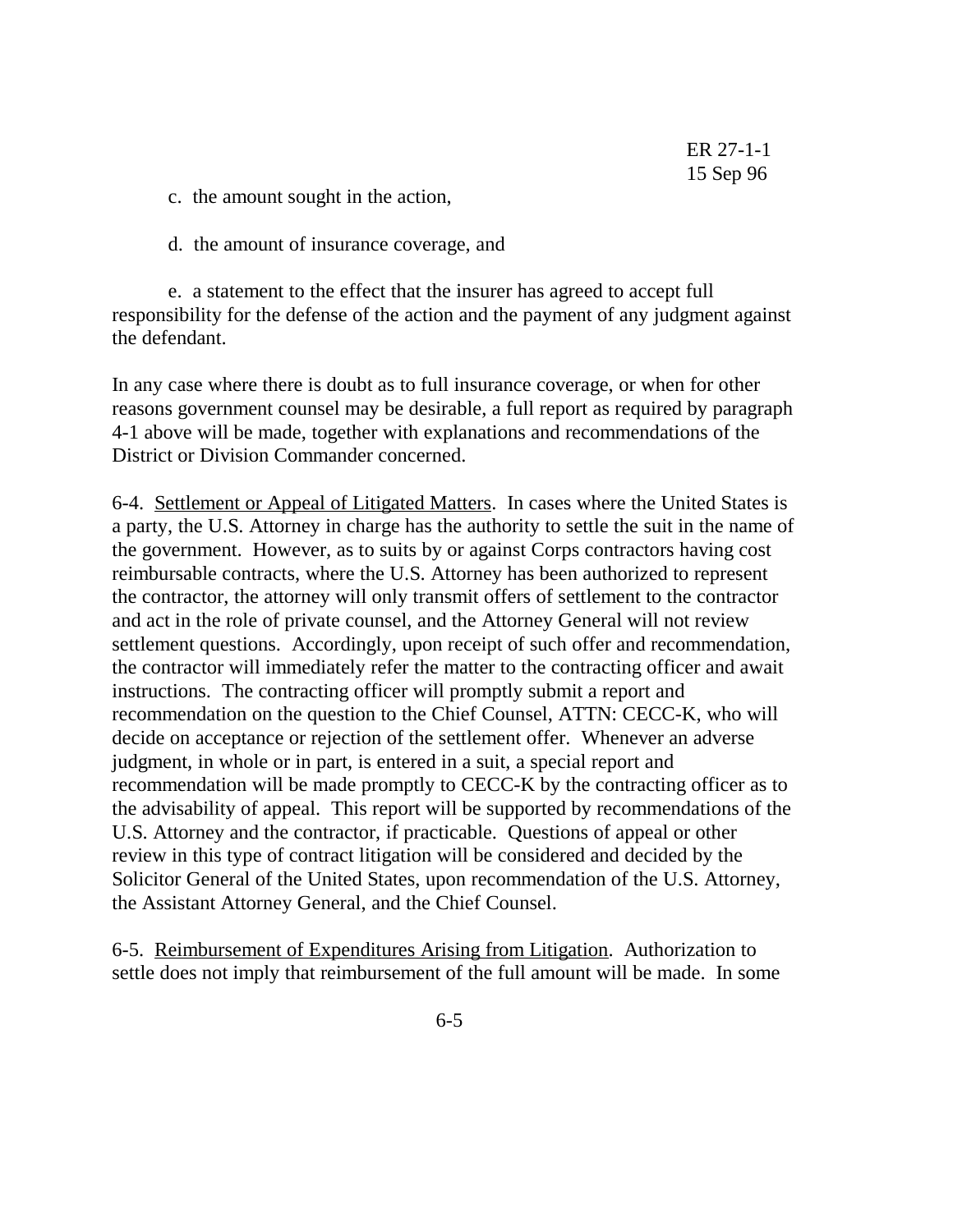cases, consent will be given with reservations as to the reimbursement only under the terms of the contract. For instance, if the amount owed is definite, no reimbursement will be made for any amount in excess thereof which may be agreed to by the parties; reimbursement in full of a settlement will only be authorized when the total amount is clearly owed to the contractor, or when a reasonable doubt exists as to the amount owing and the amount of the settlement is found to be just and reasonable. The item in question must be the proper subject of reimbursement under the contract, and litigation expenses, including attorneys fees, court costs, judgments and settlements, will be considered for reimbursement only upon a definite showing that such reimbursement is proper. Advice may be obtained from CECC-K as to the reasonableness of the attorney fees. However, this is primarily a matter for the contracting officer's determination under the terms of the contract. Among the factors to be considered are:

a. The fees generally charged in the locality by attorneys of similar reputation and experience (state and local sources such as the U.S. Attorney, bar associations and local attorneys).

b. The pecuniary value to the government, both in the instant case and as precedent for future cases.

c. The substantive and procedural difficulty involved in the matter, including an evaluation of any special competence of counsel in the subject matter of the issue being litigated.

d. Whether any reduction of the fee is in order either because of assistance or advice rendered by other attorneys (including government attorneys) or because of the failure to diligently advance the interests of the government.

6-6. Certificate of Contracting Officer Relating to Reimbursement for Claims, Settlements, and Litigation. Upon approval of an amount paid under a settlement, and proof of payment by the contractor, reimbursement may be made. The reimbursement voucher will be supported by a release from the claimant of all claims against the United States and the contractor in the matter involved. Such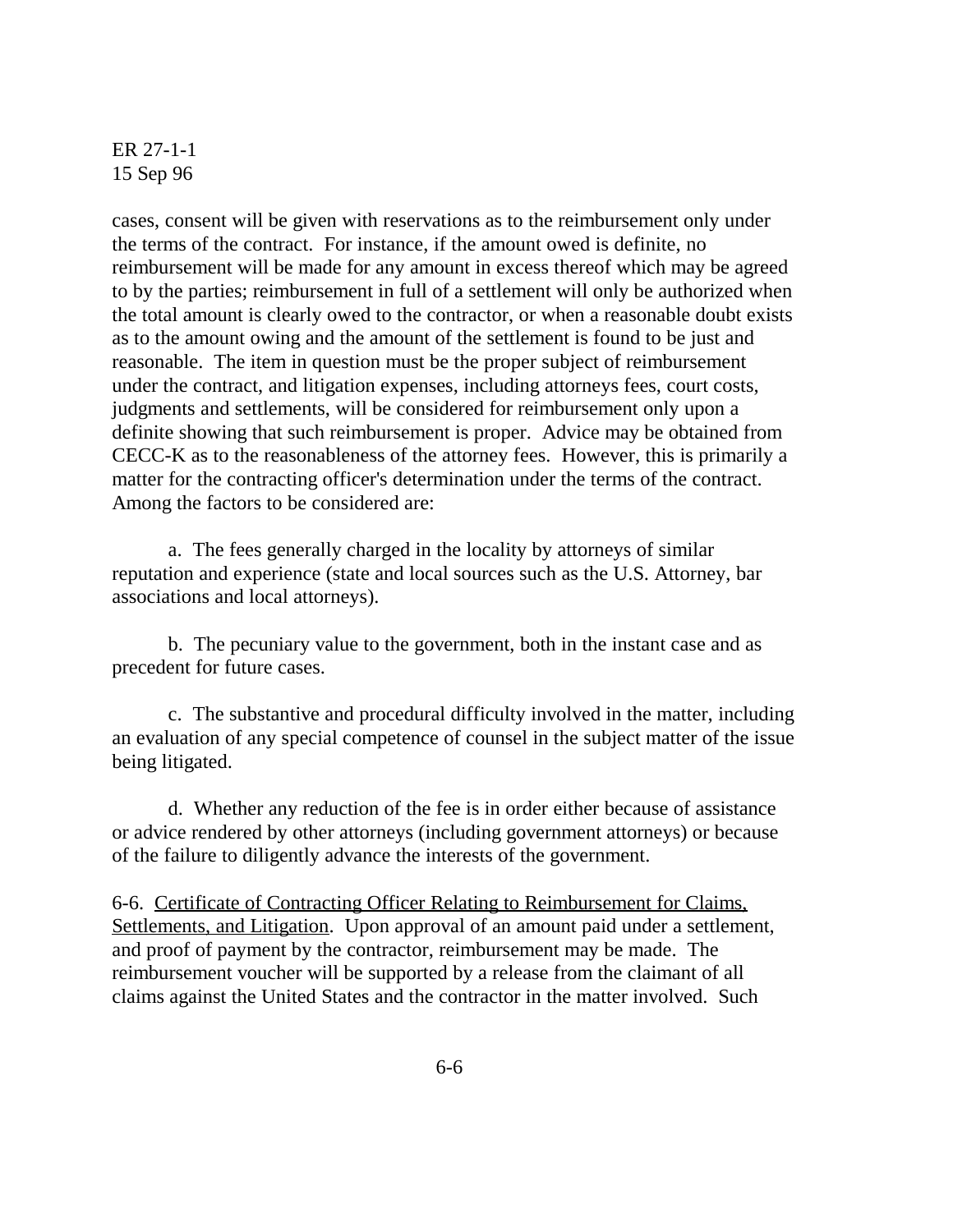amount will be covered by a separate voucher on which the appropriate officer will certify as follows:

I certify that the above amount represents a settlement made with the written consent of the contracting officer and represents a loss or expense actually sustained by the contractor in connection with work under Contract No. \_\_\_\_\_\_\_\_, not compensated by insurance or otherwise, reimbursable under Article \_\_, Paragraph  $\equiv$  of said contract, and the same is found to be just and reasonable.

For the contracting officer,  $By$ <sub>—</sub> (Name, grade, office) Authorized Representative

6-7. Termination of Contracts. In connection with termination and final settlement of cost reimbursable contracts, caution will be exercised in the execution of any release or settlement agreement, in view of lawsuits against the contractor. The contractor's unliquidated liability as to any litigation arising in connection with his or her contract, pending at that time or which might be instituted in the future, will be reserved by a general exception for an unstated amount in any release he or she executes in favor of the government, and such liability should be excluded from that which the government might assume under a settlement agreement. Any other course of action is considered to be potentially detrimental to the government's interests in the conduct of the litigation, regardless of whether the defense of the case is handled by private counsel (such as when the Fair Labor Standards Act is involved) or by government counsel.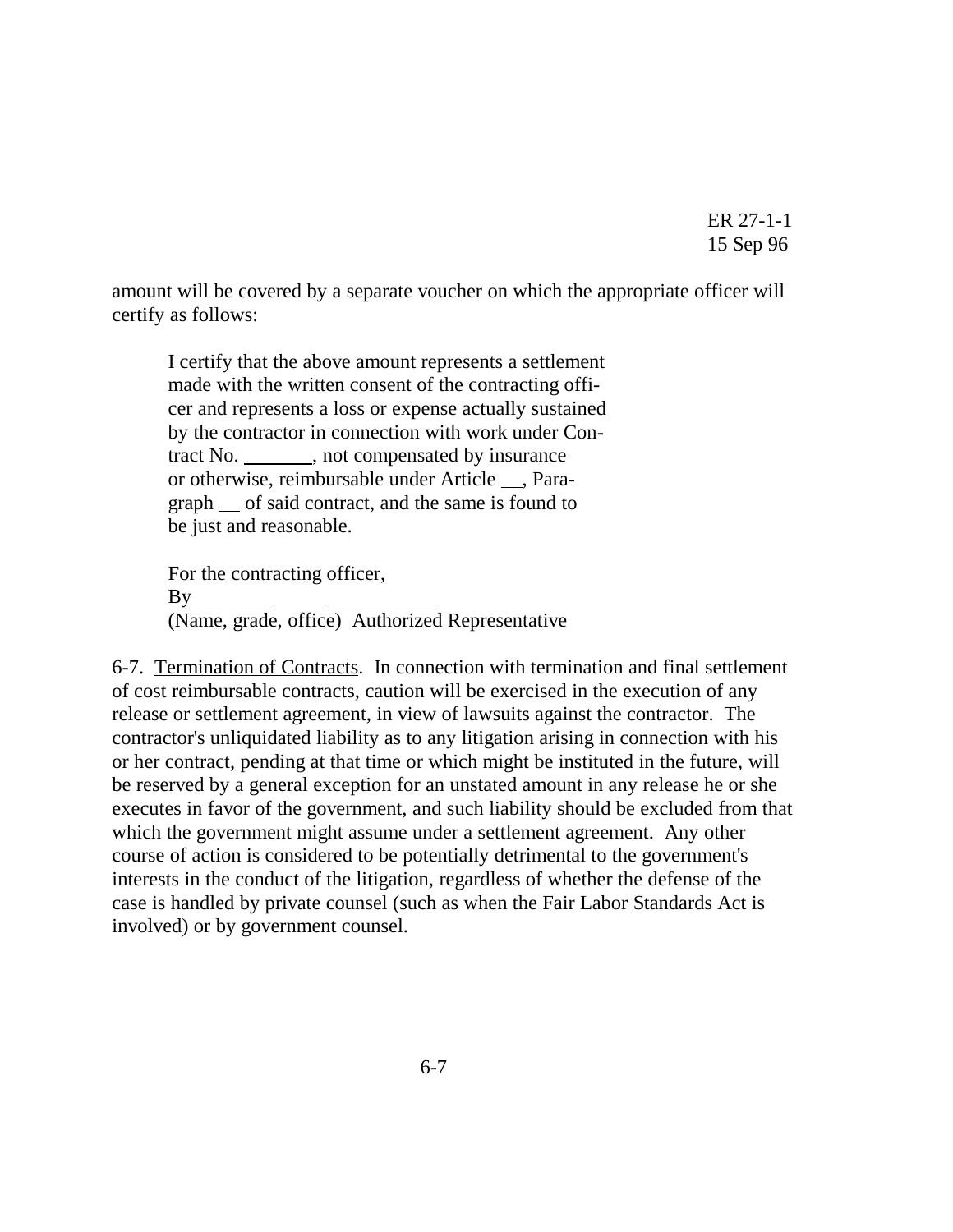# CHAPTER 7

#### PROCUREMENT FRAUD AND IRREGULARITIES PROGRAM

7-1. Purpose. This chapter provides guidance for the USACE Procurement Fraud and Irregularities (PFI) Program, and is applicable to all Corps of Engineers Offices of Counsel.

#### 7-2. Policy.

a. Management and oversight of the Procurement Fraud and Irregularities Program are the responsibilities of the Chief Counsel for HQUSACE, and Division, District, Laboratory and FOA Counsel for their respective activities.

b. Procurement fraud is a crime which may affect all elements of the Command. Investigating and remedying procurement fraud require a multi-disciplinary team approach.

## 7-3. Scope of Section.

a. The Procurement Fraud Advisor (PFA) shall be an attorney appointed by the FOA Counsel. PFAs should have a working knowledge of procurement law, criminal law, civil law and administrative law.

b. The PFA shall be responsible for the operation of the PFI Program within his or her FOA. The PFA shall have decision-making responsibility for all procurement fraud cases at the FOA level.

c. PFI cases shall be handled expeditiously. The PFA shall telephonically advise the Division PFA and USACE PFI Coordinator of significant case developments at the earliest practicable opportunity.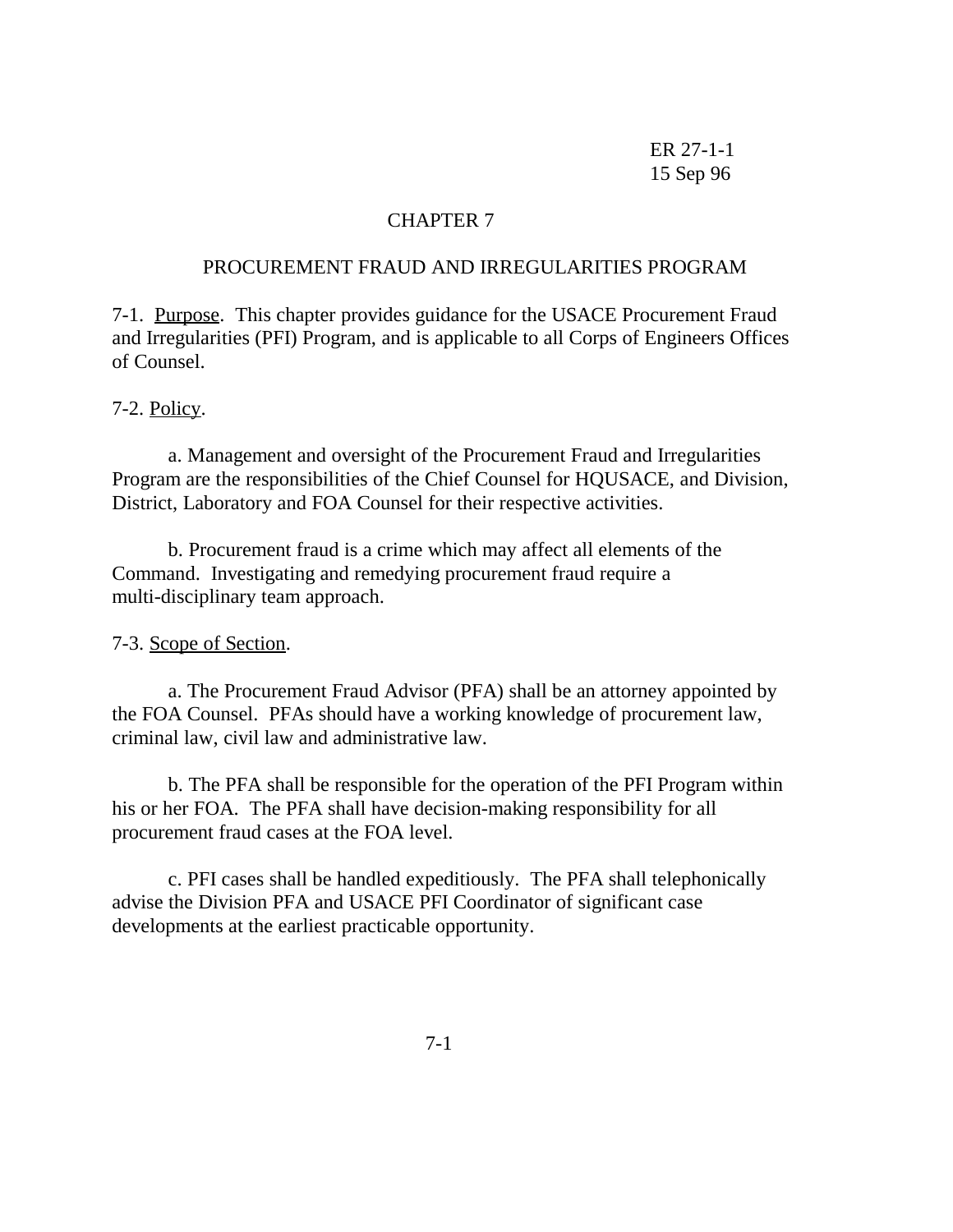#### 7-4. Procurement Fraud Case Initiation.

a. The PFA shall assess all information available to determine if a crime may have been committed or if there are possible violations of law, regulations, policies or contractual obligations. Verbal information should be reduced to writing with as much specificity as possible. This assessment should be made as soon as possible to avoid any adverse effect upon a criminal investigation and the collection and safeguarding of evidence.

b. Suspected procurement fraud shall promptly be referred, through the Security and Law Enforcement Office, to the U.S. Army Criminal Investigation Command (CID) or the Defense Criminal Investigative Service (DCIS), as appropriate, for investigation. The PFA shall provide the preliminary assessment to the investigating agent.

c. The PFA shall assemble the Case Management Team (CMT), including the investigating agent, to discuss the need for and timing of necessary legal, contractual and administrative remedial actions. As appropriate, membership of the CMT shall include:

| Audit                      | <b>Information Management</b> |
|----------------------------|-------------------------------|
| Civilian Personnel         | Labor Advisor                 |
| <b>Contracting Officer</b> | Operations                    |
| Construction               | <b>Resource Management</b>    |
| Counsel                    | Security and Law Enforcement  |
| Engineering                |                               |

The CMT may also include personnel from other agencies, i.e., EPA personnel, if the procurement fraud also involves environmental crime.

d. The PFA shall initiate a Procurement Flash Report IAW AR 27-40, paragraph 8-5b. Copies shall be submitted simultaneously to the Division PFA, USACE PFI Coordinator and OTJAG (Procurement Fraud). The case shall be entered into CMIS-II (or its successor) at the time the Procurement Flash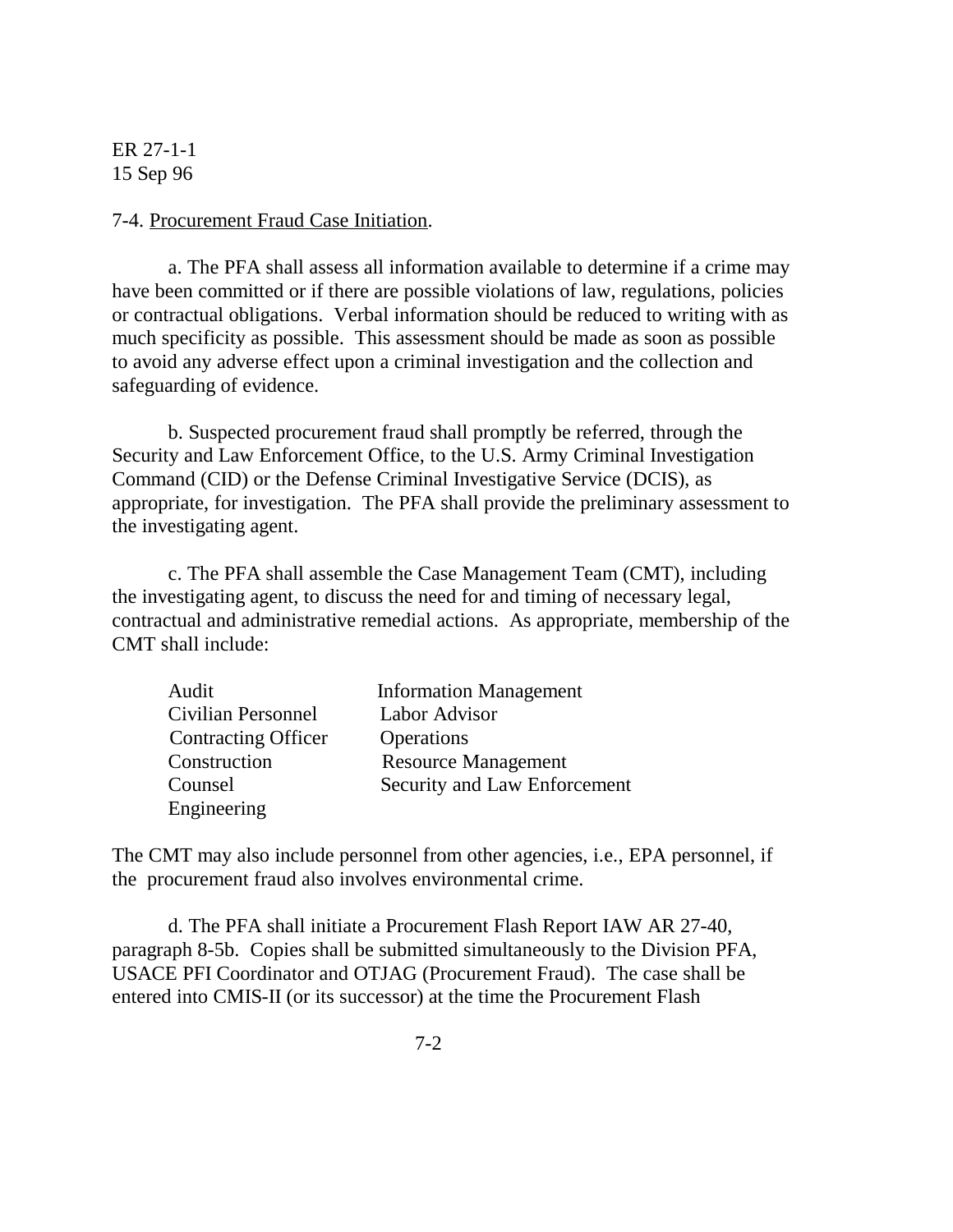Report is prepared and shall be updated to keep the information current.

e. Audit support for PFI cases should be requested from the Division Auditor.

 f. Normally, the contracting activity shall pay for testing and other laboratory support for the investigation.

7-5. Procurement Fraud Case Management.

a. The PFA shall develop a Remedies Plan (AR 27-40, Figure 8-2) in each significant investigation involving fraud or corruption (See AR 27-40, paragraph 8- 8).

b. As appropriate, the PFA shall develop a suspension/ debarment report in accordance with DFARS 209.406-3(a).

c. As appropriate, the PFA shall prepare a litigation report (See AR 27-40, paragraph 3-9, for the contents of a civil litigation report). If both a suspension/debarment report and a civil litigation report are required, a single report, incorporating the requirements of both, will suffice.

 d. The PFA shall inform the Division PFA and the USACE PFI Coordinator of contract related matters which may affect the ongoing fraud investigation or civil litigation, including:

(1) Protests against contract award (GAO or Agency).

(2) Actions before the Armed Services Board of Contract Appeals or the Engineer Board of Contract Appeals.

(3) Pending contract claims.

(4) Bankruptcy.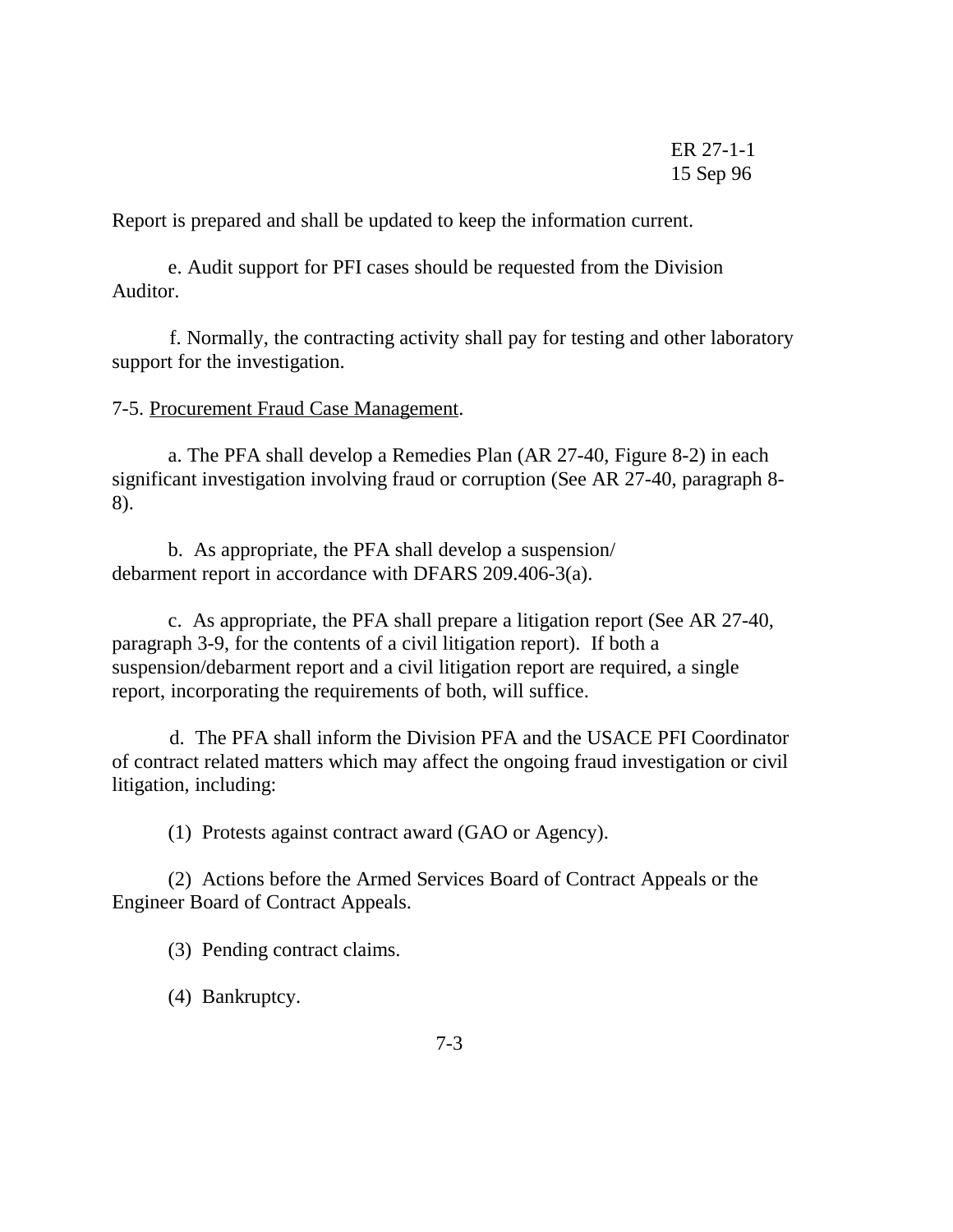(5) Terminations for default and unsatisfactory performance ratings.

e. The PFA shall review cases and update data in CMIS-II (or its successor) at least every 30 days.

f. Following referral of a case to the CID or DCIS, the PFA shall, to the extent requested by the investigating agent, provide legal advice and support, and assist in the presentation of the case to the Assistant U.S. Attorney.

g. Upon request, the PFA shall provide assistance to any organization pursuing criminal, civil, contractual or administrative remedies. Before any contractual or administrative action is taken on a matter where a DOJ attorney/AUSA is assigned, the PFA shall coordinate with the Division PFA, the USACE PFI Coordinator, DAJA-PF and the DOJ attorney/AUSA.

## 7-6. Training and Awareness.

a. The PFA shall be responsible for insuring that annual procurement fraud awareness training is conducted for all personnel involved in procurement activities.

b. Additional awareness measures may also be implemented, i.e., procurement fraud related articles in command newspapers/bulletins, fraud awareness posters, and distribution of DoD Inspector General fraud-related publications.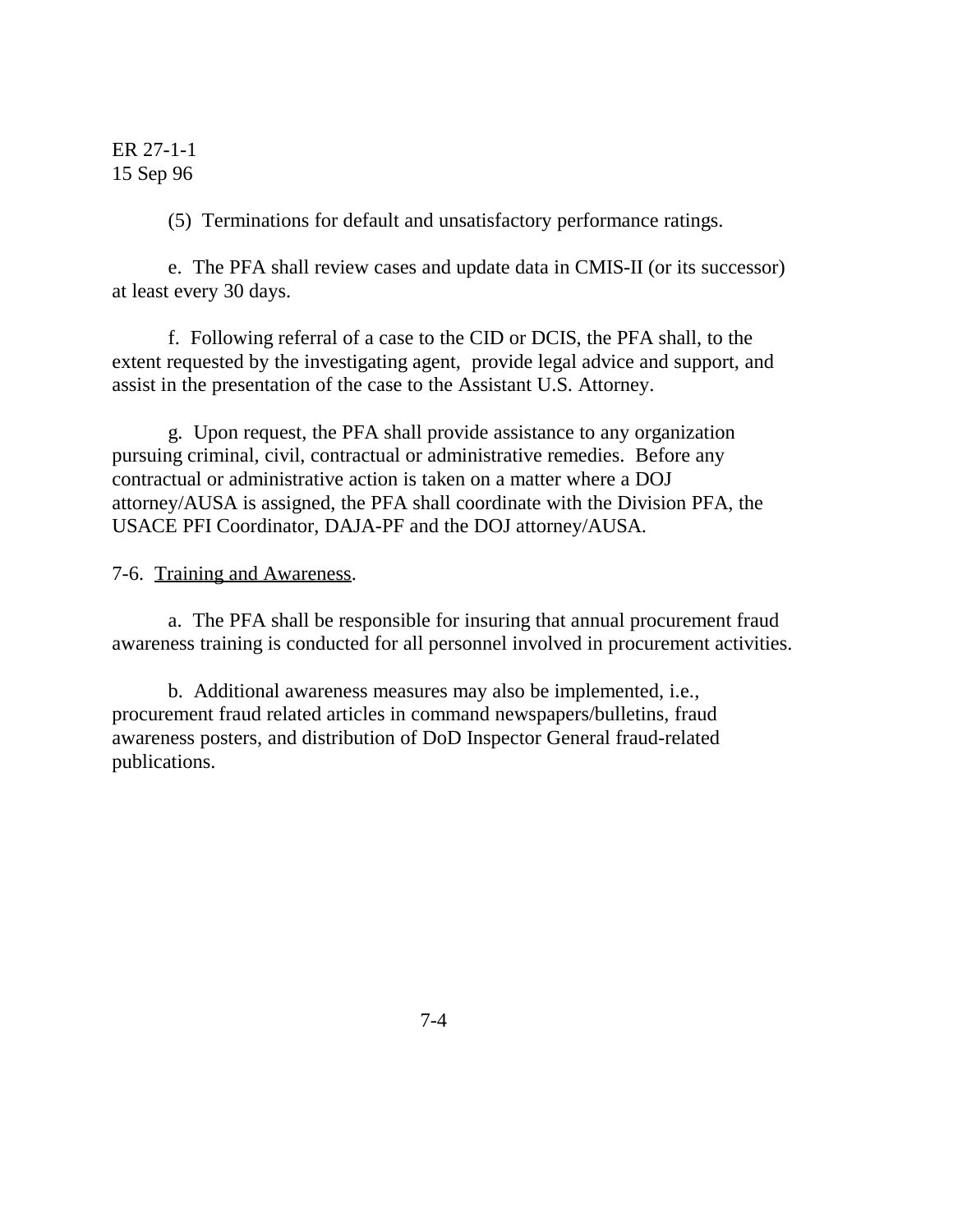# CHAPTER 8

## RELEASE OF INFORMATION AND APPEARANCE OF WITNESSES

8-1. Scope of Section. This section sets forth procedures applicable to release of information and testimony of Corps of Engineers personnel in connection with litigation (also see Chapter 7, AR 27-40.) Requests for information in other situations will be handled under the Freedom of Information Act (FOIA) and the Privacy Act (5 U.S.C. 552a), as applicable. Questions concerning FOIA and Privacy Act issues should be addressed to CECC-T.

8-2. Requests from Private Parties. Requests for information will normally be processed following the procedures set out in the USACE FOIA Guidance Deskbook (hereinafter Deskbook), AR 25-55, and DoD Directive 5400.7R. If the material does not fall within a FOIA exemption, it should be released locally. If the records are classified, safeguarded, or are exempt from disclosure, the request should be forwarded, along with the documents exempt from release, to the appropriate Initial Denial Authority (IDA) with a recommendation that the request be denied in part or in full.

8-3. Restrictions on Release. It is Corps policy to comply with requests for access to or copies of records. Restrictions on the release of certain documents are prescribed by the Deskbook, AR 25-55, AR 340-21, and AR 27-40. The scope of these restrictions will be narrowly construed.

8-4. Requests from Other Federal Agencies. On occasion, another government agency may be furnished information or records not available to the public because they are exempt under FOIA. When another agency is given information which is considered to be exempt from public disclosure, that agency should be notified that the Corps considers the documents exempt, and that they should not be disclosed. The agency should be directed to forward all FOIA requests it receives for Corps records to the responsible office of counsel for review and a release determination.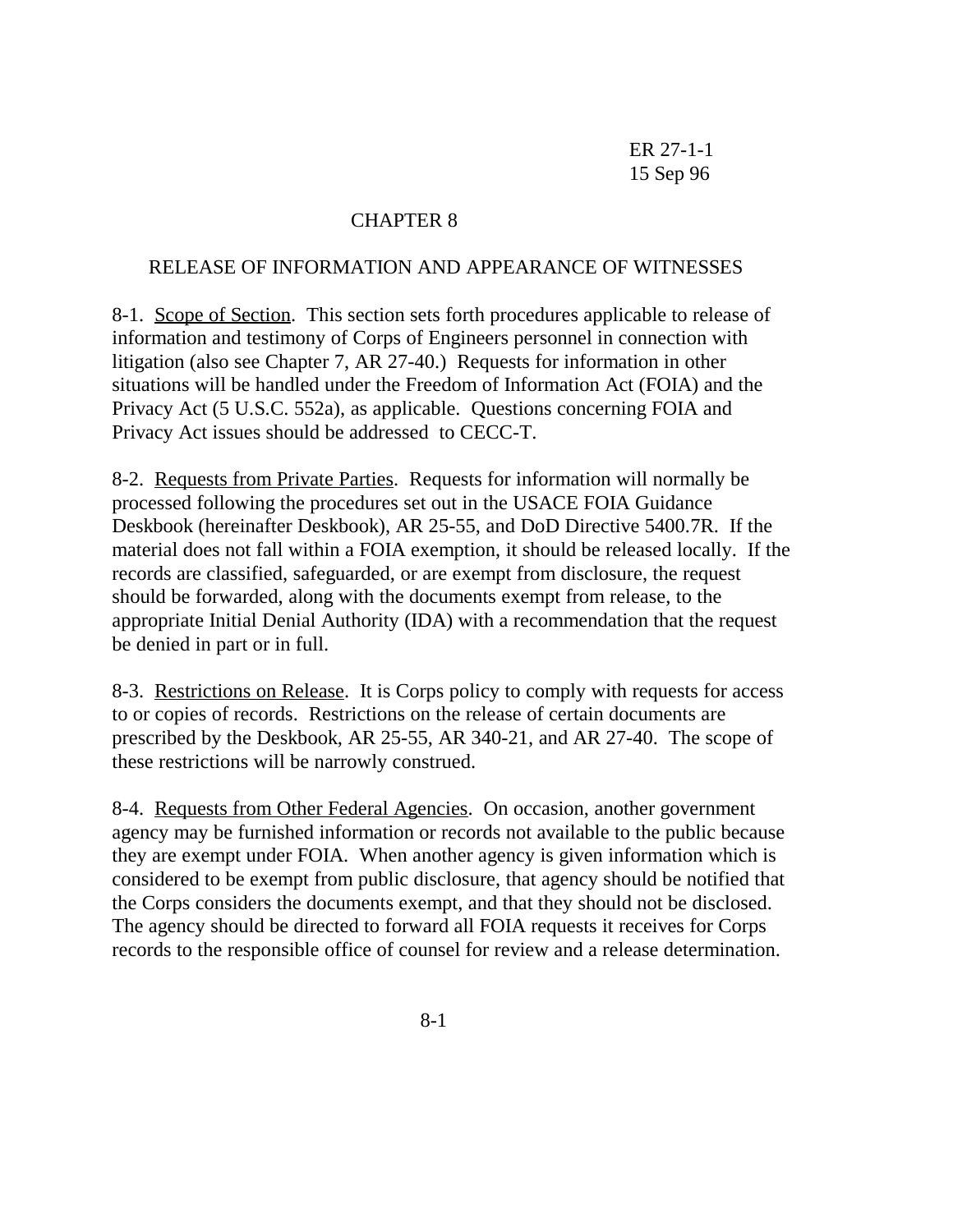8-5. Subpoenas and Court Orders. a. Orders or subpoenas issued by any Federal court for the production of documents will be promptly complied with in any suit involving the United States as a party. Compliance with orders in cases where the government is not a party will be handled under the guidelines set forth in AR 27-40, AR 25-55, and AR 340-21. If a subpoena requests classified information, the matter will be promptly referred to the Chief Counsel, ATTN: CECC-K, with a report which includes the following information: the case caption and brief summary of the parties and issues involved, the government's relationship, if any, to the parties making the request, a description of the document, information, or testimony sought, an opinion regarding the possible prejudice to the government's position if disclosure is allowed, and a recommendation about whether or not the information should be provided.

 b. Pending instructions from the Chief Counsel, the official subpoenaed will appear in court and respectfully decline to produce records or give testimony as required by the subpoena, on the grounds that custody of all records is vested in the Secretary of the Army (10 U.S.C. 4831), and that disclosure of official information is prohibited by this regulation prior to express authorization from the Chief Counsel.

8-6. Justice Department Requests. All requests from attorneys with the Department of Justice or U.S. Attorneys Offices for information or assistance will be promptly honored, unless classified material is involved. Private counsel retained with the approval of the Chief Counsel, the Judge Advocate General, and the Attorney General to represent cost-plus-fixed-fee contractors in litigation will be given the same cooperation, as will private counsel representing the government under the Medical Care Recovery Act, 42 U.S.C. 2651.

8-7. Requests from Local Cooperating Agencies. In private litigation which involves obtaining or defending interests required for local flood protection works by local cooperating agencies, the United States has an interest in such litigation and will provide information, documents and personnel as needed to assist the local cooperating agency in these cases.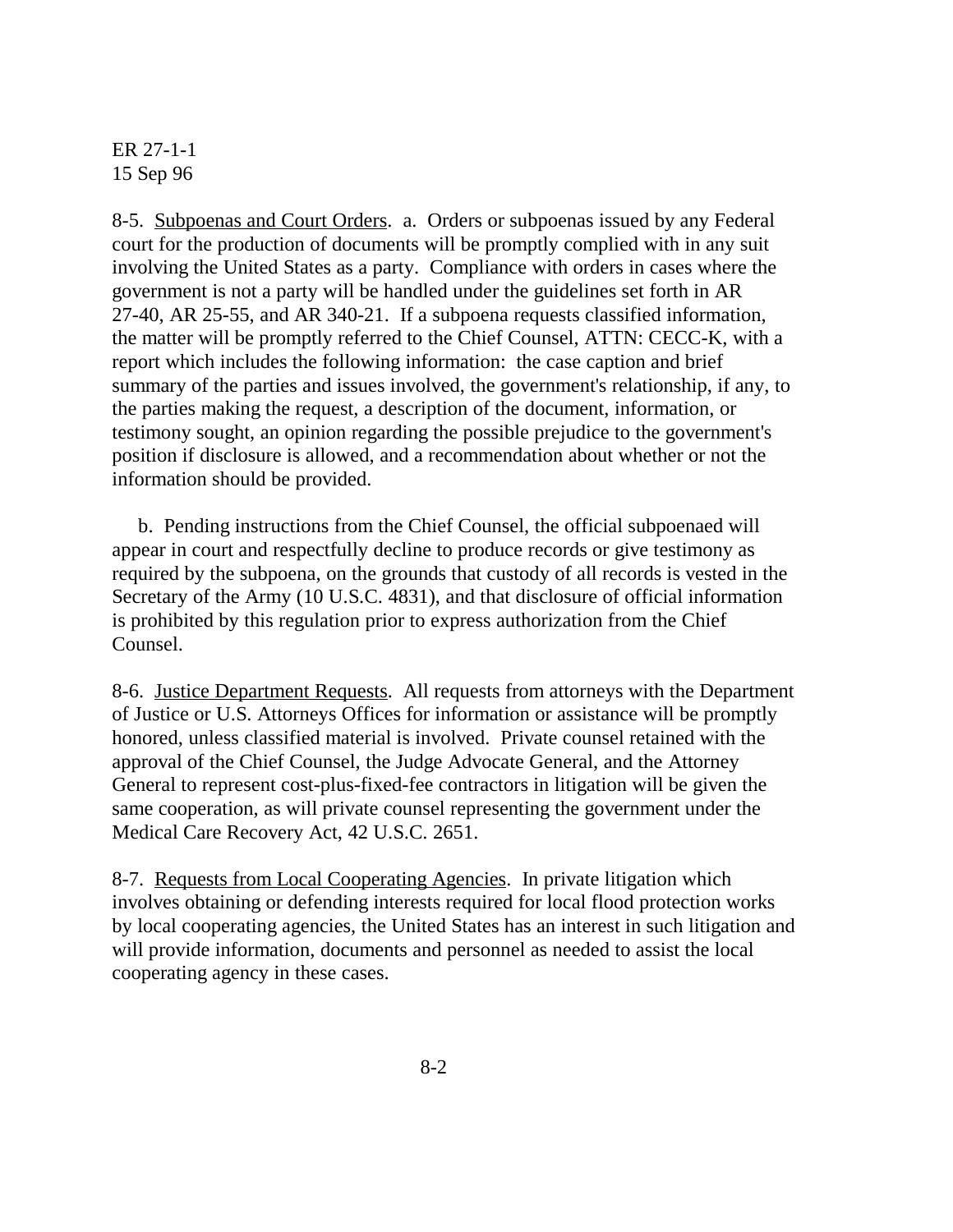8-8. Testimony in Court. For instructions and restrictions relating to participation as a witness in court proceedings, see Chapter 7 of AR 27-40. District Counsels may authorize the appearance of Corps employees as fact witnesses or as expert witnesses on behalf of the United States in litigation where the government is a party in court proceedings within the same judicial district as the employee's office. Witness requests of an unusual nature, including private or local government requests for employees to testify as expert witnesses, should be discussed with CECC-K prior to authorizing an employee's appearance.

8-9. Authentication of Records for Court Use. Whenever copies of official documents are to be introduced as evidence in court, they may be authenticated under the Seal of the Department and the signature of the Secretary of the Army through the use of DA Form 4. (See page 8, AR 27-40). This makes the records admissible as originals, as provided for by 28 U.S.C. 1733. Unless exceptional circumstances are involved, it is contrary to the Chief Counsel's policy to furnish the originals of Corps records for court use. Appropriate copies of records may be submitted to the Army Correspondence and Records Center, Room 3D679, the Pentagon, for authentication, along with the certification of the actual custodian on DA Form 4. The Correspondence and Records Center will not reproduce copies of records. Since obtaining authentication is time-consuming, the requesting party should be asked to have the documents admitted in evidence by stipulation or by the use of certified true copies. Otherwise, unless a compelling interest of the United States is demonstrated, private party requests for authenticated records in litigation where the government is not a party will be denied.

8-10. Records for Use in Miller Act Cases, 40 U.S.C. 270a-e. The Miller Act provides that litigants or prospective litigants may apply to the Comptroller General for certified copies of the pertinent payment bond and prime contract. Whenever any person requests such documents, he or she will be provided with xerox copies of the documents, or advised of this provision and instructed to address a request for the records to the Comptroller General. Requests in connection with Miller Act cases for all information and documents other than those set forth above will be handled in accordance with paragraph 8-2 of this regulation.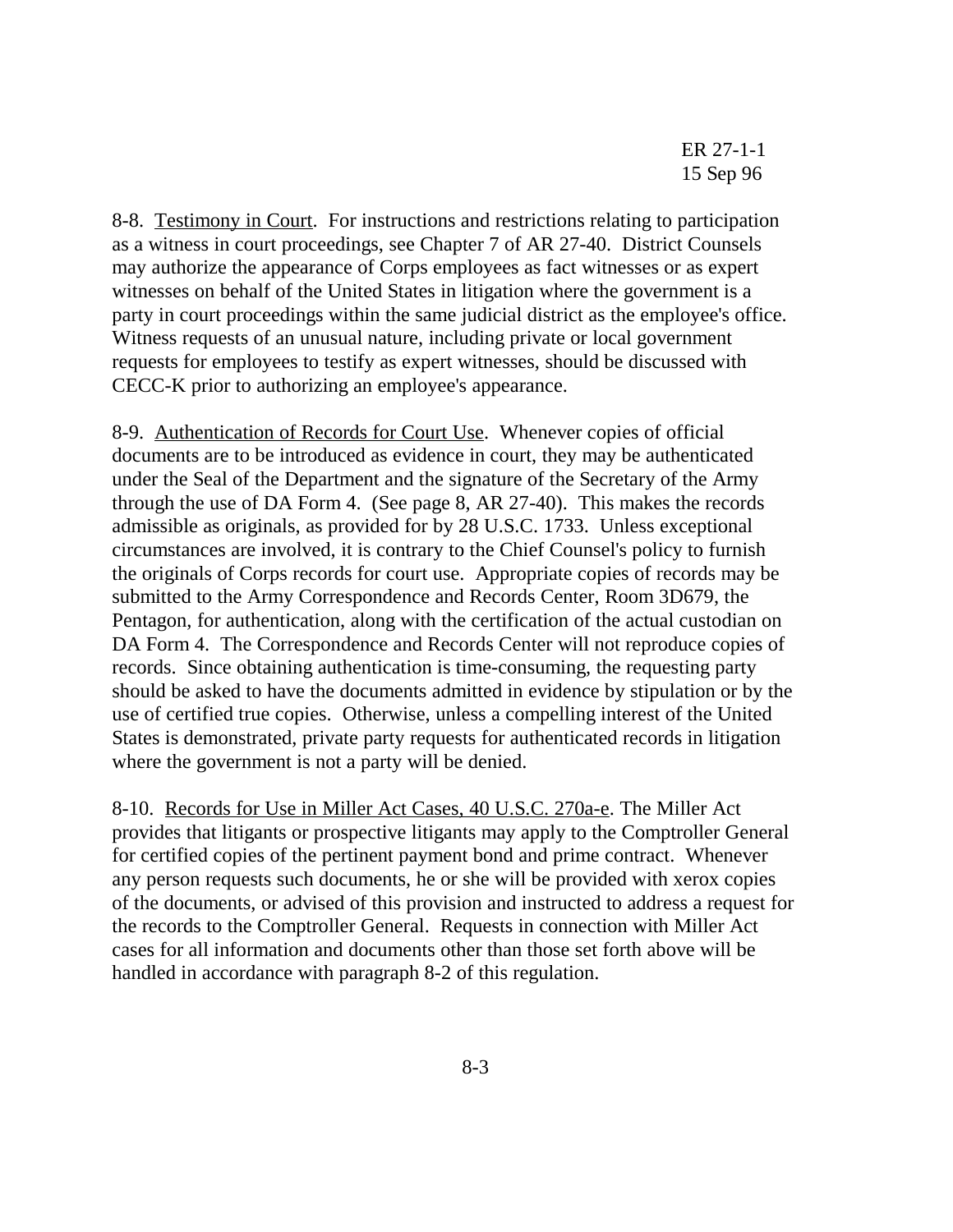8-11. Cost of Reproducing Records. Whenever the request of a private person or firm for copies of official records is approved, the Division or District Commander involved will bill such person or firm for the cost of reproducing the records. The schedule of charges for search copying and certification of records is contained in AR 37-60. If the request for records has been made under the Freedom of Information Act then the search review and duplication costs as set out in AR 25- 55 are applicable.

FOR THE COMMANDER:

Rouse BM.

2 Appendices (See Table of Contents)

ROBERT H. GRIFFIN Colonel, Corps of Engineers Chief of Staff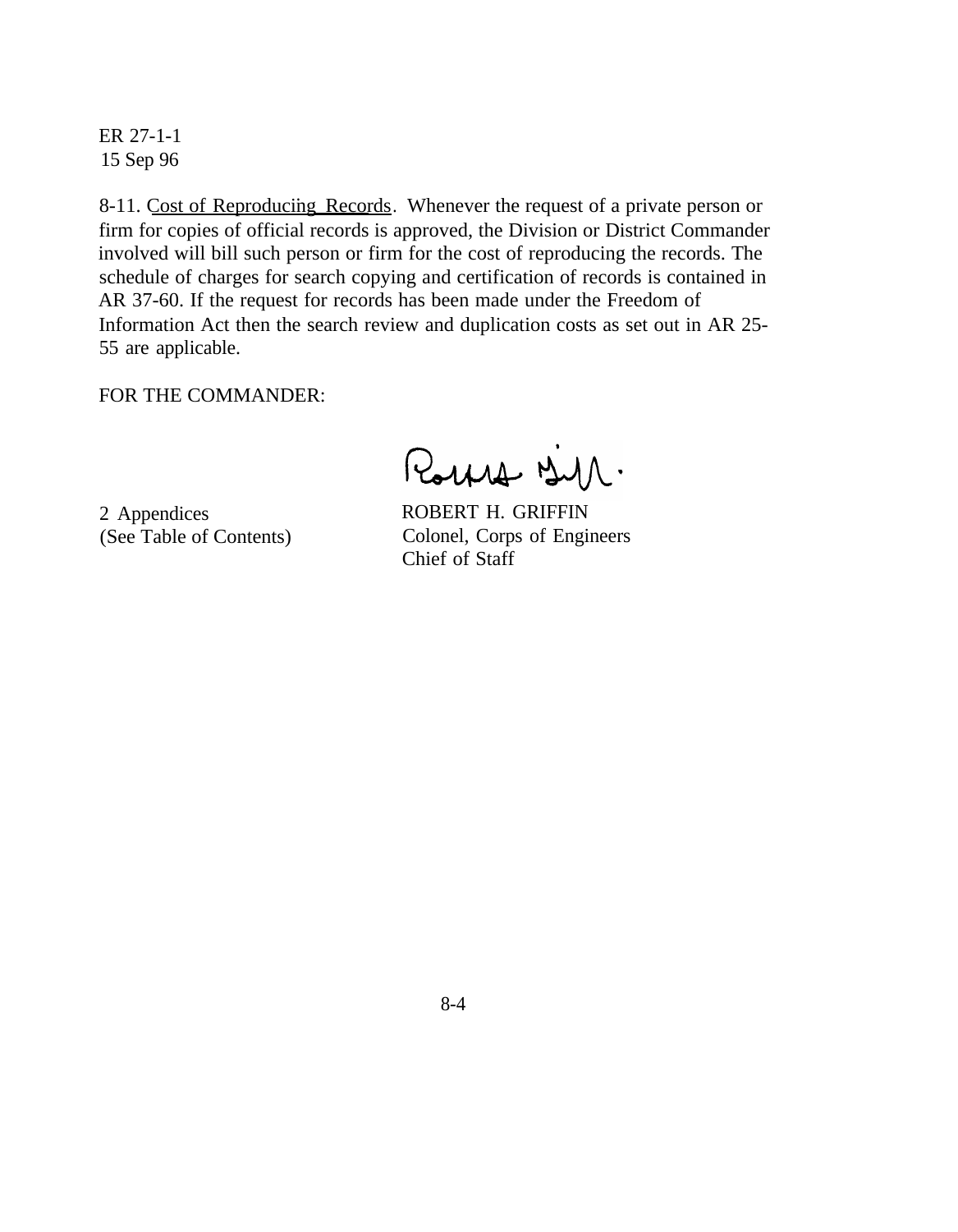## **APPENDIX** A

Delegations of Authority

ER 27-1-1 15 Sep 96



**DEPARTMENT OF THE ARMY U.S. Army Corps of Engineers WASHINGTON, D.C. 20314-1000**

CECC-K 12 May 1995

MEMORANDUM FOR MAJOR SUBORDINATE COMMAND, DISTRICT, LABORATORY, AND FOA COMMANDERS

SUBJECT: Delegation of Settlement Authority to Field Counsel

1. Reference: a. AR 27-40 b. ER 27-1-1 **C.** 28 C.F.R. 0.172, Subpart Y

REPLY TO ATTENTION OF:

2. The purpose of this memorandum is to delegate to Division (including Operating Division), District, Corps Laboratory, and FOA Counsel my authority to approve settlement of civil litigation involving the Corps of Engineers activities that are being handled by U.S. Attorneys, and are within their settlement authorities under reference 1 c, above. This delegation is to the head or officially "acting" head of the legal office and may not be redelegated. This delegation is subject to the requirement that each. subordinate command notify Division or HQUSACE of any case involving nationally or significant precedential issues, and notify Division of any case of regional significance. At that time, I may choose to withdraw the delegation on a case-by-case basis for litigation of a national or precedential nature, and Division Counsel may also withdraw the delegation on a ease-by-case basis, as appropriate. In order to assist Divisions and HQUSACE in carrying out their quality assurance and policy responsibilities, the subordinate commands are responsible for entering cases in CMIS IL or its successor, and for fully updating entries in a timely manner during the course of the litigation including a brief after-action report upon its conclusion.

3. Class Action Personnel cases involve more active participation of TJAG than other types of litigation. Accordingly, all such cases are defined as "nationally significant". Civil Litigation arising out of Corps military activities are also by definition "nationally significant". Primary management of and settlement authority for these types of cases will reside in HQUSACE.

4. Simply put, where Districts have management responsibility for ltigation, they also have concurrent settlement authority. Where the Division or HQUSACE has management responsibility, settlement authority is at that level. Unless *specifically* delegated, management and settlement authority for litigation handled by Main DOJ in Washington rests in HQUSACE. Unless *specifically withdrawn,* management and settlement authority for litigation handled by U.S. Attorneys, and not involving nationality significant or precedentiall issues, resides with field counsel.

5. This delegation is effective immediately.

Lester Idelman

LESTER EDELMAN Chief Counsel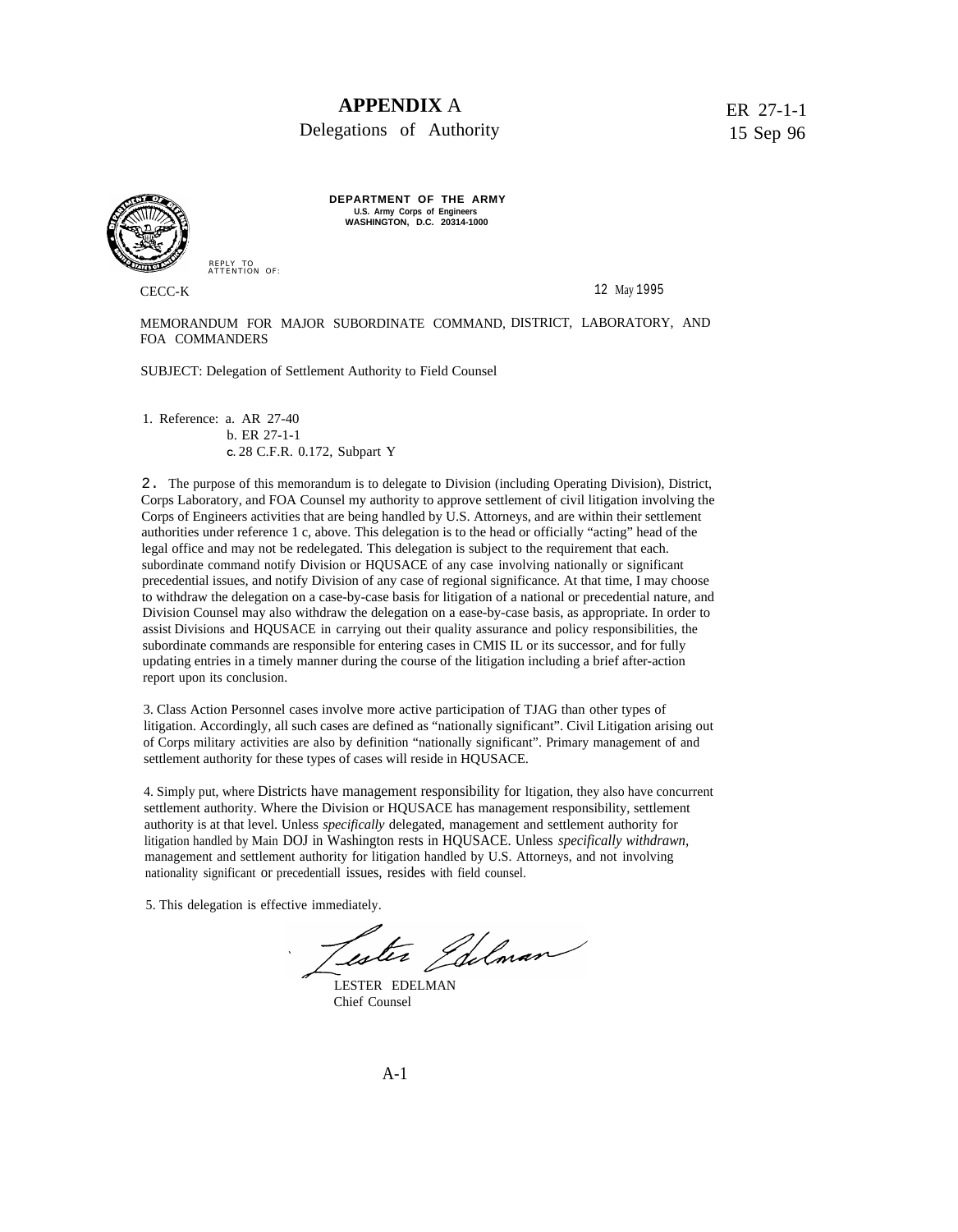

**DEPARTMENT OF THE ARMY U.S. Army Corps of Engineers WASHINGTON, D C. 20314-1000**

1 2 MAY 1995

#### MEMORANDUM FOR DIVISION COUNSELS, DISTRICT COUNSELS, AND COUNSELS, SEPARATE FOA'S

SUBJECT: Changes in Tort Claims Procedures to Improve Efficiency

1. The Chief Counsel's Task Force on the Delivery of Legal Services has proposed several changes to claims procedures to enhance the timely preparation and adjudication of maritime and tort claims. Specifically, the Task Force has recommended increasing the delegated authority to settle claims brought under the Federal Tort Claims Act from \$15,000 to \$25,000, increasing maritime claims settlement authority from \$5,000 to \$100,000, and allowing Districts, operating Divisions and FOA's to transmit claims files directly to the U.S. Army Claims Semite (USARCS), eliminating reviews by both Division and CECC-K.

**2** I have reviewed the suggestions and believe that they represent improvements over the current reamer in which administrative claims are handled. Accordingly, I have decided to implement the changes which are presently within my authority, and will request the necessary delegations of authority from the Judge Advocate General (TJAG) to increase the monetary levels at which Corps claims offices may settle tort and maritime claims

3. Effective immediately, ER 27-1-1 is modified to delete the requirement that claims files be forwarded through Division and CECC-K to the Claims Service. Claims officers reports now shall be sent directly to the Army Claims Semite with recommendations regarding approval or denial. In order to carry out their command and control responsibilities, Divisions are authorized, at their discretion to require that copies of claim files be sent concurrently to Divisions as well as to USARCS. Claims which involve nationally significant or precedential issues shall be brought to the attention of CECC-K by sending the original claim report through CECC-K for review and transmittal to the Claims Serice. CECC-K will furnish guidance on determining which claims fit within these criteria concurrently with the publication of ER 27-1-1 in final form.

4. Divisions may designate a District to investigate and process claims arising **at** the Division level, or the Division may retain control of this function, at its option. Mission and functions statements of both the Divisions, Districts and claims processing FOA's should be modified to reflect this revision of functions

5. The new draft of AR 27-20 increascs settlement authority for tort claims from \$15,000 to \$25,000 The regulation should be published In final form witin the next two months I have requested TJAG to incrcase the COrpS' delegated authority for both tort and maritime claims to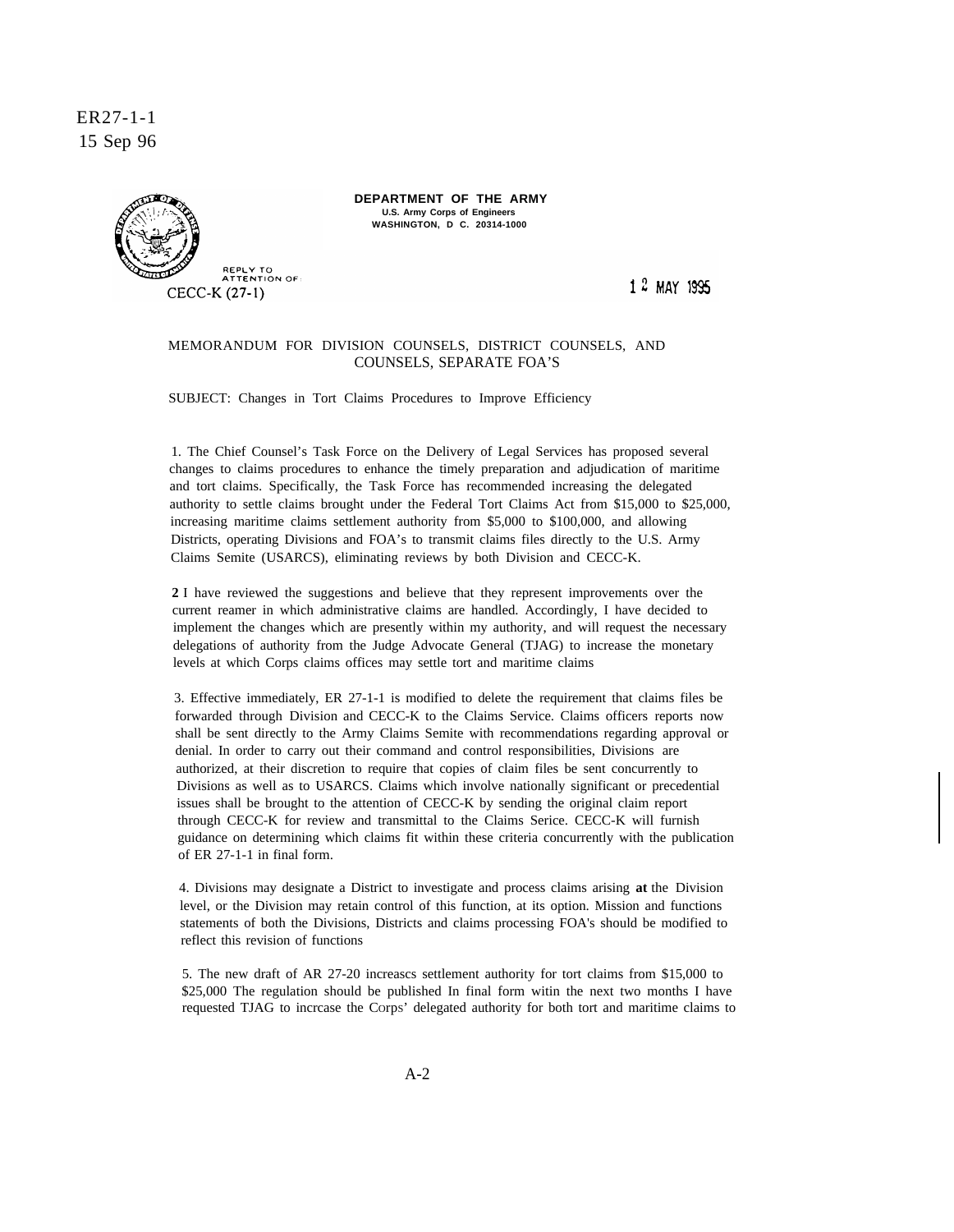CECC-K SUBJECT: Changes in Tort Claims Procedures to Improve Efficiency

\$100,000. If approved, a formal delegation of authority will be sent to you to implement this change.

6. Questions regarding the status of our request to TJAG, or other procedural or policy issues posed by the changes in claims processing implemented by this memorandum, should be addressed to CECC-K.

FOR THE COMMANDER:

<u>Jester Jødman</u>  $\overline{\mathscr{O}}$ 

LESTER EDELMAN Chief Counsel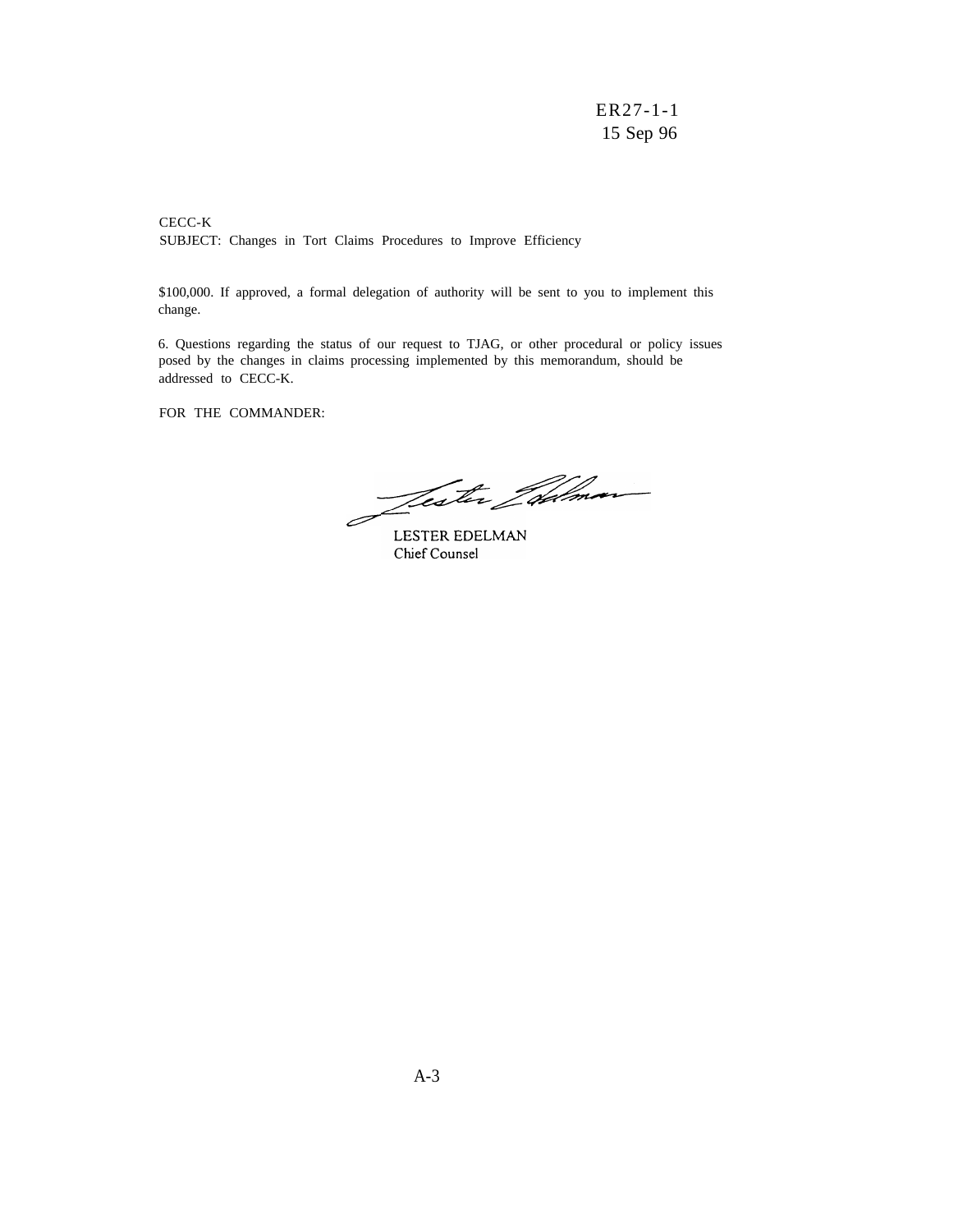ER27-1-I 15 Sep 96



#### MEMORANDUM FOR DIVISION COUNSELS, DISTRICT COUNSELS, LAB COUNSELS AND SEPARATE FOA COUNSELS

SUBJECT: Delegation of Additional Authority for Maritime and Federal Tort Claims Act Claims

1. On 12 May 1995, I forwarded a request to TJAG seeking increased monetary authority to settle and approve tort and admiralty claims. The Legal Semites Task Force had previously recommended that authority to settle maritime claims up to \$100,000 be obtained, and had also requested an increase in Federal Tort Claims Act claims settlement authority from \$15,000 to \$25,000.

2. On 17 July, TJAG delegated authority to me, with power of redelegation, to settle maritime claims in amounts not exceeding \$100,000. This delegation applies to both affirmative claims and claims filed against the United States (including the authority to deny such claims), and is effective immediately. Accordingly, I hereby redelegate this maritime claims authority in full to the Division Counsels, with authority to redelegate to their District Counsels.

3. TJAG did not approve my request to increase settlement authority for claims filed under the Federal Tort Claims Act from \$15,000 to \$100,000. They did, however, agree to delegate the same authority as is delegated to area claims offices, which will be increased to \$25,000 on 1 September 1995, the date that the revised AR 27-20 takes effect. This increase will apply to Operating Divisions, Districts, Laboratories, and claims offices of separate FOA's.

**4.** In addition there is flexibility on a case by case basis for the Claims Service to grant increased settlement authority to Corps claims offices. If you have an appropriate case I suggest that you make the request for such increased authority directly to the Claims Service, with an information copy furnished to CECC-K and to MSC Counsel as appropriate.

5. ER 27-1-1 is currently being revised to reflect the changes in AR 27-20, AR 27-40, and the procedural changes previously made by my Memorandum of 12 May 1995. I anticipate that the new ER will be issued on or about 30 September 1995. Questions regarding the increases in delegated authority and other changes incorporated in the new regulations should be addressed to CECC-K.

FOR THE COMMANDER:

Fester Film

LESTER EDELMAN Chief Counsel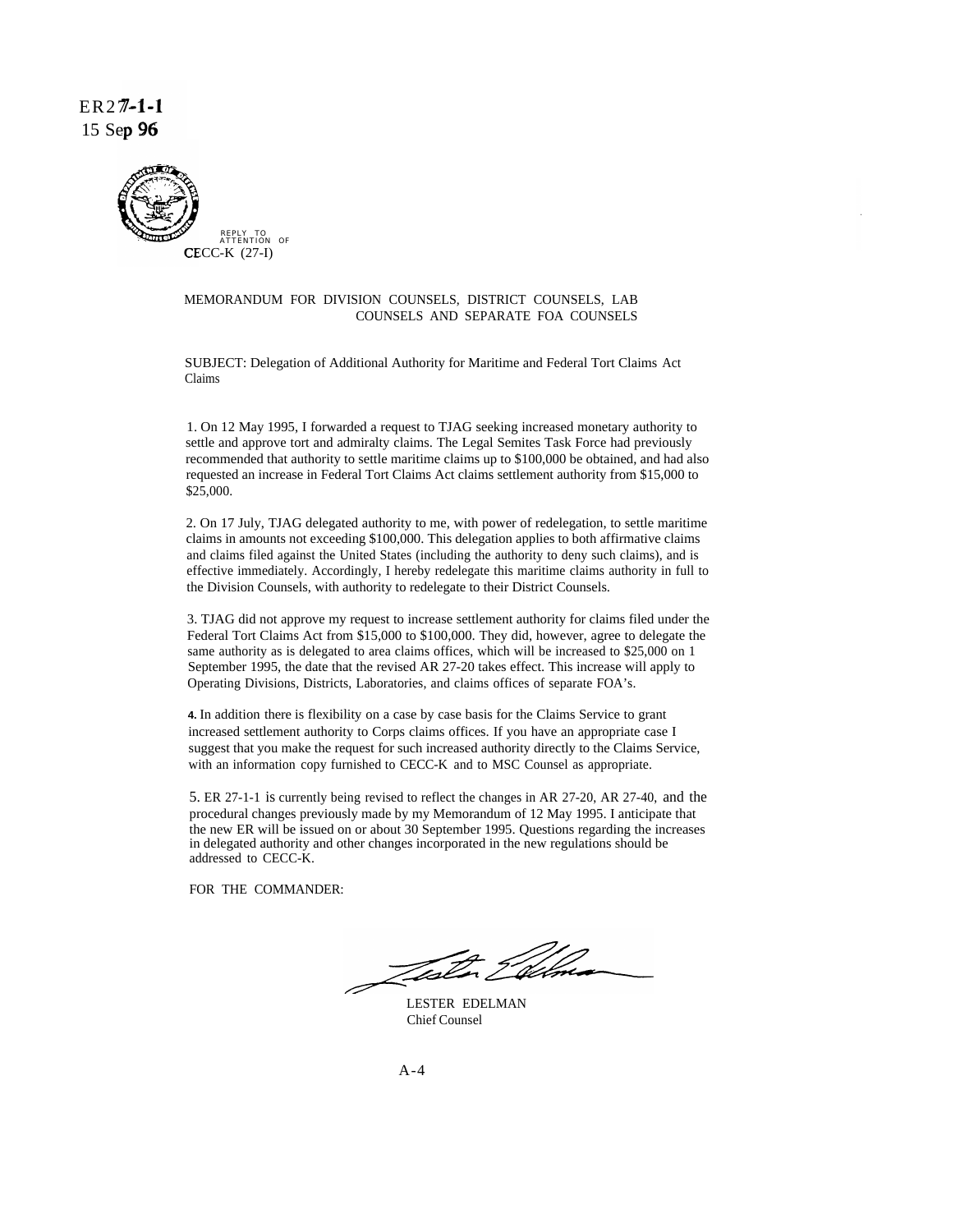### **APPENDIX B**

ER27-1-1 15 Sep 96

t.

Claims Collection Litigation Report

#### CLAIMS COLLECTION LITIGATION REPORT

(KR 27-1-A)

| To:                                                                                                                                                                                                                                                                                                       | Fm:                                                                                                                     |
|-----------------------------------------------------------------------------------------------------------------------------------------------------------------------------------------------------------------------------------------------------------------------------------------------------------|-------------------------------------------------------------------------------------------------------------------------|
| Attention Claims Collection Unit                                                                                                                                                                                                                                                                          |                                                                                                                         |
| Re:                                                                                                                                                                                                                                                                                                       | is the tot <sup>.</sup><br>⊿l due.<br>\$<br>is the +<br>est due.<br>\$<br>$is$ the<br>ainistrative<br>\$                |
|                                                                                                                                                                                                                                                                                                           | Between the annual laterest rate.<br>. CFR Parts (01-105). The documentation<br>information you have requested follows. |
|                                                                                                                                                                                                                                                                                                           |                                                                                                                         |
| Date of Births<br>1.                                                                                                                                                                                                                                                                                      | Social Security Numbers                                                                                                 |
| sa mom est<br>3.                                                                                                                                                                                                                                                                                          | Hame used on mote/application:                                                                                          |
| This claim is referred to you for suit and surjet of the print of the print of the print of the print of the print of the print of the print of the print of the print of the print of the print of the print of the print of<br><b>Canal Report of Library Rivers</b><br>5. Present <u>residenc</u><br>S | Residence varified by/when:                                                                                             |
|                                                                                                                                                                                                                                                                                                           | 7. Present phone numbers                                                                                                |

10. Basis of claim or cause of actions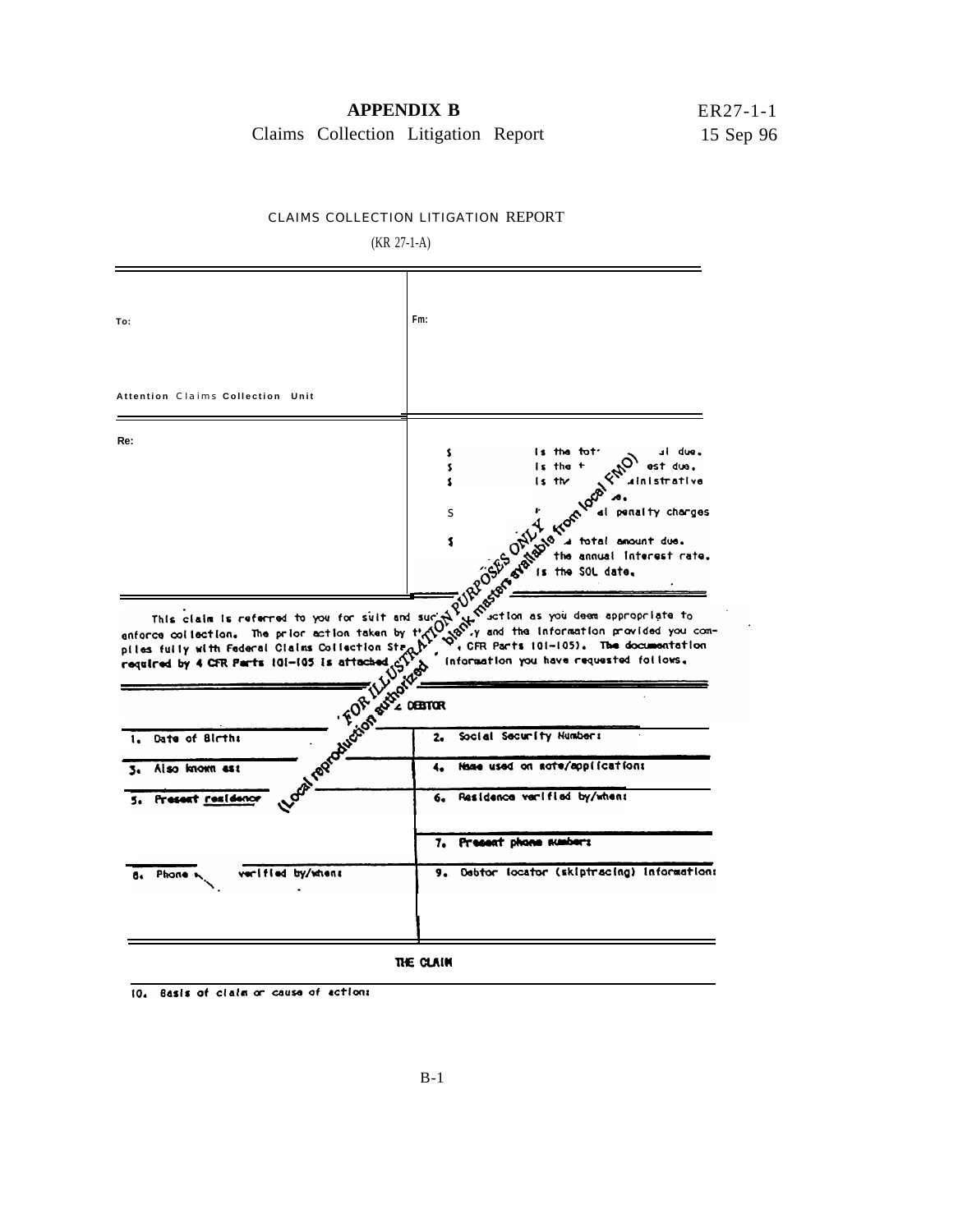| Statute of Ilmitations (SOL) runs on:<br>$\mathbf{u}$                         |                                                                                                                                                                                                                               |
|-------------------------------------------------------------------------------|-------------------------------------------------------------------------------------------------------------------------------------------------------------------------------------------------------------------------------|
|                                                                               | Basis for SOL dates<br>12.                                                                                                                                                                                                    |
|                                                                               |                                                                                                                                                                                                                               |
| First demand for payment made on:<br>13.                                      | 14. First demand made by:                                                                                                                                                                                                     |
| Hethod of first demands<br>15.                                                | last demand for payment made on:<br>16.                                                                                                                                                                                       |
| Last domand made by:<br>17.                                                   | Method of last denands<br>18.                                                                                                                                                                                                 |
| 19. Debtor's response:                                                        | 20. Opes debtor dispute claims                                                                                                                                                                                                |
| Response, if any, to debtor's dispute:<br>21.                                 | remed fest                                                                                                                                                                                                                    |
| 25. Compramise affered ar elloiteds<br>s                                      | Legal Refugees of the Michigan Property of the Michigan Property of the Michigan Property of the Michigan Property of the Michigan Property of the Michigan Property of the Michigan Property of the Michigan Property of the |
| Rasponse by agency or debtors<br>25.<br>Basis of Ilabillity by other<br>27.   | 26. Others legally responsible for debt:                                                                                                                                                                                      |
|                                                                               |                                                                                                                                                                                                                               |
| of [adebtedness:<br>Carti.<br>26.<br>ás of                                    | 29. Criginal principal owed by debtors                                                                                                                                                                                        |
| Total number/amount of payments                                               | 31. Amount applied to principals                                                                                                                                                                                              |
| 30,<br>mada/creditsk                                                          |                                                                                                                                                                                                                               |
| 32. Amount applied to changes assessed,<br>penalties and interests            | 5<br>Salance due on principals<br>33.                                                                                                                                                                                         |
| 34. Balance due on charges exsessed,<br>penalties and accrued interests<br>٤. | 35. Explain application of payments:                                                                                                                                                                                          |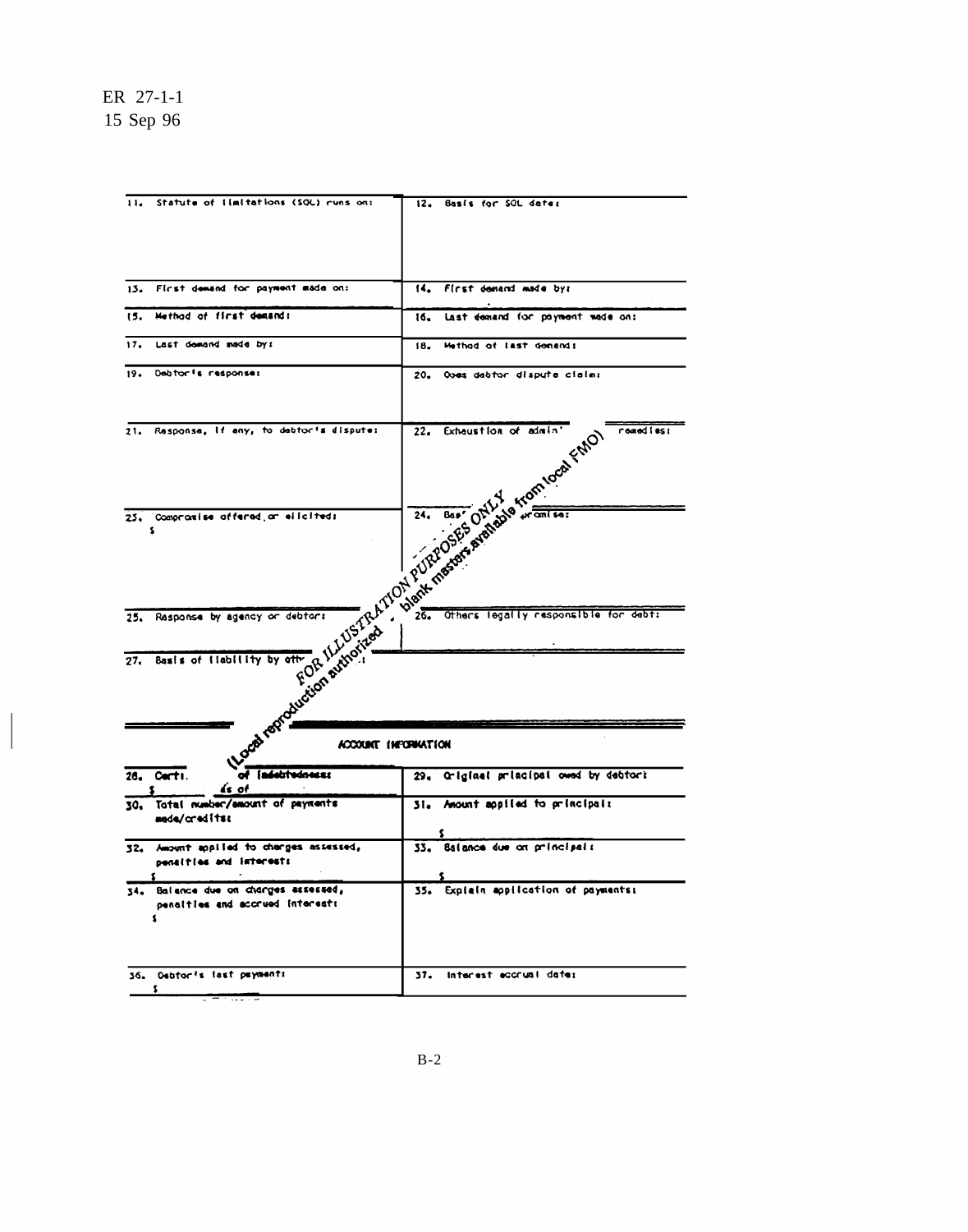÷.

|                                                                                                                                                                                                                                           | DEBTOR'S ENPLOYMENT                                                                                                                                                                                                            |
|-------------------------------------------------------------------------------------------------------------------------------------------------------------------------------------------------------------------------------------------|--------------------------------------------------------------------------------------------------------------------------------------------------------------------------------------------------------------------------------|
| 38. Present employments                                                                                                                                                                                                                   | Employment verified:<br>39.                                                                                                                                                                                                    |
|                                                                                                                                                                                                                                           | Deutonis salarys<br>40.                                                                                                                                                                                                        |
|                                                                                                                                                                                                                                           | s                                                                                                                                                                                                                              |
| 41. Salary verifieds                                                                                                                                                                                                                      | Spouse's employment:<br>42.                                                                                                                                                                                                    |
|                                                                                                                                                                                                                                           |                                                                                                                                                                                                                                |
| Spouse's employment verified:<br>43.                                                                                                                                                                                                      |                                                                                                                                                                                                                                |
|                                                                                                                                                                                                                                           |                                                                                                                                                                                                                                |
|                                                                                                                                                                                                                                           | <b>Komlogh Frich</b><br>DEBTOR'S ABILITY TO PAY                                                                                                                                                                                |
| Having due regard for the exceptions to which the debtor is enti-                                                                                                                                                                         |                                                                                                                                                                                                                                |
|                                                                                                                                                                                                                                           | Federal law, the debtor's age and health, present and potentiz                                                                                                                                                                 |
| pacts, and the possibility that essets have been concealed<br>current credit report or finencial statement attached (or<br>attached file) discloses the present or likely future<br>from which a substantial sum may be obtained by enfor |                                                                                                                                                                                                                                |
|                                                                                                                                                                                                                                           |                                                                                                                                                                                                                                |
| The following information will assist you<br>45.                                                                                                                                                                                          |                                                                                                                                                                                                                                |
| has a secured interest:                                                                                                                                                                                                                   | of the control of the state and the control of the control of the control of the control of the control of the control of the control of the control of the control of the control of the control of the control of the contro |
|                                                                                                                                                                                                                                           | in locating other assets of the debtor:                                                                                                                                                                                        |
| The following information will as<br>46,                                                                                                                                                                                                  | BUTTON B                                                                                                                                                                                                                       |
|                                                                                                                                                                                                                                           | FOR                                                                                                                                                                                                                            |
|                                                                                                                                                                                                                                           | <b>Luccion</b>                                                                                                                                                                                                                 |
| raptat                                                                                                                                                                                                                                    | VALUE OF CLAIM                                                                                                                                                                                                                 |
| 47. If discounted or                                                                                                                                                                                                                      | commerce, the fair merket or asset value of this claim would be:                                                                                                                                                               |
| <b>Vith due</b><br>48.                                                                                                                                                                                                                    | , the debtor's ability to pay, as defined by question 44, above, a<br>acceptable compromise offer by the debtor would be:                                                                                                      |

| TRANSFER OR DIRECT DEPOSIT OF FUNDS |                                                                     |
|-------------------------------------|---------------------------------------------------------------------|
| Accounting officers<br>49.          | Agency accounting/disbursing orricar<br>50.<br>code/symbol/number t |
|                                     | 51. Treasury designated appropriation<br>symbol 1                   |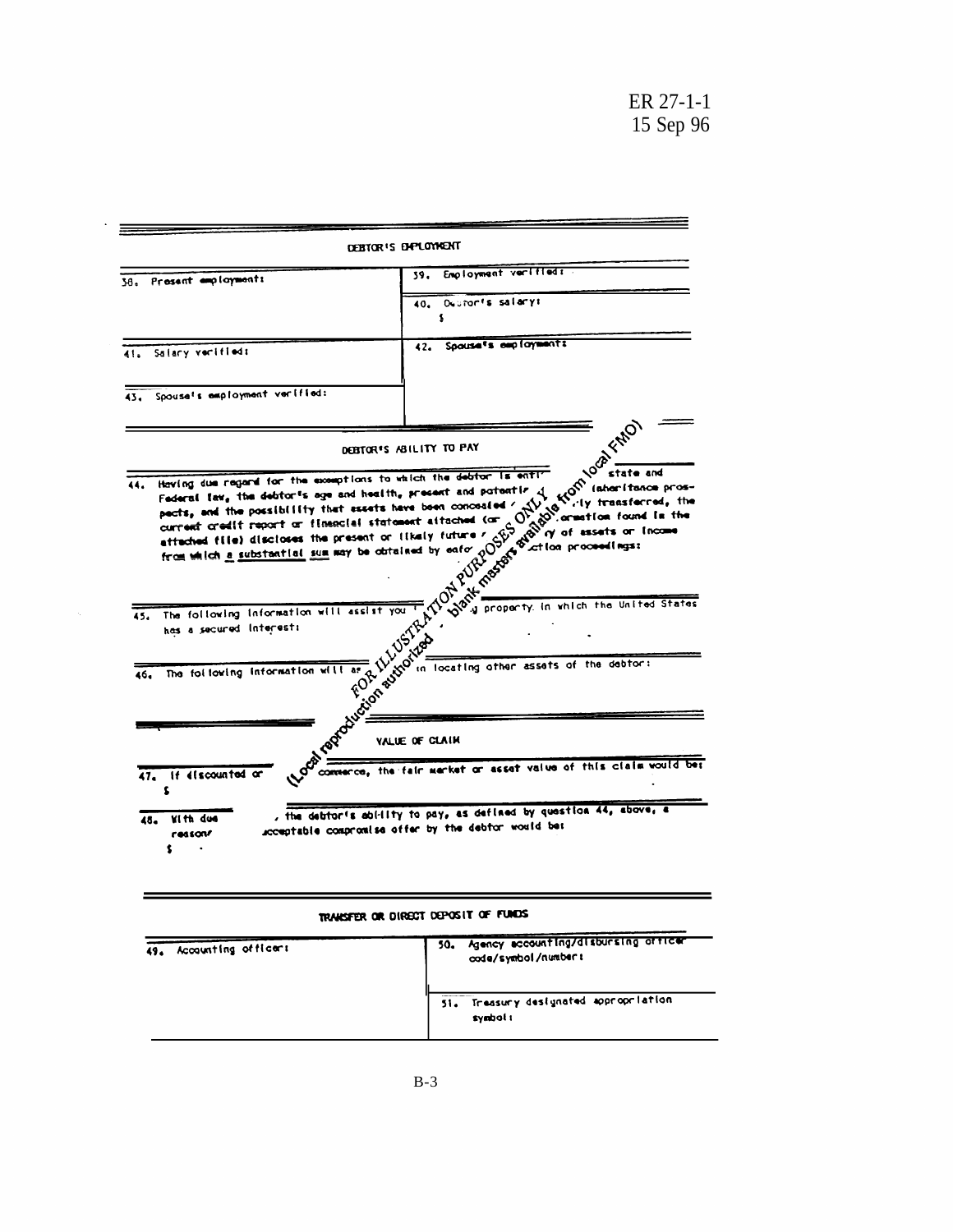$\overline{a}$ 

 $\equiv$ 

 $\equiv$ 

Agency Employee Responsible for Handling the Claims

Attachments as II stad:

≡